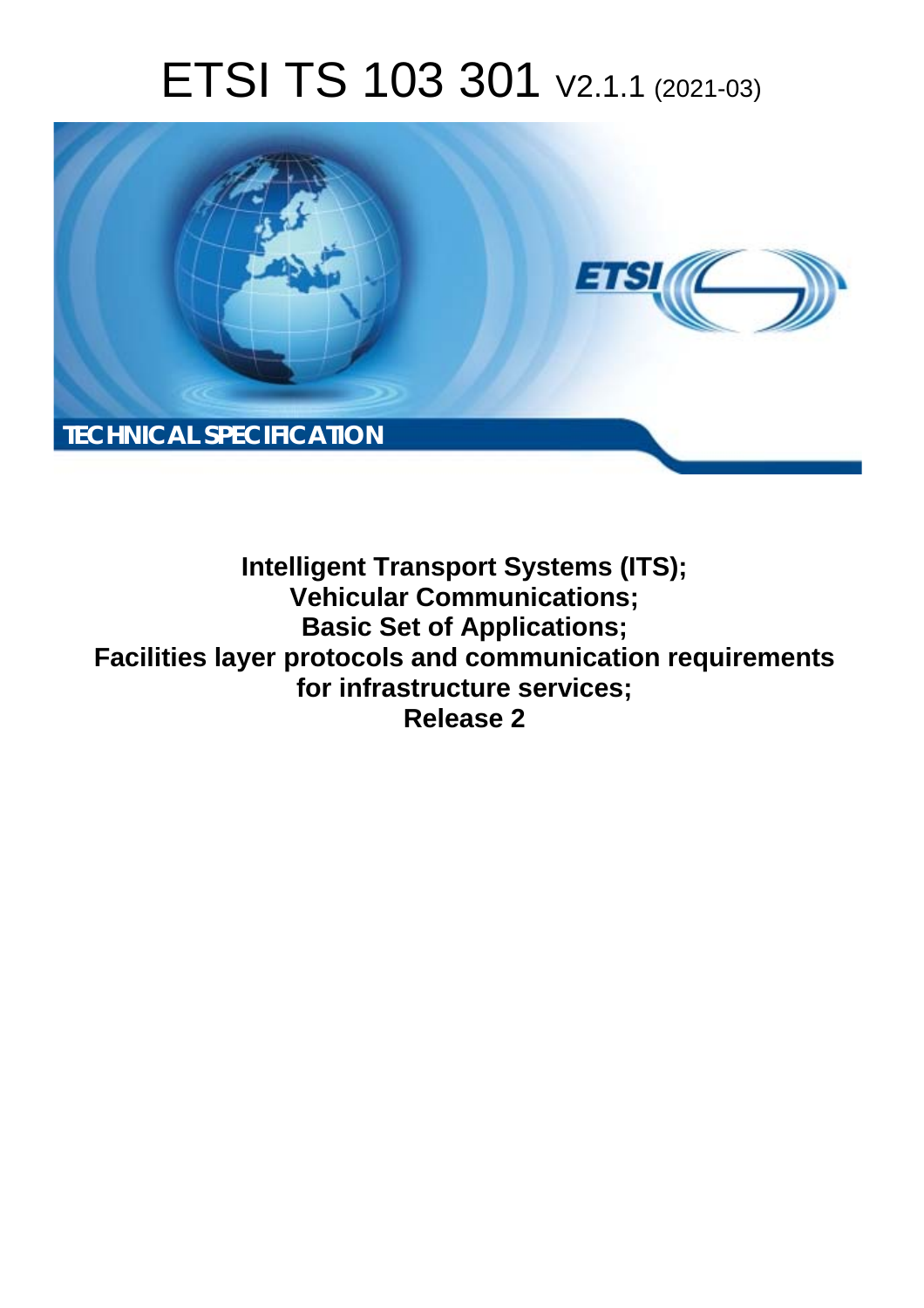Reference RTS/ITS-001948

Keywords application, data, ITS, protocol, requirements

#### *ETSI*

#### 650 Route des Lucioles F-06921 Sophia Antipolis Cedex - FRANCE

Tel.: +33 4 92 94 42 00 Fax: +33 4 93 65 47 16

Siret N° 348 623 562 00017 - NAF 742 C Association à but non lucratif enregistrée à la Sous-Préfecture de Grasse (06) N° 7803/88

#### *Important notice*

The present document can be downloaded from: <http://www.etsi.org/standards-search>

The present document may be made available in electronic versions and/or in print. The content of any electronic and/or print versions of the present document shall not be modified without the prior written authorization of ETSI. In case of any existing or perceived difference in contents between such versions and/or in print, the prevailing version of an ETSI deliverable is the one made publicly available in PDF format at [www.etsi.org/deliver](http://www.etsi.org/deliver).

Users of the present document should be aware that the document may be subject to revision or change of status. Information on the current status of this and other ETSI documents is available at <https://portal.etsi.org/TB/ETSIDeliverableStatus.aspx>

If you find errors in the present document, please send your comment to one of the following services: <https://portal.etsi.org/People/CommiteeSupportStaff.aspx>

#### *Copyright Notification*

No part may be reproduced or utilized in any form or by any means, electronic or mechanical, including photocopying and microfilm except as authorized by written permission of ETSI. The content of the PDF version shall not be modified without the written authorization of ETSI. The copyright and the foregoing restriction extend to reproduction in all media.

> © ETSI 2021. All rights reserved.

**DECT™**, **PLUGTESTS™**, **UMTS™** and the ETSI logo are trademarks of ETSI registered for the benefit of its Members. **3GPP™** and **LTE™** are trademarks of ETSI registered for the benefit of its Members and of the 3GPP Organizational Partners. **oneM2M™** logo is a trademark of ETSI registered for the benefit of its Members and of the oneM2M Partners. **GSM®** and the GSM logo are trademarks registered and owned by the GSM Association.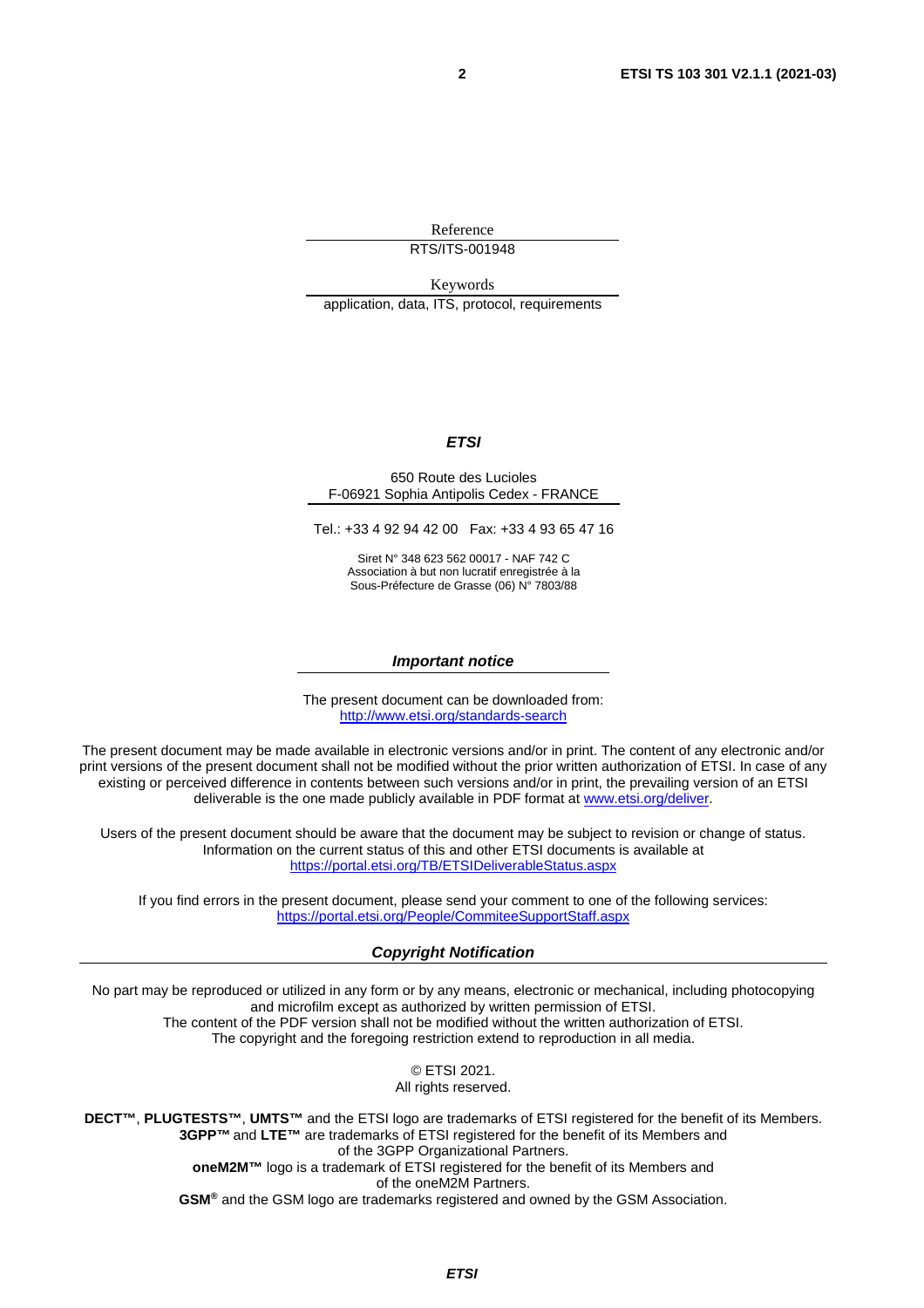# Contents

| 1              |                                                                               |  |  |  |
|----------------|-------------------------------------------------------------------------------|--|--|--|
| 2              |                                                                               |  |  |  |
| 2.1<br>2.2     |                                                                               |  |  |  |
| 3              |                                                                               |  |  |  |
| 3.1            |                                                                               |  |  |  |
| 3.2            |                                                                               |  |  |  |
| 3.3            |                                                                               |  |  |  |
| $\overline{4}$ |                                                                               |  |  |  |
| 4.1            |                                                                               |  |  |  |
| 4.2            |                                                                               |  |  |  |
| 4.3            |                                                                               |  |  |  |
| 4.4            |                                                                               |  |  |  |
| 4.4.1          |                                                                               |  |  |  |
| 4.4.2          |                                                                               |  |  |  |
| 4.4.3          |                                                                               |  |  |  |
| 4.4.4          |                                                                               |  |  |  |
| 4.5<br>4.5.1   |                                                                               |  |  |  |
| 4.5.2          |                                                                               |  |  |  |
| 4.5.3          |                                                                               |  |  |  |
| 4.6            |                                                                               |  |  |  |
| 4.6.1          |                                                                               |  |  |  |
| 4.6.2          |                                                                               |  |  |  |
| 5              |                                                                               |  |  |  |
| 5.1            |                                                                               |  |  |  |
| 5.2            |                                                                               |  |  |  |
| 5.3            |                                                                               |  |  |  |
| 5.4            |                                                                               |  |  |  |
| 5.4.1          |                                                                               |  |  |  |
| 5.4.2          |                                                                               |  |  |  |
| 5.4.3          |                                                                               |  |  |  |
| 5.4.3.1        |                                                                               |  |  |  |
| 5.4.3.2        | TLM service communication requirements for short range access technologies 16 |  |  |  |
| 5.4.3.3        |                                                                               |  |  |  |
| 6              |                                                                               |  |  |  |
| 6.1            |                                                                               |  |  |  |
| 6.2            |                                                                               |  |  |  |
| 6.3            |                                                                               |  |  |  |
| 6.4            |                                                                               |  |  |  |
| 6.4.1          |                                                                               |  |  |  |
| 6.4.2          |                                                                               |  |  |  |
| 6.4.3          |                                                                               |  |  |  |
| 6.4.3.1        |                                                                               |  |  |  |
| 6.4.3.2        | RLT service communication requirements for short range access technologies20  |  |  |  |
| 6.4.3.3        |                                                                               |  |  |  |
| 7              |                                                                               |  |  |  |
| 7.1            |                                                                               |  |  |  |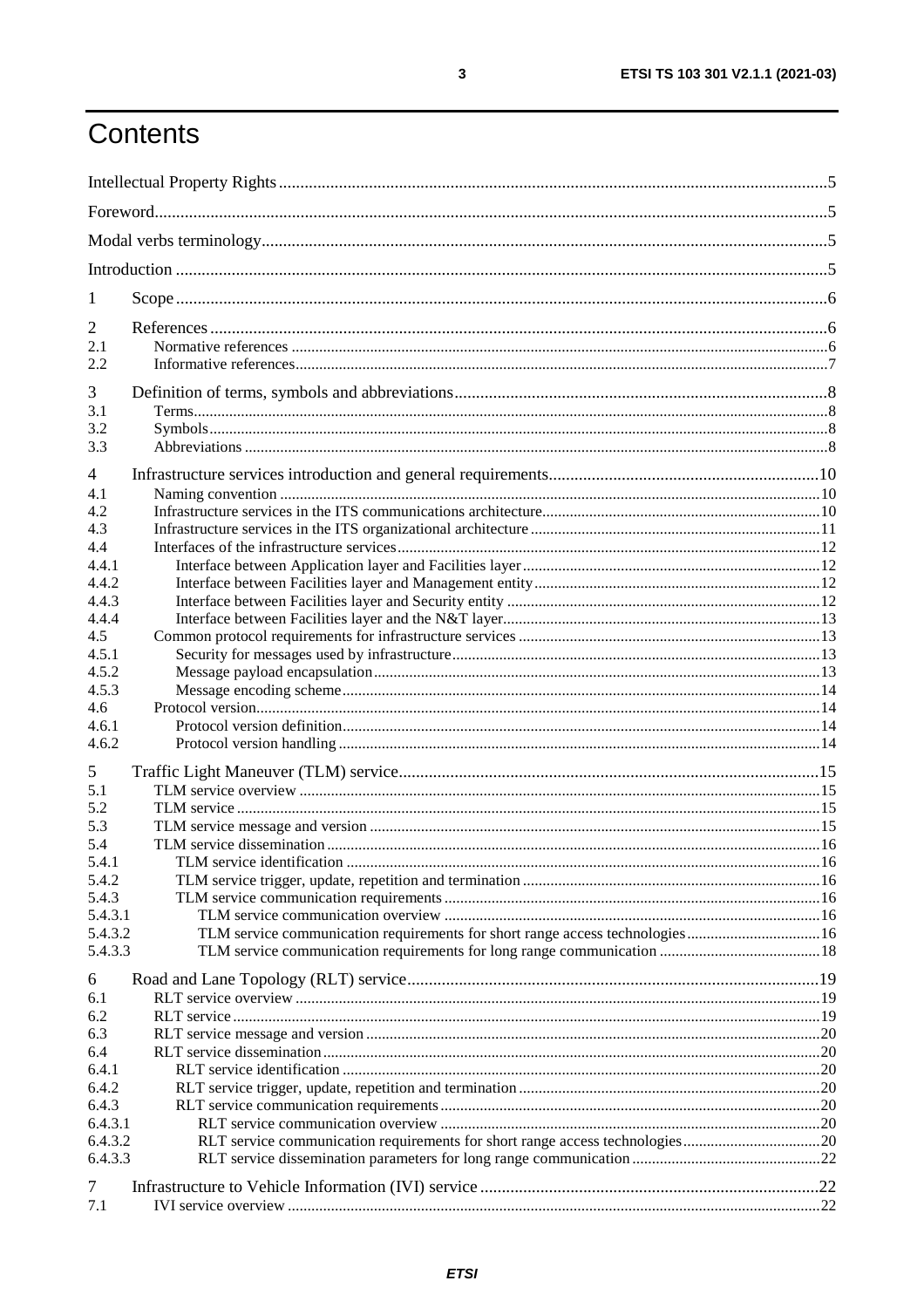| 7.2     |                                                                              |  |
|---------|------------------------------------------------------------------------------|--|
| 7.3     |                                                                              |  |
| 7.4     |                                                                              |  |
| 7.4.1   |                                                                              |  |
| 7.4.2   |                                                                              |  |
| 7.4.3   |                                                                              |  |
| 7.4.3.1 |                                                                              |  |
| 7.4.3.2 |                                                                              |  |
| 8       |                                                                              |  |
| 8.1     |                                                                              |  |
| 8.2     |                                                                              |  |
| 8.3     |                                                                              |  |
| 8.4     |                                                                              |  |
| 8.4.1   |                                                                              |  |
| 8.4.2   |                                                                              |  |
| 8.4.3   |                                                                              |  |
| 8.4.3.1 |                                                                              |  |
| 8.4.3.2 |                                                                              |  |
| 8.4.3.3 |                                                                              |  |
| 9       |                                                                              |  |
| 9.1     |                                                                              |  |
| 9.2     |                                                                              |  |
| 9.3     |                                                                              |  |
| 9.4     |                                                                              |  |
| 9.4.1   |                                                                              |  |
| 9.4.2   |                                                                              |  |
| 9.4.3   |                                                                              |  |
| 9.4.3.1 |                                                                              |  |
| 9.4.3.2 | GPC service communication requirements for short range access technologies34 |  |
| 9.4.3.3 |                                                                              |  |
| 10      |                                                                              |  |
| 10.1    |                                                                              |  |
| 10.2    |                                                                              |  |
| 10.3    |                                                                              |  |
| 11      |                                                                              |  |
| 11.1    |                                                                              |  |
| 11.2    |                                                                              |  |
| 11.3    |                                                                              |  |
| 11.4    |                                                                              |  |
| 11.5    |                                                                              |  |
| 11.6    |                                                                              |  |
| 11.7    |                                                                              |  |
| 12      |                                                                              |  |
|         |                                                                              |  |
|         | <b>Annex A (normative):</b>                                                  |  |
|         |                                                                              |  |
|         |                                                                              |  |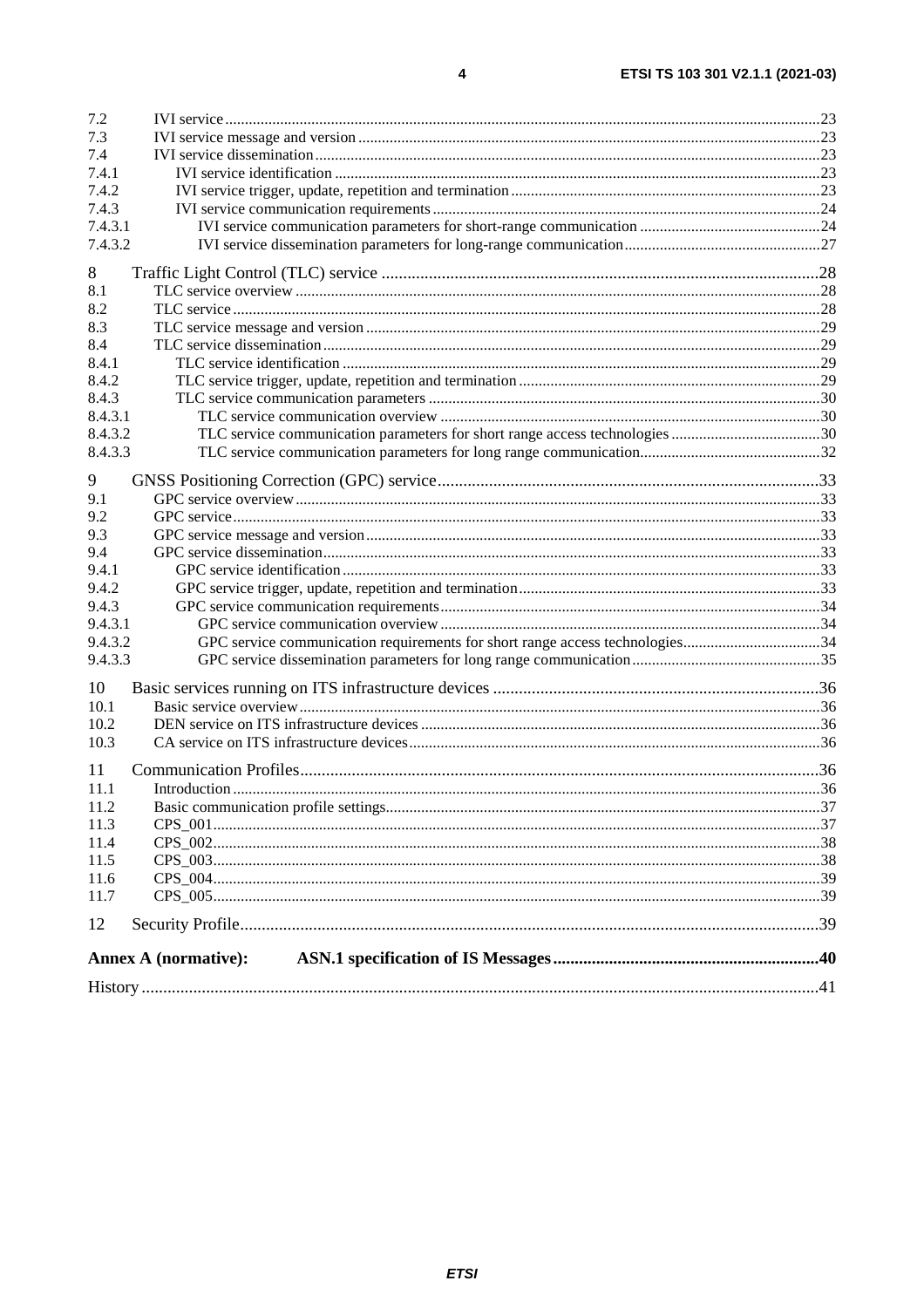# <span id="page-4-0"></span>Intellectual Property Rights

#### Essential patents

IPRs essential or potentially essential to normative deliverables may have been declared to ETSI. The information pertaining to these essential IPRs, if any, is publicly available for **ETSI members and non-members**, and can be found in ETSI SR 000 314: *"Intellectual Property Rights (IPRs); Essential, or potentially Essential, IPRs notified to ETSI in respect of ETSI standards"*, which is available from the ETSI Secretariat. Latest updates are available on the ETSI Web server [\(https://ipr.etsi.org/](https://ipr.etsi.org/)).

Pursuant to the ETSI IPR Policy, no investigation, including IPR searches, has been carried out by ETSI. No guarantee can be given as to the existence of other IPRs not referenced in ETSI SR 000 314 (or the updates on the ETSI Web server) which are, or may be, or may become, essential to the present document.

#### **Trademarks**

The present document may include trademarks and/or tradenames which are asserted and/or registered by their owners. ETSI claims no ownership of these except for any which are indicated as being the property of ETSI, and conveys no right to use or reproduce any trademark and/or tradename. Mention of those trademarks in the present document does not constitute an endorsement by ETSI of products, services or organizations associated with those trademarks.

# Foreword

This Technical Specification (TS) has been produced by ETSI Technical Committee Intelligent Transport Systems (ITS).

The present document includes the integration of infrastructure based application protocols within the ITS message environment.

# Modal verbs terminology

In the present document "**shall**", "**shall not**", "**should**", "**should not**", "**may**", "**need not**", "**will**", "**will not**", "**can**" and "**cannot**" are to be interpreted as described in clause 3.2 of the [ETSI Drafting Rules](https://portal.etsi.org/Services/editHelp!/Howtostart/ETSIDraftingRules.aspx) (Verbal forms for the expression of provisions).

"**must**" and "**must not**" are **NOT** allowed in ETSI deliverables except when used in direct citation.

# Introduction

The infrastructure services are application support facilities provided by the Facilities layer that construct, manage and process messages distributed from infrastructure to end-users or vice-versa based on payload received from the application. The infrastructure services specified in the present document support infrastructure-based applications in order to achieve communication interoperability, and may be implemented in parallel to other services in an ITS-S.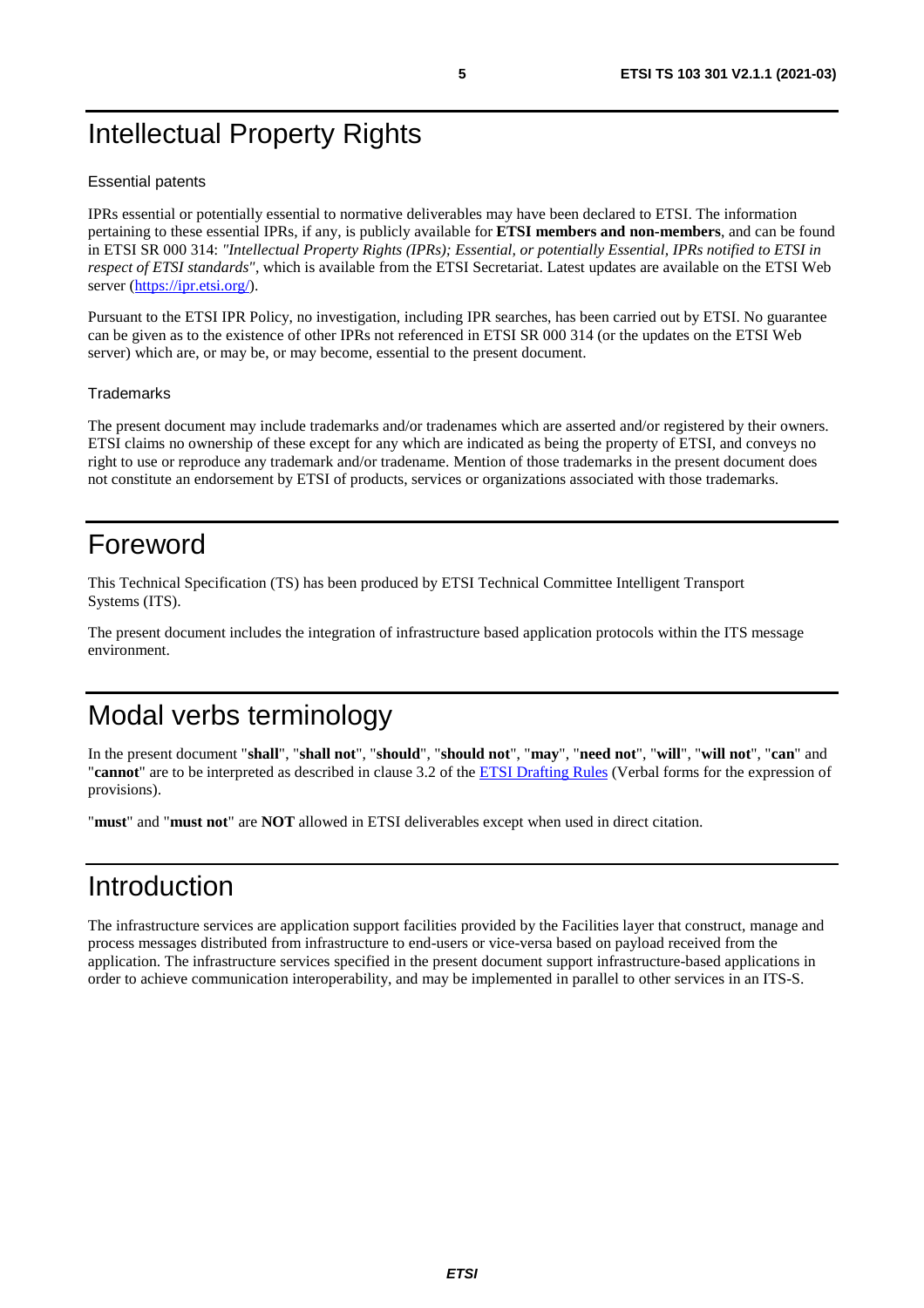# <span id="page-5-0"></span>1 Scope

The present document provides specifications of infrastructure related ITS services to support communication between infrastructure ITS equipment and traffic participants using ITS equipment (e.g. vehicles, pedestrians). It defines services in the facilities layer for communication between the infrastructure and traffic participants. The specifications cover the protocol handling for infrastructure-related messages as well as requirements to lower layer protocols and to the security entity.

# 2 References

### 2.1 Normative references

References are either specific (identified by date of publication and/or edition number or version number) or non-specific. For specific references, only the cited version applies. For non-specific references, the latest version of the referenced document (including any amendments) applies.

Referenced documents which are not found to be publicly available in the expected location might be found at <https://docbox.etsi.org/Reference/>.

NOTE: While any hyperlinks included in this clause were valid at the time of publication, ETSI cannot guarantee their long term validity.

The following referenced documents are necessary for the application of the present document.

| $[1]$  | ETSI EN 302 665 (V1.1.1): "Intelligent Transport Systems (ITS); Communications Architecture".                                                                                                                                                                              |
|--------|----------------------------------------------------------------------------------------------------------------------------------------------------------------------------------------------------------------------------------------------------------------------------|
| $[2]$  | ETSI TS 102 894-2 (V1.3.1): "Intelligent Transport Systems (ITS); Users and applications<br>requirements; Part 2: Applications and facilities layer common data dictionary".                                                                                               |
| $[3]$  | ETSI EN 302 636-4-1 (V1.4.1): "Intelligent Transport Systems (ITS); Vehicular Communications;<br>GeoNetworking; Part 4: Geographical addressing and forwarding for point-to-point and<br>point-to-multipoint communications; Sub-part 1: Media-Independent Functionality". |
| $[4]$  | ETSI EN 302 636-5-1 (V2.2.1): "Intelligent Transport Systems (ITS); Vehicular Communications;<br>GeoNetworking; Part 5: Transport Protocols; Sub-part 1: Basic Transport Protocol".                                                                                        |
| $[5]$  | Void.                                                                                                                                                                                                                                                                      |
| [6]    | ETSI TS 103 097 (V1.4.1): "Intelligent Transport Systems (ITS); Security; Security header and<br>certificate formats".                                                                                                                                                     |
| $[7]$  | ISO/TS 19321-2020: "Intelligent transport systems - Cooperative ITS - Dictionary of in-vehicle<br>information (IVI) data structures", (produced by CEN).                                                                                                                   |
| [8]    | ISO/TS 19091-2019: "Intelligent transport systems - Cooperative ITS - Using V2I and I2V<br>communications for applications related to signalized intersections", (produced by CEN).                                                                                        |
| $[9]$  | ETSI EN 302 931 (V1.1.1): "Intelligent Transport Systems (ITS); Vehicular Communications;<br>Geographical Area Definition".                                                                                                                                                |
| $[10]$ | ISO/TS 17427-1:2018: "Intelligent transport systems - Cooperative systems - Part 1: Roles and<br>responsibilities in the context of cooperative ITS based on architecture(s) for cooperative<br>systems".                                                                  |
| $[11]$ | Recommendation ITU-T X.691/ISO/IEC 8825-2 (1997-12): "Information technology - ASN.1<br>encoding rules: Specification of Packed Encoding Rules (PER)".                                                                                                                     |
| $[12]$ | ETSI EN 302 637-2: "Intelligent Transport Systems (ITS); Vehicular Communications; Basic Set<br>of Applications; Part 2: Specification of Cooperative Awareness Basic Service".                                                                                            |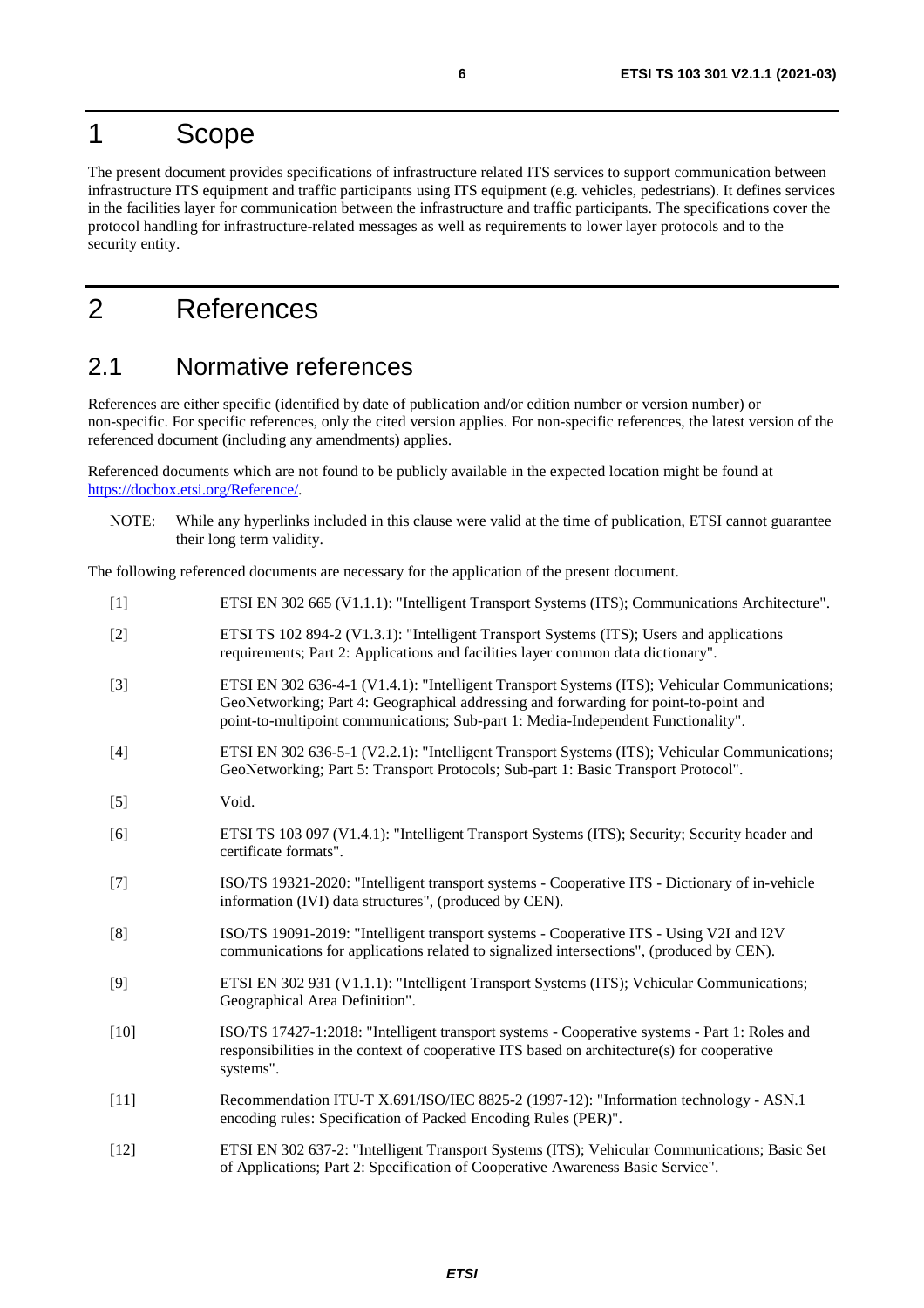- <span id="page-6-0"></span>[13] ETSI EN 302 637-3: "Intelligent Transport Systems (ITS); Vehicular Communications; Basic Set of Applications; Part 3: Specifications of Decentralized Environmental Notification Basic Service".
- [14] ETSI TS 102 965: "Intelligent Transport Systems (ITS); Application Object Identifier (ITS-AID); Registration".
- [15] ETSI TS 103 248 (V1.3.1): "Intelligent Transport Systems (ITS); GeoNetworking; Port Numbers for the Basic Transport Protocol (BTP)".
- [16] ETSI EN 302 663: "Intelligent Transport Systems (ITS); ITS-G5 Access layer specification for Intelligent Transport Systems operating in the 5 GHz frequency band".
- [17] ETSI TS 136 300: "LTE; Evolved Universal Terrestrial Radio Access (E-UTRA) and Evolved Universal Terrestrial Radio Access Network (E-UTRAN); Overall description; Stage 2 (3GPP TS 36.300)".
- [18] ETSI TS 102 636-4-2: "Intelligent Transport Systems (ITS); Vehicular Communications; GeoNetworking; Part 4: Geographical addressing and forwarding for point-to-point and point-to-multipoint communications; Sub-part 2: Media-dependent functionalities for ITS-G5".
- [19] ETSI TS 103 301 (V1.3.1): "Intelligent Transport Systems (ITS); Vehicular Communications; Basic Set of Applications; Facilities layer protocols and communication requirements for infrastructure services".

### 2.2 Informative references

References are either specific (identified by date of publication and/or edition number or version number) or non-specific. For specific references, only the cited version applies. For non-specific references, the latest version of the referenced document (including any amendments) applies.

NOTE: While any hyperlinks included in this clause were valid at the time of publication, ETSI cannot guarantee their long term validity.

The following referenced documents are not necessary for the application of the present document but they assist the user with regard to a particular subject area.

- [i.1] Void. [i.2] ISO/TS 17423:2018: "Intelligent Transport Systems - Cooperative Systems - Application requirements for selection of communication profiles". [i.3] ISO/TS 14823: "Traffic and travel information - Messages via media independent stationary dissemination systems - Graphic data dictionary for pre-trip and in-trip information dissemination systems". [i.4] IEEE 802.11™-2016: "IEEE Standard for Information technology - Telecommunications and information exchange between systems - Local and metropolitan area networks-Specific requirements - Part 11: Wireless LAN Medium Access Control (MAC) and Physical Layer (PHY) Specifications". [i.5] ETSI TS 102 723-5 (V1.1.1): "Intelligent Transport Systems (ITS); OSI cross-layer topics; Part 5: Interface between management entity and facilities layer". [i.6] IANA Service Name and Transport Protocol Port Number Registry (2016-04-07). NOTE: Available at [https://www.iana.org/assignments/service-names-port-numbers/service-names-port](https://www.iana.org/assignments/service-names-port-numbers/service-names-port-numbers.txt)[numbers.txt.](https://www.iana.org/assignments/service-names-port-numbers/service-names-port-numbers.txt) [i.7] IETF RFC 791: "IETF Internet Protocol".
	- [i.8] IETF RFC 768: "IETF User Datagram Protocol".
	- [i.9] IETF RFC 793: "IETF Transmission Control Protocol".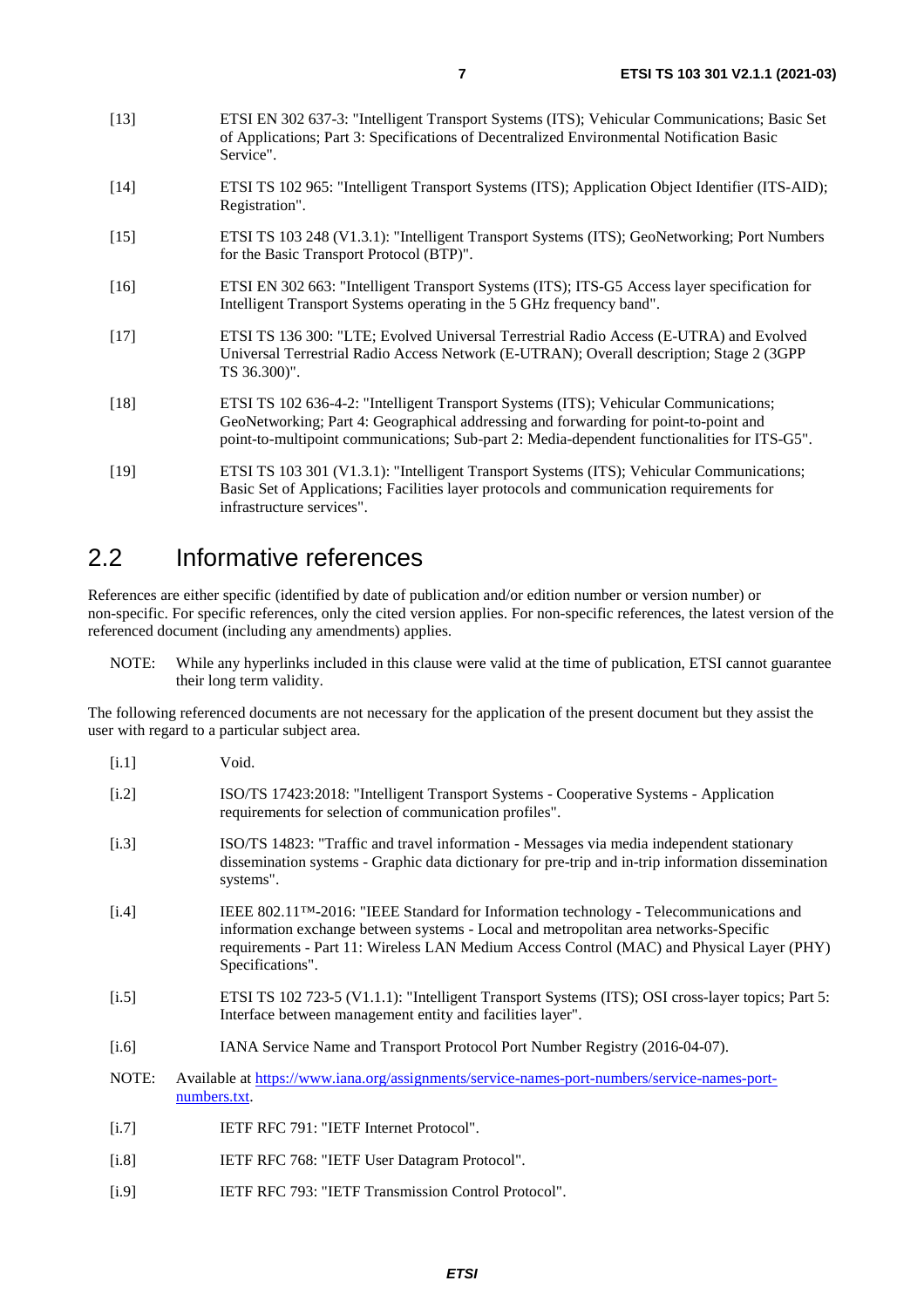<span id="page-7-0"></span>[i.10] SAE J2945/5-202002: "Service Specific Permissions and Security Guidelines for Connected Vehicle Applications".

# 3 Definition of terms, symbols and abbreviations

### 3.1 Terms

For the purposes of the present document, the following terms apply:

**destination area:** geographic area in which a message is disseminated

NOTE: The definition is compliant to ETSI EN 302 637-3 [\[13](#page-6-0)].

**driver awareness zone:** area in which the driver will be informed about upcoming situations

NOTE: The definition is compliant to ISO/TS 19321 [\[7](#page-5-0)].

**ITS-G5:** access technology to be according to ETSI EN 302 663 [[16](#page-6-0)]

**long range:** communication with coverage of more than 500 m (e.g. cellular systems)

**LTE-V2X sidelink:** access technology using V2X sidelink communication according to ETSI TS 136 300 [\[17](#page-6-0)]

**MAPEM:** road/lane topology and traffic maneuver message

NOTE: As defined in [Annex A](#page-39-0) including the corresponding extensions defined in ISO/TS 19091 [\[8](#page-5-0)].

**minimum dissemination area:** minimum area where an information is disseminated by an ITS-S based on application requirements

NOTE: The definition is compliant to ISO/TS 19321 [\[7](#page-5-0)].

**relevance zone:** area where the information is applicable

NOTE: The definition is compliant to ISO/TS 19321 [\[7](#page-5-0)].

**short range:** communication with coverage of approximately 500 m (e.g. WLAN)

### 3.2 Symbols

Void.

### 3.3 Abbreviations

For the purposes of the present document, the following abbreviations apply:

| 3GPP       | 3 <sup>rd</sup> Generation Partnership Project |
|------------|------------------------------------------------|
| AC         | <b>Access Category</b>                         |
| $AC$ $BE$  | <b>Access Category Best Effort</b>             |
| AC BK      | <b>Access Category BacKground</b>              |
| AC VI      | <b>Access Category Video</b>                   |
| AC VO      | <b>Access Category VOice</b>                   |
| <b>ADU</b> | <b>Application Data Unit</b>                   |
| <b>AID</b> | <b>Action IDentifier</b>                       |
| <b>ASN</b> | <b>Abstract Syntax Notation</b>                |
| <b>BTP</b> | <b>Basic Transport Protocol</b>                |
| CA.        | <b>Certification Authority</b>                 |
| C-ITS      | Cooperative ITS                                |
| C-ITS-S    | Cooperative ITS-Station                        |
| CPS        | <b>Communication Parameter Setting</b>         |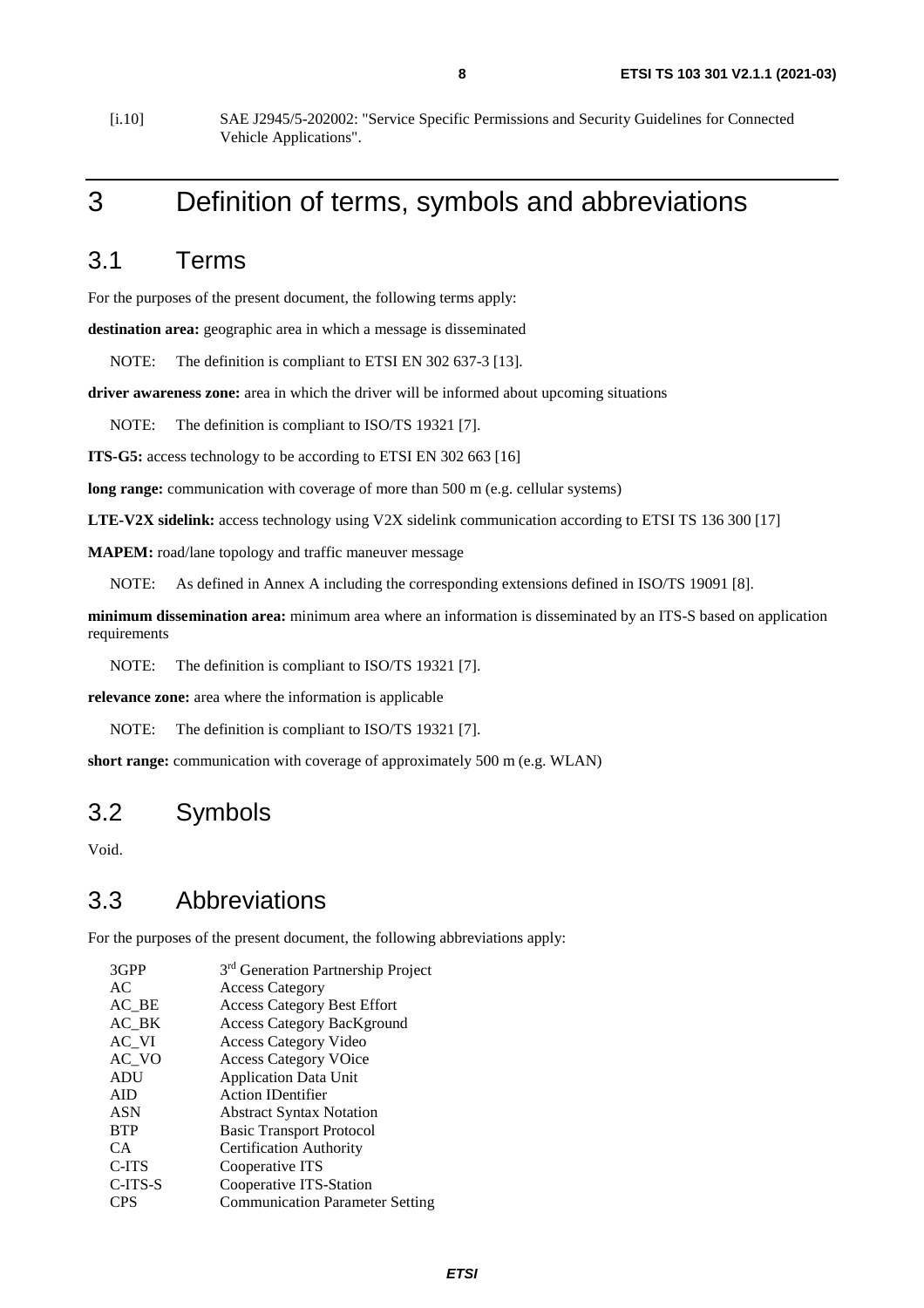| <b>CSP</b>     | <b>Communication Service Parameter</b>                    |
|----------------|-----------------------------------------------------------|
| <b>DAZ</b>     | <b>Driver Awareness Zone</b>                              |
| DE             | Data Element                                              |
| DEN            | Decentralized Environmental Notification                  |
| <b>DENM</b>    | <b>DEN</b> Message                                        |
| <b>E-UTRA</b>  | <b>Evolved UTRA</b>                                       |
| <b>GBC</b>     | <b>GeoBroadCast</b>                                       |
| GN             | GeoNetworking                                             |
| <b>GNSS</b>    | Global Navigation Satellite System                        |
| <b>GPC</b>     | <b>GNSS Positioning Correction</b>                        |
| <b>GPCH</b>    | General Purpose Channel                                   |
|                |                                                           |
| IANA           | <b>Internet Assigned Numbers Authority</b>                |
| $\rm IP$       | <b>Internet Protocol</b>                                  |
| IS             | <b>Infrastructure Services</b>                            |
| <b>ISM</b>     | Industrial, Scientific and Medical                        |
| <b>ITIS</b>    | <b>International Traveller Information Systems</b>        |
| <b>ITS</b>     | <b>Intelligent Transport System</b>                       |
| <b>ITS-AID</b> | <b>ITS-Application IDentifier</b>                         |
| ITS-S          | <b>ITS</b> Station                                        |
| <b>ITU-T</b>   | International Telecommunication Union - Telecommunication |
| <b>IVI</b>     | Infrastructure to Vehicle Information                     |
| <b>IVIM</b>    | Infrastructure to Vehicle Information Message             |
| <b>LTE</b>     | Long Term Evolution                                       |
| LTE-V2X        | LTE-Vehicle to Everything                                 |
| <b>MAPEM</b>   | MAP (topology) Extended Message                           |
| <b>MDA</b>     | Minimum Dissemination Area                                |
| MF-SAP         | Management Facilities layer SAP                           |
| <b>MSB</b>     | Most Significant Bit                                      |
| MTU            | Maximum Transmit Unit                                     |
| PDU            | Protocol Data Unit                                        |
|                |                                                           |
| <b>PER</b>     | Packet Encoding Rule                                      |
| R-ITS-S        | Roadside ITS Station                                      |
| <b>RLT</b>     | Road and Lane Topology                                    |
| <b>RTCM</b>    | Radio Technical Commission for Maritime services          |
| <b>RTCMEM</b>  | <b>RTCM Extended Message</b>                              |
| <b>RTK</b>     | Real Time Kinematic                                       |
| RZ             | Relevance Zone                                            |
| <b>SAP</b>     | Service Access Primitive                                  |
| SCH            | Service CHannel                                           |
| <b>SFCH</b>    | SaFety CHannel                                            |
| <b>SHB</b>     | Single Hop Broadcast                                      |
| <b>SPATEM</b>  | Signal Phase And Timing Extended Message                  |
| <b>SREM</b>    | <b>Signal Request Extended Message</b>                    |
| <b>SSEM</b>    | Signal request Status Extended Message                    |
| <b>SSID</b>    | Service Set Identifier                                    |
| SSP            | Service Specific Permissions                              |
| TC ID          | <b>Traffic Class IDentity</b>                             |
| TC             | Traffic Class                                             |
| <b>TCC</b>     | <b>Traffic Control Center</b>                             |
| <b>TCP</b>     | <b>Transmission Control Protocol</b>                      |
|                |                                                           |
| TCP-IP         | Transport Control Protocol - Internet Protocol            |
| <b>TLC</b>     | Traffic Light Control                                     |
| TLM            | <b>Traffic Light Maneuver</b>                             |
| TS             | <b>Technical Specification</b>                            |
| <b>UDP</b>     | User Datagram Protocol                                    |
| <b>UTRA</b>    | <b>Universal Terrestrial Radio Access</b>                 |
| <b>UTRAN</b>   | <b>UMTS Terrestrial Radio Access Network</b>              |
| V2X            | Vehicle-to-Everything                                     |
| V-ITS-S        | Vehicular and personal ITS Station                        |
| <b>WLAN</b>    | Wireless Local Area Network                               |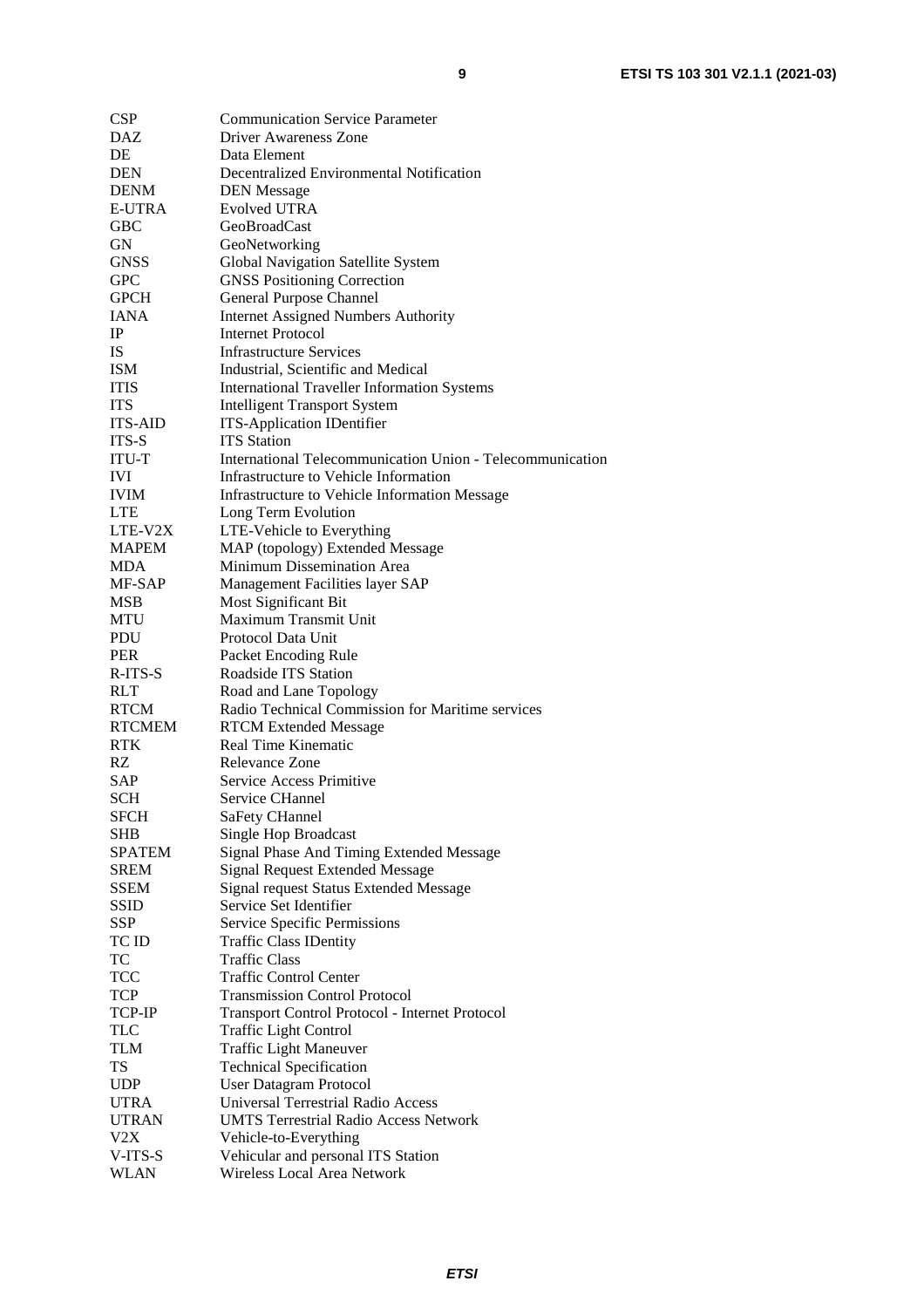# <span id="page-9-0"></span>4 Infrastructure services introduction and general requirements

### 4.1 Naming convention

Within the scope of the present document, the term "message" refers to the Facilities layer PDU; the term "payload" refers to the applications layer ADU. The payload is generated by the application and provided to the corresponding service of the Facilities layer. The Facilities service merges the *ItsPduHeader* with the payload, in order to construct a message. The message is then delivered to the ITS Networking & Transport Layer with a set of communication parameters.

NOTE: In other standards referred by the present document, the term message, payload, data structure may have different meanings e.g. in ISO/TS 19091 [\[8](#page-5-0)] and in ISO/TS 19321 [\[7](#page-5-0)]. Therefore, the current convention is defined for clarification purposes.

### 4.2 Infrastructure services in the ITS communications architecture

The infrastructure services refer to Facilities layer entities that manage the generation, transmission and reception of infrastructure-related messages from the infrastructure (C-ITS-S or R-ITS-S) to V-ITS-S or vice-versa. [Figure 1](#page-10-0) illustrates a high level functional architecture of the infrastructure services within the ITS communication architecture, as specified in ETSI EN 302 665 [\[1](#page-5-0)]. The messages are Facilities layer PDUs that are exchanged among ITS-Ss. The payload is generated by ITS applications in the transmitting ITS-S or other connected ITS-S (e.g. a C-ITS-S). At the transmitting ITS-S, the transmission of a message is triggered by applications or by forwarding mechanisms. For this purpose, the applications may connect to other entities of the Facilities layer or to external entities, in order to collect relevant information for the generation of the payload. Once the message is generated, the services may repeat the transmission, until the applications requests the termination of the transmission, or trigger another request to generate updated messages. At the receiving ITS-S, the messages are processed by the services and the content of the message is delivered to applications or to other Facilities layer entity. In one typical application, the message is transmitted by an R-ITS-S and disseminated to V-ITS-S within a target destination area, in which the information included in the message is considered as relevant to traffic participants.

In the scope of the present document, the infrastructure services supports the management of the following message types. As result, the infrastructure services include a set of service entities as listed below:

- SPATEM as defined in [Annex A](#page-39-0). The corresponding service entity is referred as "Traffic Light Maneuver" TLM service in the present document. TLM service is specified in clause [5](#page-14-0) of the present document.
- MAPEM as defined in [Annex A](#page-39-0). The corresponding service entity is referred as "Road and Lane Topology" -RLT service in the present document. RLT service is specified in clause [6](#page-18-0) of the present document.
- IVIM as defined in [Annex A](#page-39-0). The corresponding service entity is referred as "Infrastructure to Vehicle Information" - IVI service in the present document. IVI service is specified in clause 7 of the present document.
- SREM as specified in [Annex A](#page-39-0). The corresponding service entity is referred as "Traffic Light Control" TLC service in the present document. TLC service is specified in clause [8](#page-27-0) of the present document.
- SSEM as specified in [Annex A](#page-39-0). The corresponding service is referred as " Traffic Light Control" TLC service in the present document. TLC service is specified in clause 8 of the present document.

NOTE: Other messages may be supported by infrastructure services in the future.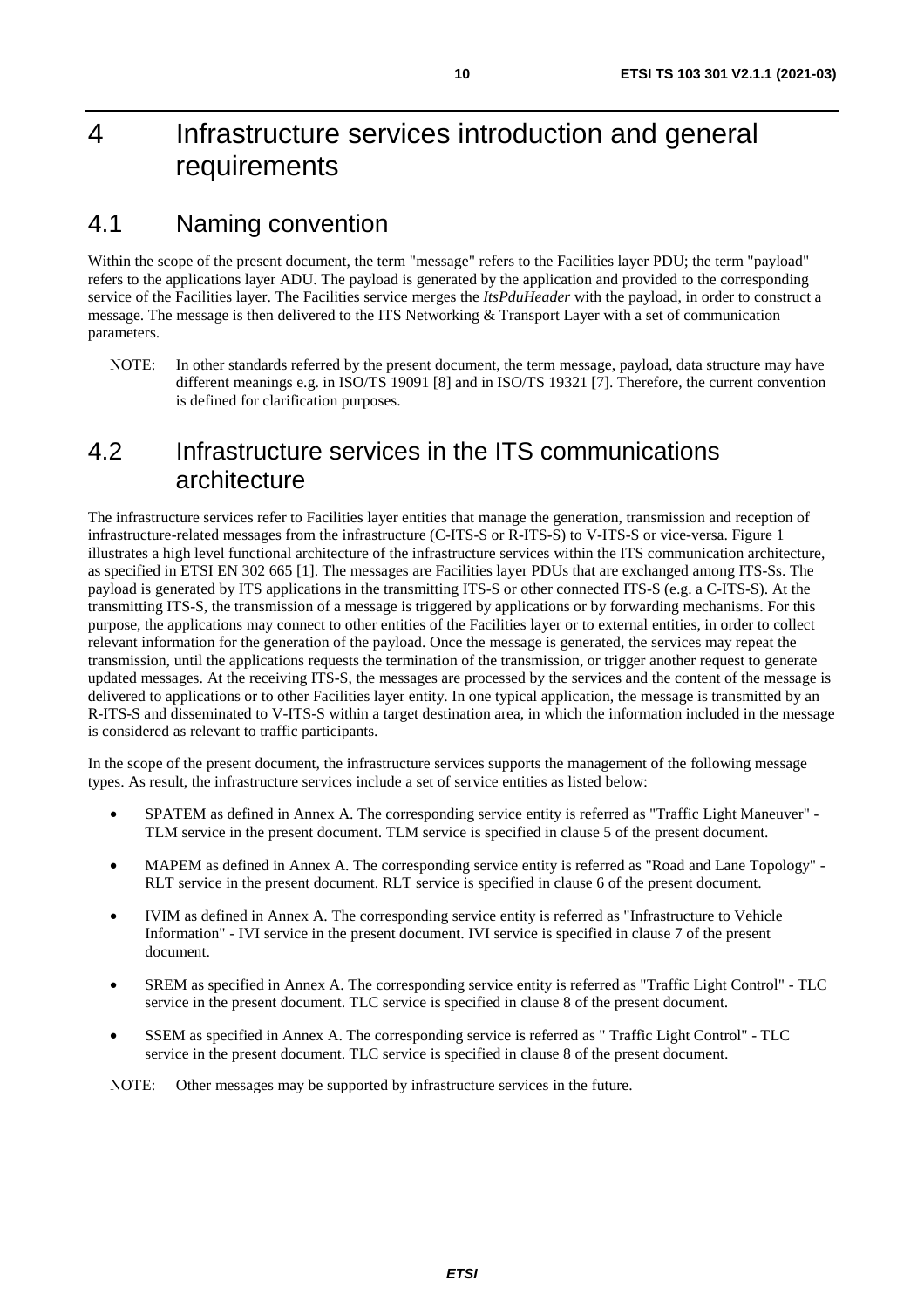<span id="page-10-0"></span>

#### **Figure 1: Infrastructure services within the ITS-S architecture**

The infrastructure service shall provide at least the following functions.

For the transmission service:

- Message encoding.
- Transmission management.

For the reception service:

- Message decoding.
- Reception management.

## 4.3 Infrastructure services in the ITS organizational architecture

Within the role "System Operation" as defined in ISO/TS 17427-1 [\[10](#page-5-0)], the following sub roles are relevant for the infrastructure services:

- "Content Provision" is responsible for generating the information that is conveyed in the message. This task is included in any application providing information to the application which generates the payload.
- "Service Provision" is responsible for the generation of the payload and the transmission of the message using an ITS-S. This task is managed by the application making use of the infrastructure services.
- "Service Presentation" is responsible for the reception of the messages and its processing and presentation. This task is managed by the infrastructure services and the application.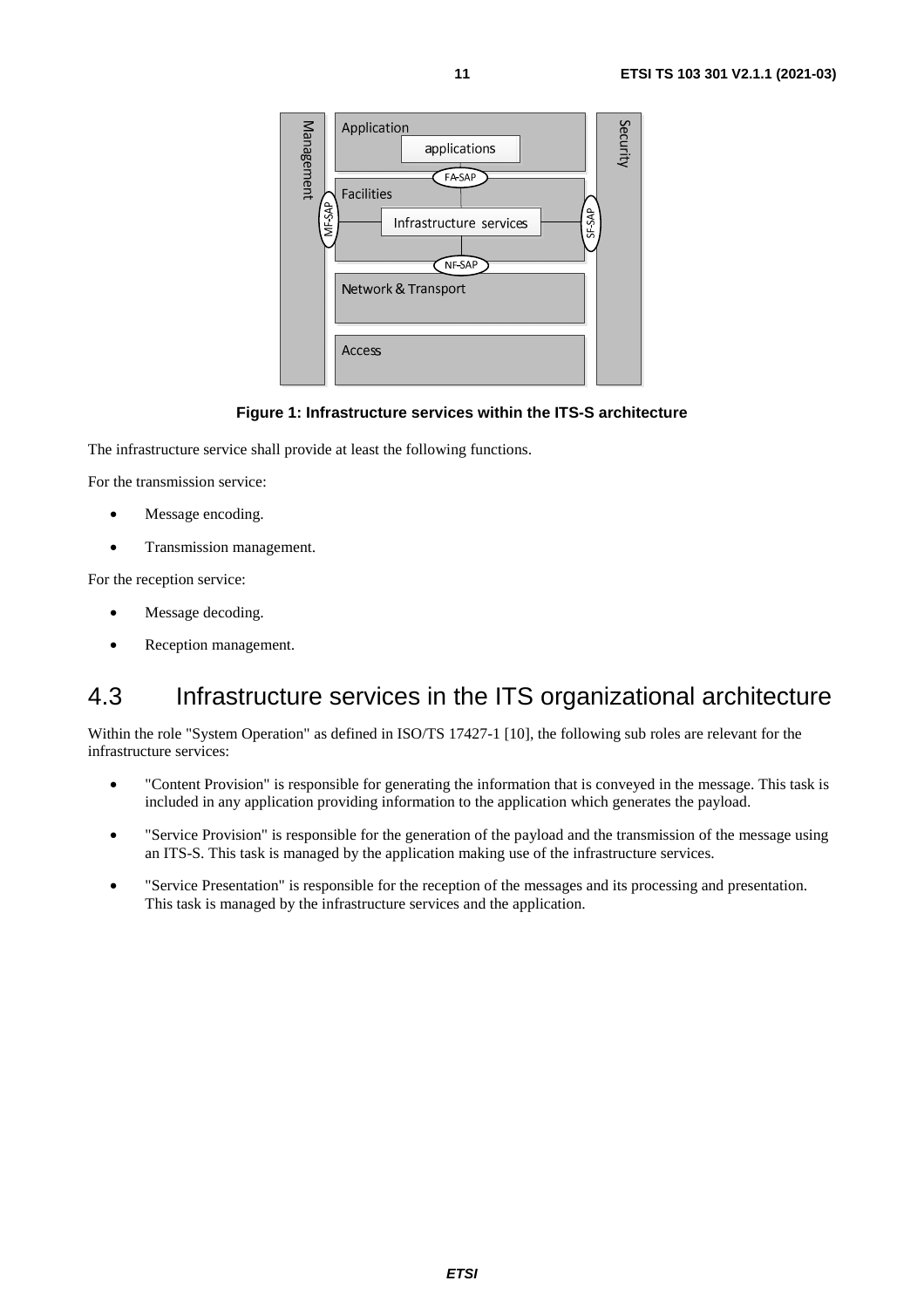<span id="page-11-0"></span>

**Figure 2: Identification of sub-roles of the role system (lifecycle) operation in the ITS organizational architecture** 

# 4.4 Interfaces of the infrastructure services

### 4.4.1 Interface between Application layer and Facilities layer

The infrastructure services within the Facilities layer provide APIs to applications for the processing of the payload at the transmitting ITS-S and the receiving ITS-S. An application may execute requests to the infrastructure services in the Facilities layer to trigger, update or terminate transmission of a message. In addition, a set of Facilities control information is passed as specified in Table 1.

Table 1 presents the Facilities control Information (SAP primitives) contained in an application request.

| Category                                      | Data                                           | <b>Definition</b>                                                                                                                                                      |
|-----------------------------------------------|------------------------------------------------|------------------------------------------------------------------------------------------------------------------------------------------------------------------------|
|                                               | IInfrastructure<br>message<br>lidentification  | Identification of the message                                                                                                                                          |
| Data passed from<br>Request type              |                                                | Trigger, update or ending of transmission                                                                                                                              |
| application to<br>linfrastructure<br>services | <b>Dissemination</b><br>parameter              | For more details, see the dissemination profile for each service in the<br>clauses 5 to 8                                                                              |
|                                               | Traffic class                                  | GN traffic class as defined in ETSI EN 302 636-4-1 [3], if<br>GeoNetworking/BTP is used                                                                                |
|                                               | Payload                                        | Information contained in payload                                                                                                                                       |
| Data returned from<br>I2V service to the      | actionID or<br>other applicable<br>lidentifier | The infrastructure service returns the message identification or other<br>applicable identifier created by the infrastructure service to the requesting<br>application |
| requesting<br>application                     | Failure notification                           | The infrastructure service returns a failure notification to the requesting<br>application                                                                             |

#### **Table 1: Facilities control information (SAP primitives)**

### 4.4.2 Interface between Facilities layer and Management entity

The infrastructure services may exchange information with the Management entity. This includes the default service communication parameters specified in clauses [5](#page-14-0) to [8](#page-27-0). The interface MF-SAP may be realized as the MF-SAP ETSI TS 102 723-5 [\[i.5](#page-6-0)].

### 4.4.3 Interface between Facilities layer and Security entity

The infrastructure service may exchange information with the Security entity.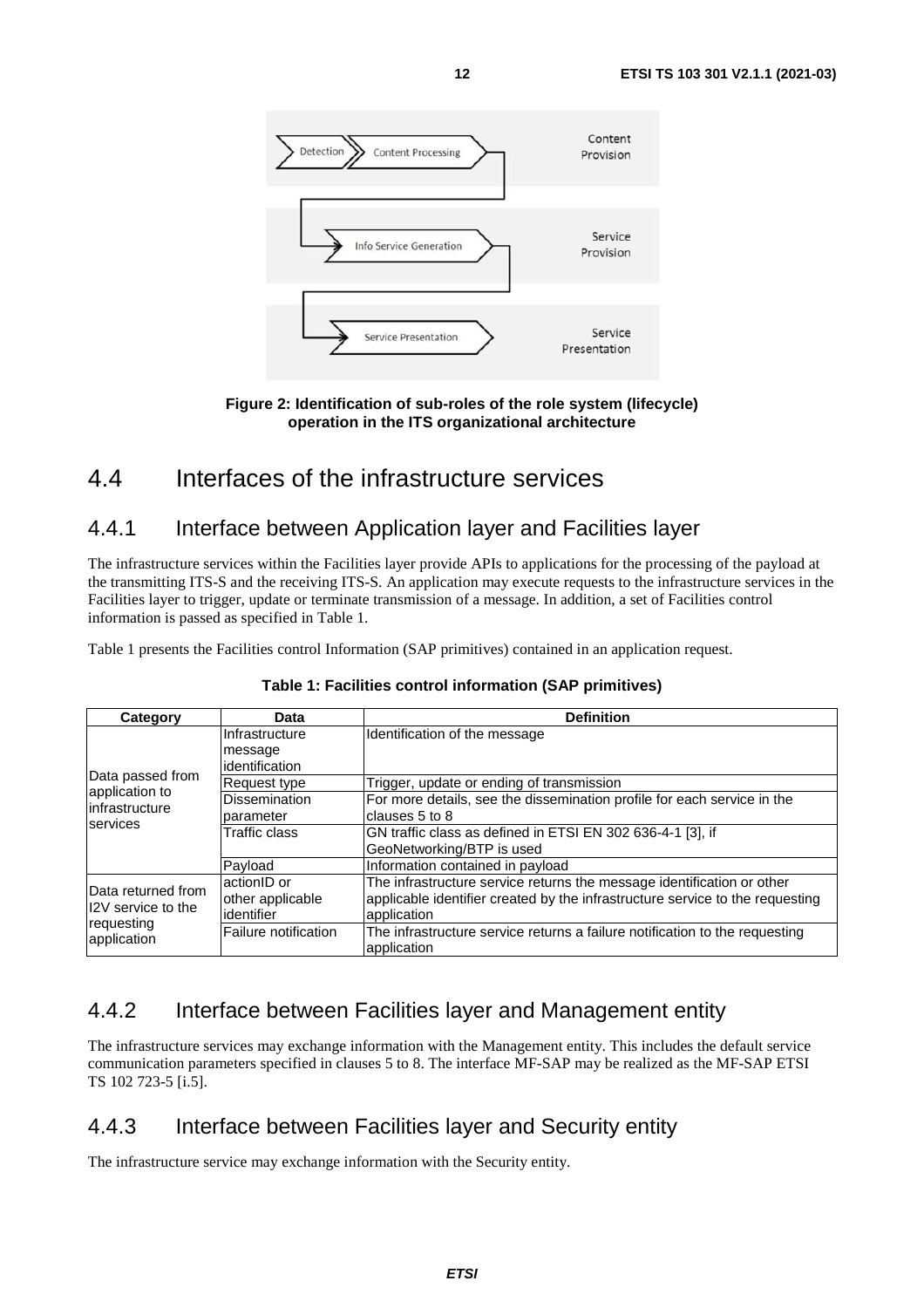### <span id="page-12-0"></span>4.4.4 Interface between Facilities layer and the N&T layer

The infrastructure services deliver the message as payload to the ITS Networking & Transport Layer for dissemination via the NF-SAP.

The ITS Networking & Transport Layer indicates the reception of an ITS message to the infrastructure services.

# 4.5 Common protocol requirements for infrastructure services

### 4.5.1 Security for messages used by infrastructure

The security mechanisms for messages used by the infrastructure service as specified in the present document shall use the message authentication with signatures to be verified at the receiving ITS-S with public keys contained in certificates. A certificate indicates its holder's permissions, i.e. what statements the holder is allowed to make or privileges it is allowed to assert in a message signed by that certificate. The format for the certificates shall be as specified in ETSI TS 103 097 [\[6](#page-5-0)].

All defined messages in the present document shall be signed using private keys associated to Authorization Tickets that contain the appPermissions item with the AID of the Service and corresponding SSPs of type BitmapSsp as specified in ETSI TS 103 097 [\[6](#page-5-0)].

Service permissions are indicated by a pair of identifiers within a certificate, the ITS-AID and the SSP. The ITS-Application Identifier (ITS-AID) as given in ETSI TS 102 965 [\[14](#page-6-0)] indicates the overall type of permissions being granted.

The Service Specific Permissions (SSP) is a field that indicates specific sets of permissions within the overall permissions indicated by the ITS-AID. The originating ITS-S shall provide SSP information in its certificate for all generated, signed messages. The SSP permissions are defined for each message in the corresponding clause. The common approach that is used for all messages is that the SSP information is constructed out of N octets with a maximum length as specified in ETSI TS 103 097 [\[6](#page-5-0)]. For each octet, the most significant bit (MSB) shall be the leftmost bit. The transmission order shall always be the MSB first. The first octet shall control the SSP version and be interpreted in the following way:

0: NULL version, length 1 octet; the value shall only be used for testing purposes.

1..n: SSP version as defined in the present document for each service (see "SSP version control").

At reception of a message, the ITS-S shall check whether the message content is consistent with the SSP contained in the certificate in its signature. If the consistency check fails, the message shall be discarded.

### 4.5.2 Message payload encapsulation

The *ItsPduHeader* header as defined in ETSI TS 102 894-2 [\[2](#page-5-0)] shall be used to encapsulate the payload in order to construct messages. The ITS PDU header includes the following elements:

- *protocolVersion*: Version of the ITS payload contained in the message as defined for the specific infrastructure service.
- *messageID*: Type of the ITS payload contained in the message as defined for the specific infrastructure service.
- *stationID*: Identifier of the ITS-S that generated the message.

The *messageID* data element allows the receiver to identify the ITS message and to make it available to the corresponding Facilities layer service.

The *protocolVersion* data element allows the receiver to correctly deal with different versions of the protocol specification for the message.

More detailed information is covered in the [Annex A](#page-39-0).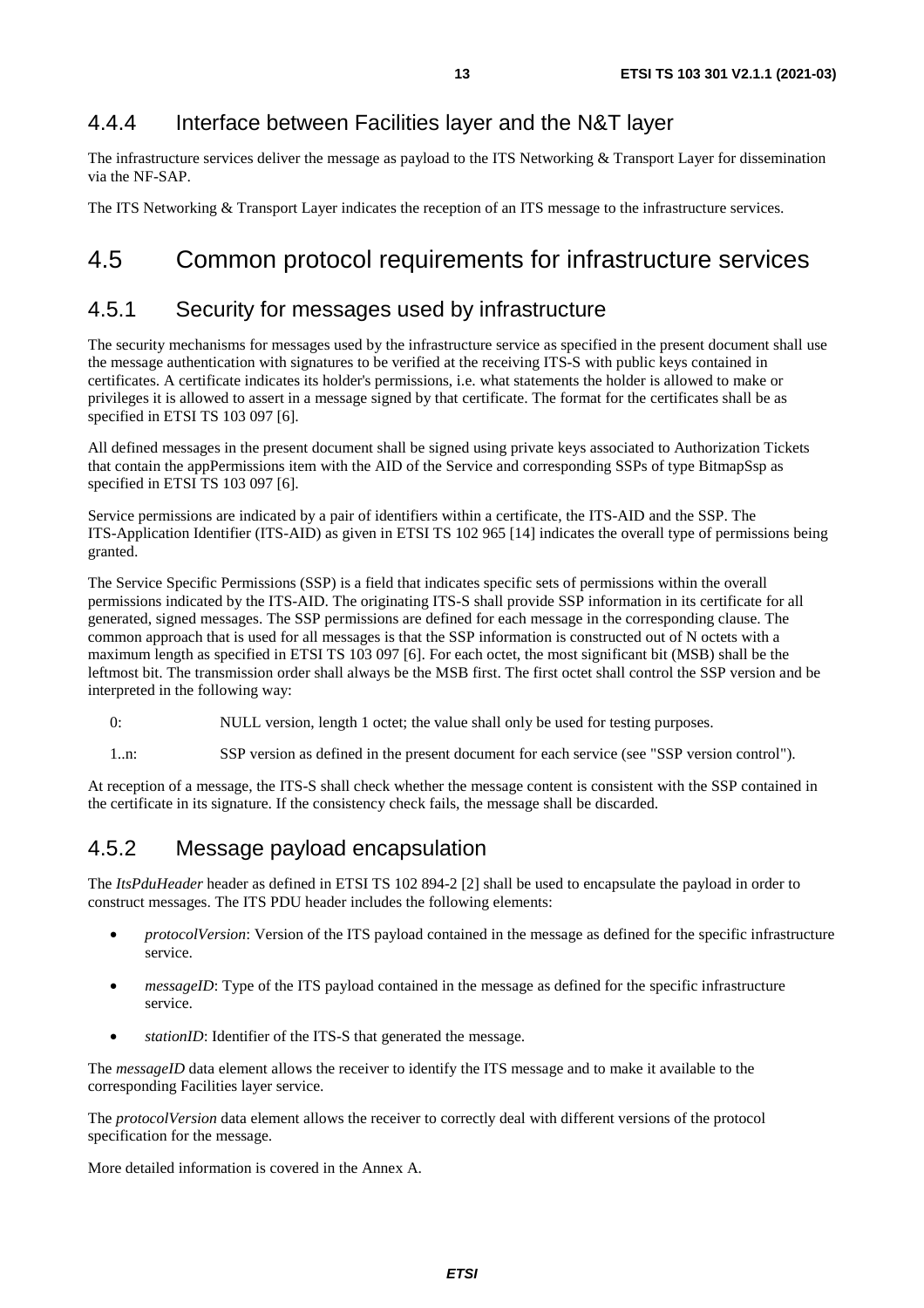### <span id="page-13-0"></span>4.5.3 Message encoding scheme

Unless specified otherwise, the unaligned PER encoding scheme as specified in Recommendation ITU-T X.691 [\[11](#page-5-0)] shall be used for the encoding of the messages specified in the present document.

# 4.6 Protocol version

### 4.6.1 Protocol version definition

The value of the protocol version for the messages SPATEM, MAPEM, IVIM, SREM, SSEM, RTCMEM is individual and independent of each other. It is defined in the *ItsPduHeader* for each message and identified by the *protocolVersion* data element (see clauses [5](#page-14-0) to [8](#page-27-0)).

### 4.6.2 Protocol version handling

If the ASN.1 definition of the protocol is extended without compromising the backwards compatibility, the data element *protocolVersion* will not be increased. This allows the receiving ITS-S to process the message correctly (except the extensions) without the need for immediate update. An update for protocol interoperability is not needed, unless the receiving ITS-Station is intended to correctly interpret also the added extensions.

The *protocolVersion* data element is increased only in case of non-backwards compatible changes in the protocol specification to allow the receiving ITS-S to handle the message appropriately.

An example of how a receiving ITS-Station deals with messages according to the *protocolVersion* data element is shown in Table 2.

In the example the Version "V1" is the published version (*protocolVersion* = 1). Private extensions indicate extensions that are either not standardized or only recognized in a specific application context, e.g. applications implementing extensions for usage within local geographical regions. Version "V2" indicates a published, non-backwards compatible extension (*protocolVersion* = 2).

It is recommended that all changes to the protocol specification are additions using the ASN.1 extensions mechanism. These can be:

- Private (non-standardized) extensions: the support for this is limited and its use is discouraged.
- Standardized extensions as part as new version of published standards.

| <b>Sending ITS-S</b><br>Implemented version of<br>the protocol | <b>Receiving ITS-S</b><br>Implemented version of the<br>protocol | <b>Receiving ITS-S</b><br><b>Decoding result</b> |
|----------------------------------------------------------------|------------------------------------------------------------------|--------------------------------------------------|
| V <sub>1</sub>                                                 | V1                                                               | Support of V1                                    |
| V1 with private extensions                                     | V <sub>1</sub>                                                   | Support of V1 and                                |
|                                                                |                                                                  | no support of private extensions                 |
| V1 with private extensions                                     | V1 with same private extensions as                               | Support of V1 and                                |
|                                                                | the sending ITS-S                                                | and support of private extensions from the       |
|                                                                |                                                                  | sending ITS-S                                    |
| V1 with private extensions                                     | V1 with other private extensions as the                          | Support of V1 and                                |
|                                                                | sending ITS-S                                                    | no support of private extensions from the        |
|                                                                |                                                                  | sending ITS-S                                    |
| V1 with private extensions                                     | V <sub>2</sub>                                                   | No support of V1 and                             |
|                                                                |                                                                  | no support of private V1 extensions              |
| V2 (V1 with published                                          | V <sub>1</sub>                                                   | Support of V1                                    |
| extensions, included after                                     |                                                                  |                                                  |
| the extension mark)                                            |                                                                  |                                                  |
| V <sub>2</sub> (V <sub>1</sub> with published                  | V2 with published extensions                                     | Support of V2                                    |
| extensions, included after                                     |                                                                  |                                                  |
| extension mark)                                                |                                                                  |                                                  |
| V2 (changes in the data                                        | V <sub>2</sub>                                                   | No support of V2                                 |
| elements, included before                                      |                                                                  |                                                  |
| the extension mark)                                            |                                                                  |                                                  |

#### **Table 2: Example for handling of messages with different protocol versions**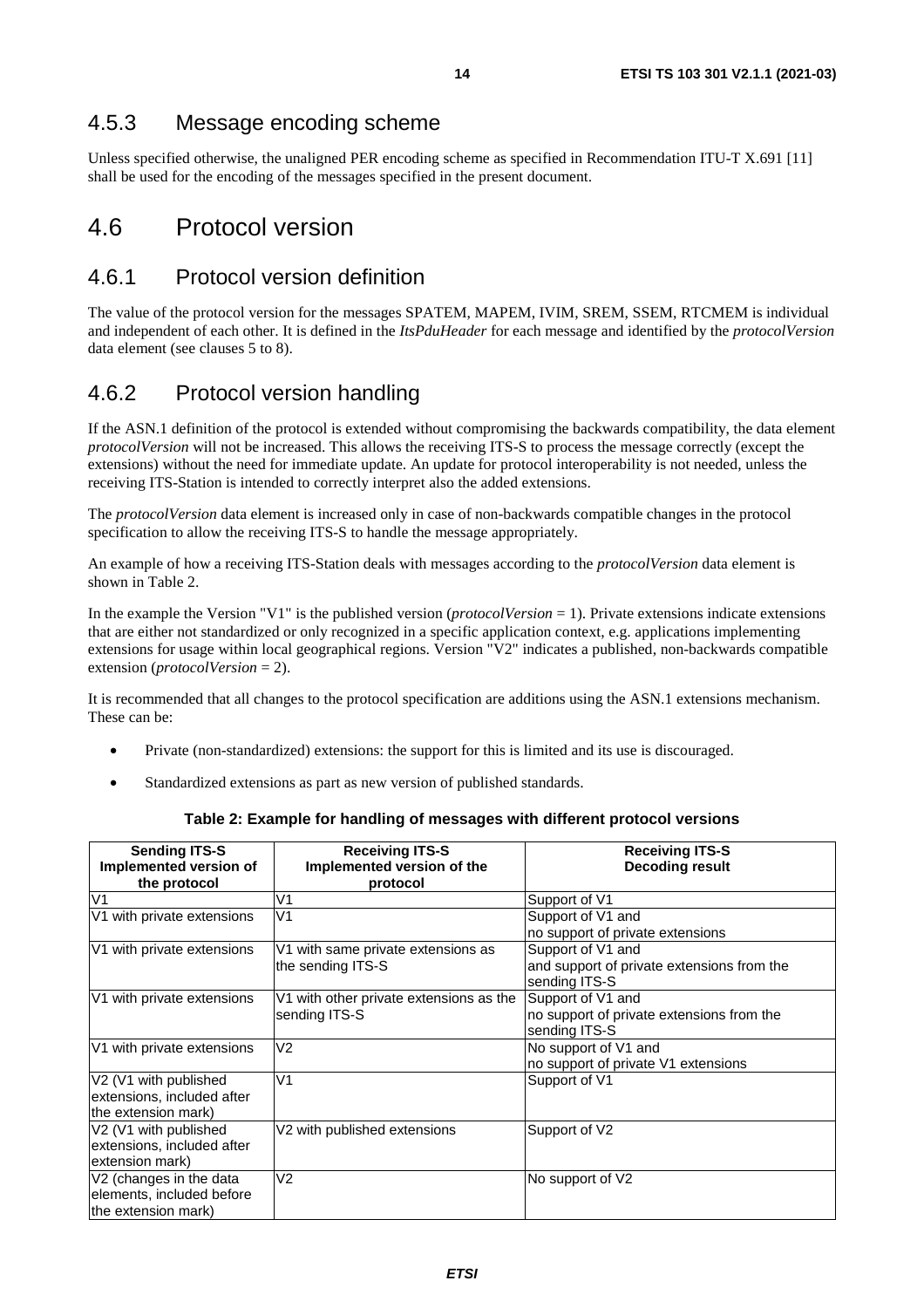# <span id="page-14-0"></span>5 Traffic Light Maneuver (TLM) service

# 5.1 TLM service overview

The TLM service is one instantiation of the infrastructure services to manage the generation, transmission and reception of SPATEM messages. The TLM service includes safety-related information for supporting traffic participants (vehicles, pedestrians, etc.) to execute safe maneuvers in an intersection area. The goal is to enter and exit an intersection "conflict area" in a controlled way. The TLM service informs in real-time about the operational states of the traffic light controller, the current signal state, the residual time of the state before changing to the next state, the allowed maneuvers and provides assistance for crossing. Additionally the TLM service foresees the inclusion of detailed green way advisory information and the status for public transport prioritization.



**Figure 3: Signalling status of the maneuvers in an intersection** 

Figure 3 gives an example of the TLM service describing the driving permissions given to the traffic streams. The connection lanes (see clause [6](#page-18-0)), which describe the allowed maneuver, are highlighted based on the signalling status of the traffic light controller. The status information (e.g. "stop", "go") transmitted by the traffic controller is depicted in Figure 3 with red and green connection lines, respectively.

# 5.2 TLM service

The TLM service instantiated in an ITS-Station shall provide the communication services defined in clause [4.2](#page-9-0).

# 5.3 TLM service message and version

The TLM service uses the message SPATEM as defined in [Annex A](#page-39-0). The header of SPATEM shall be as specified in the data dictionary ETSI TS 102 894-2 [[2](#page-5-0)]. The data elements of SPATEM payload shall be as specified in ISO/TS 19091 [\[8](#page-5-0)].

The *protocolVersion* (defined in the header) of SPATEM message based on the present document is set to value "2".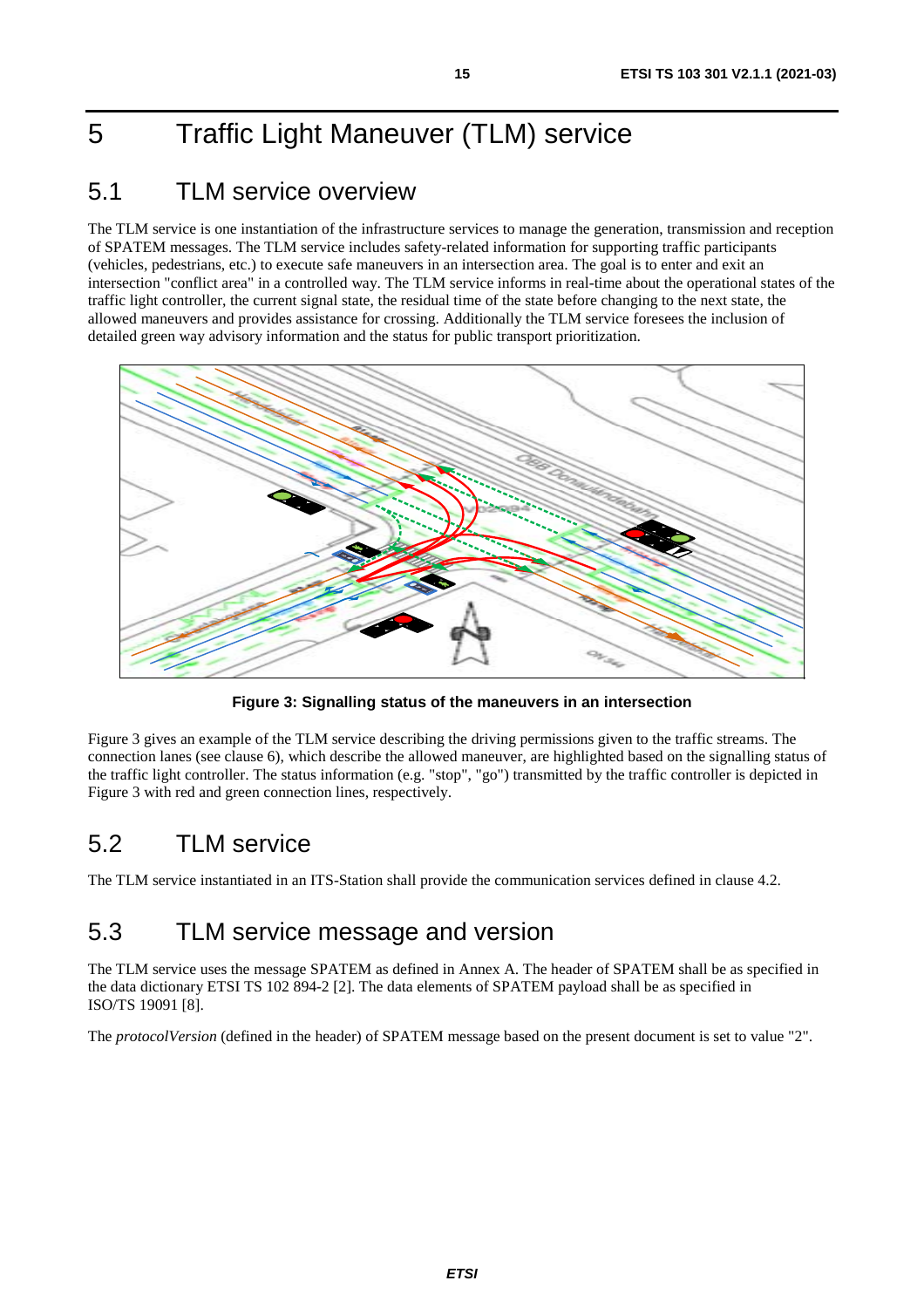# <span id="page-15-0"></span>5.4 TLM service dissemination

### 5.4.1 TLM service identification

The TLM service provides real-time information of the traffic light signal phase and timing of an intersection or parts of an intersection identified by the intersection reference identifier. The timestamp indicates the order of messages within the given time system as defined in ISO/TS 19091 [\[8](#page-5-0)]. There is no additional identifier needed to distinguish a SPATEM from a previous one.

### 5.4.2 TLM service trigger, update, repetition and termination

The application triggers the TLM service for the transmission of SPATEM. The application provides all data content included in a SPATEM payload. The TLM service constructs a SPATEM and delivers it to the ITS Networking & Transport Layer for dissemination. The SPATEM is not repeated.

The TLM service shall be terminated, if the ITS-S application requests the termination.

### 5.4.3 TLM service communication requirements

#### 5.4.3.1 TLM service communication overview

The TLM service uses SPATEM to disseminate the status of the traffic light controller, traffic lights and intersection traffic information. It transmits continuously in real-time the information relevant for all maneuvers in the area of an intersection. The goal is to address all traffic participants using the intersection for travel or cross walking. Due to different equipment of end users, the SPATEM may be disseminated using different access technologies for short range or for long range communication.

#### 5.4.3.2 TLM service communication requirements for short range access technologies

[Table 3](#page-16-0) provides the requirements for the broadcast communication. The structure of the requirements is in accordance with ISO/TS 17423 [\[i.2](#page-6-0)].

The ITS station management uses the communication requirements to select suitable ITS-S communication protocol stacks. Some examples of communication profile settings that fulfil these requirements are specified in clause [11](#page-35-0).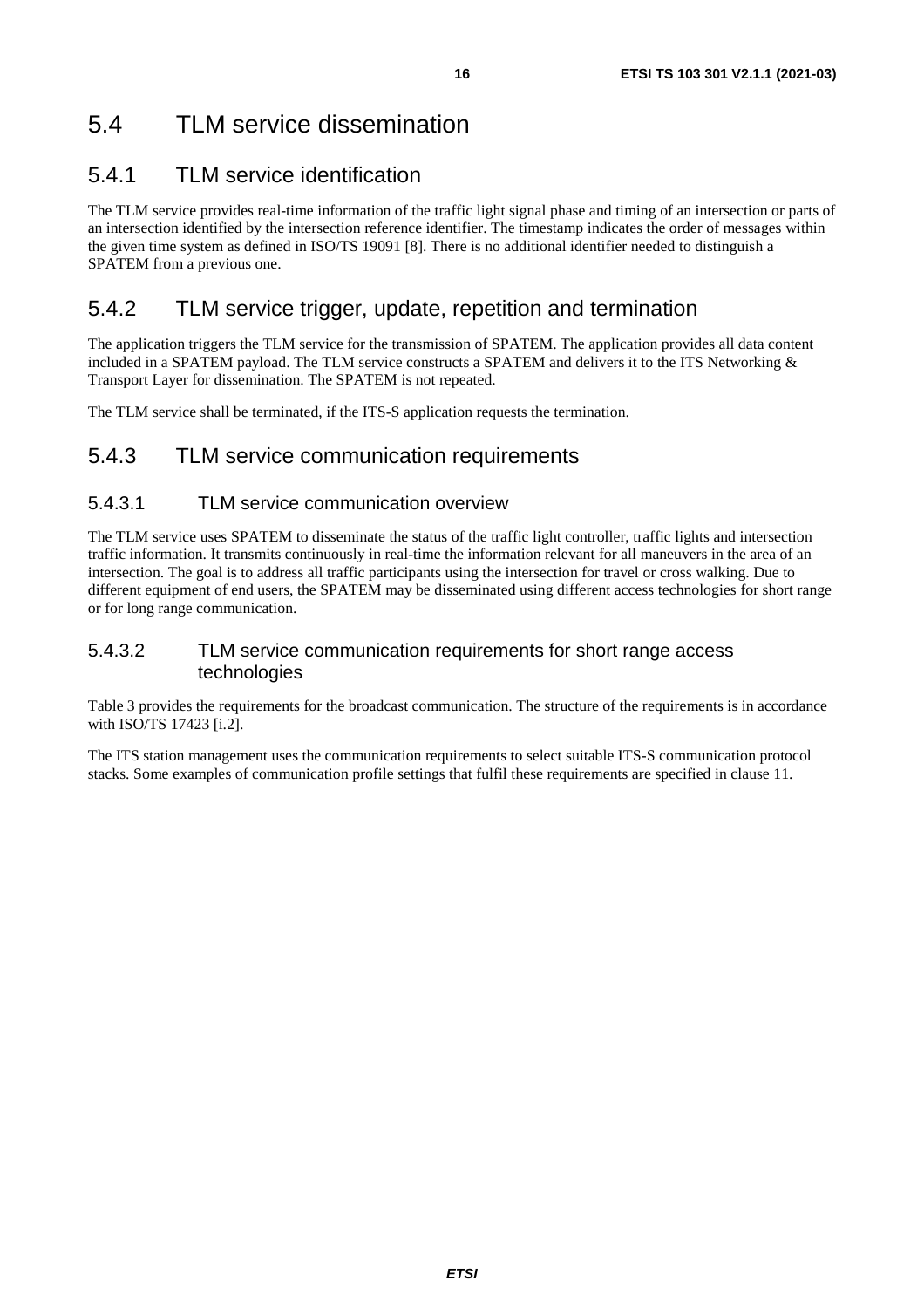<span id="page-16-0"></span>

| <b>Requirement</b>          | Value                                                                                            | <b>Comment</b>                                                                                                                                                                                                                                           |  |
|-----------------------------|--------------------------------------------------------------------------------------------------|----------------------------------------------------------------------------------------------------------------------------------------------------------------------------------------------------------------------------------------------------------|--|
|                             | Operational parameters                                                                           |                                                                                                                                                                                                                                                          |  |
| CSP_LogicalChannelType      | <b>SFCH</b>                                                                                      |                                                                                                                                                                                                                                                          |  |
| <b>CSP SessionCont</b>      | n.a.                                                                                             | No continuous connectivity                                                                                                                                                                                                                               |  |
| CSP_AvgADUrate              | 255, 1 second (default)                                                                          |                                                                                                                                                                                                                                                          |  |
| CSP_FlowType                | n.a.                                                                                             |                                                                                                                                                                                                                                                          |  |
| CSP MaxPrio                 | 254                                                                                              |                                                                                                                                                                                                                                                          |  |
| CSP_PortNo                  | 2 0 0 4                                                                                          | Port Number of the transport protocol (see ETSI<br>TS 103 248 [15])                                                                                                                                                                                      |  |
| CSP_ExpFlowLifetime         | n.a.                                                                                             |                                                                                                                                                                                                                                                          |  |
|                             | Destination related parameters                                                                   |                                                                                                                                                                                                                                                          |  |
| CSP_DestinationType         | 1: broadcast transmission<br>16: geocast transmission to<br>an area given by<br>geo-coordinates. | If the MDA is within direct communication range of<br>the sending ITS-S, destination type 1 shall be used.<br>If the MDA exceeds the direct communication range<br>or is not within the direct communication range,<br>destination type 16 shall be used |  |
| CSP_DestinationDomain       | site-local                                                                                       |                                                                                                                                                                                                                                                          |  |
| CSP CommDistance            | 400 m radius (default value)                                                                     |                                                                                                                                                                                                                                                          |  |
| CSP_Directivity             | n.a.                                                                                             |                                                                                                                                                                                                                                                          |  |
|                             | Performance communication service parameters                                                     |                                                                                                                                                                                                                                                          |  |
| CSP_Resilience              | High                                                                                             | Repeated transmission of the same message                                                                                                                                                                                                                |  |
| CSP MinThP                  | n.a.                                                                                             |                                                                                                                                                                                                                                                          |  |
| CSP_MaxLat                  | ms100 (8)                                                                                        | Response within less than 100 ms                                                                                                                                                                                                                         |  |
| CSP_MaxADU                  | Max message size allowed<br>by access technology                                                 |                                                                                                                                                                                                                                                          |  |
| Security related parameters |                                                                                                  |                                                                                                                                                                                                                                                          |  |
| CSP_DataConfidentiality     | n.a.                                                                                             |                                                                                                                                                                                                                                                          |  |
| CSP_DataIntegrity           | required                                                                                         |                                                                                                                                                                                                                                                          |  |
| CSP_NonRepudiation          | required                                                                                         |                                                                                                                                                                                                                                                          |  |
| CSP_SourceAuthentication    | required                                                                                         |                                                                                                                                                                                                                                                          |  |
| Protocol related parameter  |                                                                                                  |                                                                                                                                                                                                                                                          |  |
| lProtocol-Rea               | n.a.                                                                                             |                                                                                                                                                                                                                                                          |  |

**Table 3: TLM service communication requirements for short range access technologies** 

#### **TLM Application Identifier (AID)**

The ITS AID of the TLM service is allocated in ETSI TS 102 965 [\[14](#page-6-0)].

#### **TLM service security parameters**

For security against misuse of keys also for stationary installations it is necessary to change the pseudonym identity regularly. The default time for is given in Table 4. For special cases like offline working traffic light controllers where manually driven provision of pseudonym identity keys is necessary, longer periods of e.g. half a year are allowed and shall be agreed with the operator.

|  |  |  | Table 4: TLM service security parameters |
|--|--|--|------------------------------------------|
|--|--|--|------------------------------------------|

|                               | TLM service security parameters |  |
|-------------------------------|---------------------------------|--|
| Authorization ticket validity | months (default value)          |  |

#### **TLM Service Specific Permissions (SSP):**

The interpretation of the SSP octet scheme is defined as depicted in Figure 4.

0 1 2 0 1 2 3 4 5 6 7 0 1 2 3 4 5 6 7 0 1 2 3 4 5 6 7 Octet 0 Octet 1 Octet 2

#### **Figure 4: Format for the Octets**

The SSP for the TLM service shall correspond to the octet scheme of [Table 5](#page-17-0).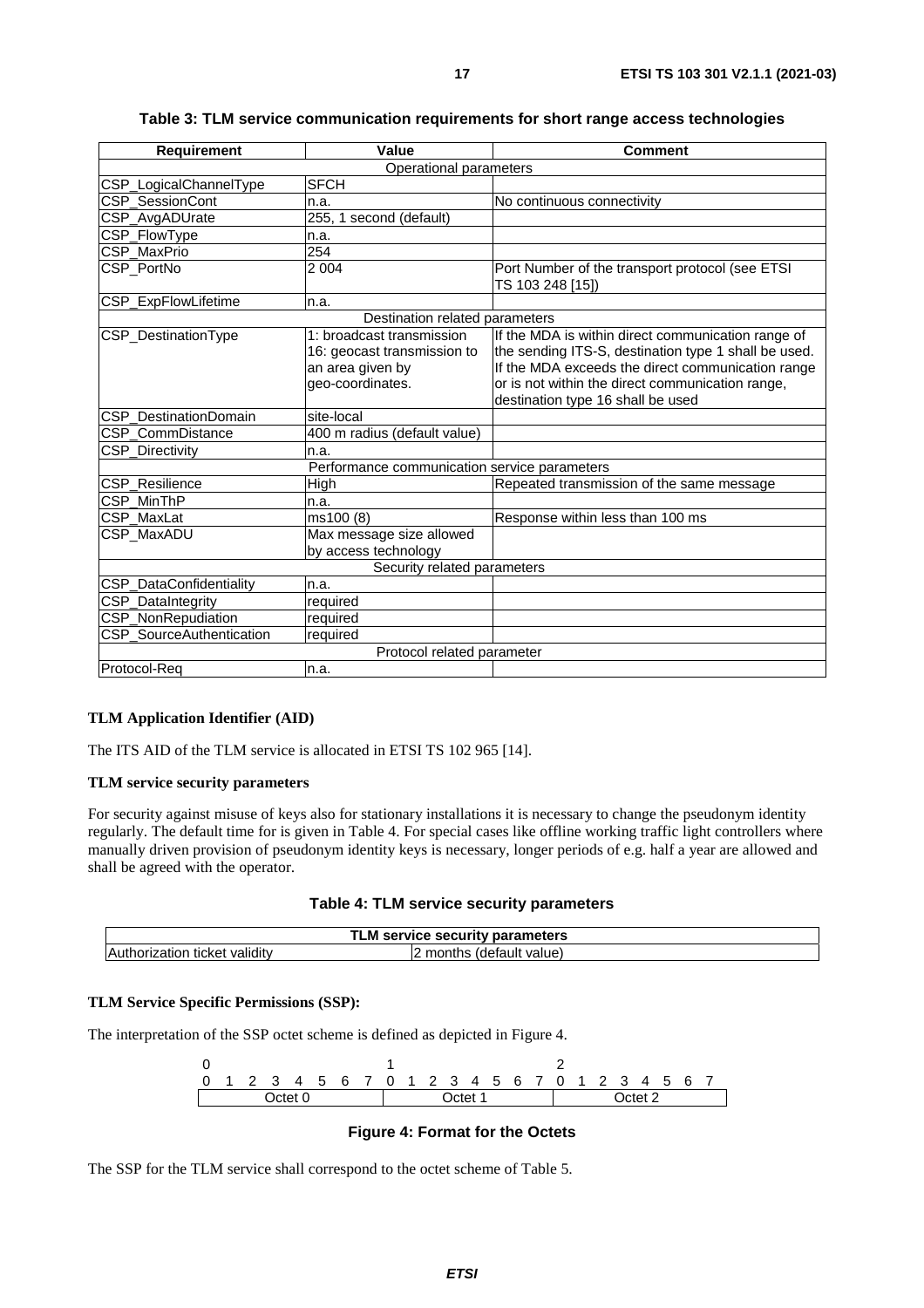<span id="page-17-0"></span>

| Octet # | <b>Description</b>         | Value       |
|---------|----------------------------|-------------|
| IO      | ISSP version control       |             |
|         | Service-specific parameter | see Table 6 |

#### **Table 5: Octet Scheme for TLM service SSPs**

### **Table 6: TLM service specific permissions**

| Octet<br>position                                             | <b>Bit</b><br>position | <b>SPATEM data Item</b>                          | <b>Bit Value</b>                   |
|---------------------------------------------------------------|------------------------|--------------------------------------------------|------------------------------------|
|                                                               | 0(80h)                 | Signal Phase and Timing                          | 0: certificate not allowed to sign |
|                                                               | (MSBit)                | {SPATEM.spat.intersections.                      | 1: certificate allowed to sign     |
|                                                               |                        | IntersectionState.states}                        |                                    |
|                                                               | 1(40h)                 | Public transport prioritization status response  | 0: certificate not allowed to sign |
|                                                               |                        | {SPATEM.spat.intersections.                      | 1: certificate allowed to sign     |
|                                                               |                        | IntersectionState.regional.SEQUENCE.             |                                    |
|                                                               |                        | regExtValue.                                     |                                    |
|                                                               |                        | IntersectionState-aggGrpC.activePrioritizations} |                                    |
|                                                               | 2(20h)                 | Maneuver assisting information                   | 0: certificate not allowed to sign |
|                                                               |                        | {SPATEM.spat.intersections.                      | 1: certificate allowed to sign     |
|                                                               |                        | IntersectionState.maneuverAssistList}            |                                    |
|                                                               |                        | and                                              |                                    |
|                                                               |                        | {SPATEM.spat.intersections.                      |                                    |
|                                                               |                        | IntersectionState.states.MovementState.          |                                    |
|                                                               |                        | maneuverAssistList}                              |                                    |
| All other bits of the SSP are not used and set to 0.<br>NOTE: |                        |                                                  |                                    |

### 5.4.3.3 TLM service communication requirements for long range communication

This clause provides the requirements for the long range unicast communication (e.g. usage of cellular network) in accordance with ISO/TS 17423 [\[i.2](#page-6-0)].

| Table 7: TLM service communication requirements for long range access technologies |  |  |
|------------------------------------------------------------------------------------|--|--|
|------------------------------------------------------------------------------------|--|--|

| <b>Requirement</b>                           | Value                                        | <b>Comment</b>                                                      |  |  |  |  |
|----------------------------------------------|----------------------------------------------|---------------------------------------------------------------------|--|--|--|--|
| Operational communication service parameters |                                              |                                                                     |  |  |  |  |
| CSP_LogicalChannelType                       | <b>SFCH</b>                                  |                                                                     |  |  |  |  |
| CSP_SessionCont                              | n.a.                                         |                                                                     |  |  |  |  |
| CSP_AvgADUrate                               | n.a.                                         |                                                                     |  |  |  |  |
| CSP_FlowType                                 | n.a.                                         |                                                                     |  |  |  |  |
| CSP MaxPrio                                  | n.a.                                         |                                                                     |  |  |  |  |
| CSP_PortNo                                   | 2 0 0 4                                      | Port Number of the transport protocol (see ETSI<br>TS 103 248 [15]) |  |  |  |  |
| CSP_ExpFlowLifetime                          | n.a.                                         |                                                                     |  |  |  |  |
|                                              | Destination communication service parameters |                                                                     |  |  |  |  |
| CSP_DestinationType                          | 4: unicast                                   |                                                                     |  |  |  |  |
| <b>CSP</b> DestinationDomain                 | global                                       |                                                                     |  |  |  |  |
| CSP CommDistance                             | n.a.                                         |                                                                     |  |  |  |  |
| CSP_Directivity                              | n.a.                                         |                                                                     |  |  |  |  |
|                                              | Performance communication service parameters |                                                                     |  |  |  |  |
| CSP_Resilience                               | required                                     |                                                                     |  |  |  |  |
| CSP_MinThP                                   | n.a.                                         |                                                                     |  |  |  |  |
| <b>CSP MaxLat</b>                            | n.a.                                         |                                                                     |  |  |  |  |
| CSP_MaxADU                                   | Max message size allowed                     |                                                                     |  |  |  |  |
|                                              | by access technology                         |                                                                     |  |  |  |  |
| Security communication service parameters    |                                              |                                                                     |  |  |  |  |
| CSP_DataConfidentiality                      | n.a.                                         |                                                                     |  |  |  |  |
| CSP_DataIntegrity                            | required                                     |                                                                     |  |  |  |  |
| CSP_NonRepudiation                           | required                                     |                                                                     |  |  |  |  |
| CSP_SourceAuthentication                     | required                                     |                                                                     |  |  |  |  |
| Protocol communication service parameter     |                                              |                                                                     |  |  |  |  |
| Protocol-Reg                                 | n.a.                                         |                                                                     |  |  |  |  |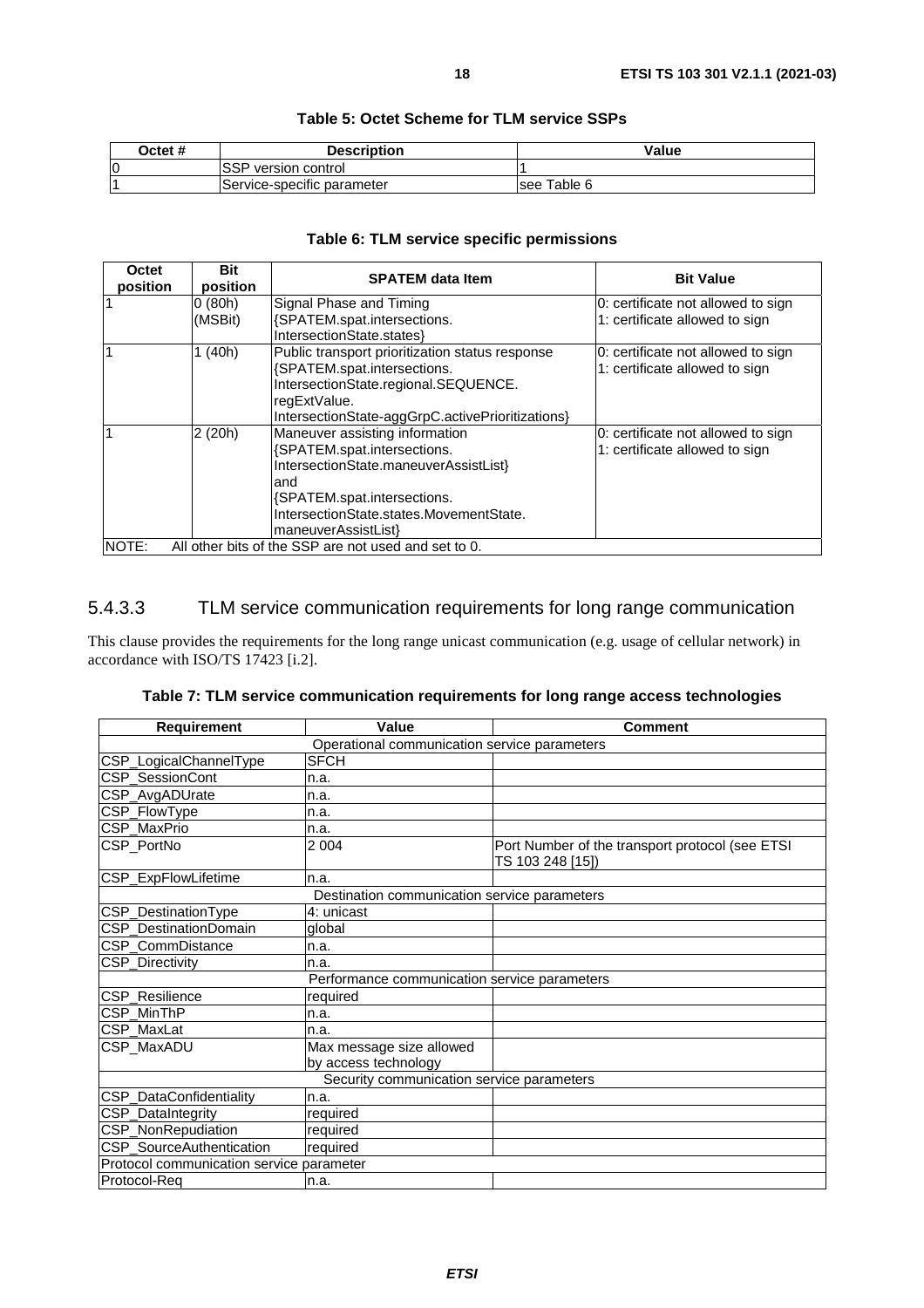# <span id="page-18-0"></span>6 Road and Lane Topology (RLT) service

# 6.1 RLT service overview

The RLT service is one instantiation of the infrastructure services to manage the generation, transmission and reception of a digital topological map, which defines the topology of an infrastructure area. It includes the lane topology for e.g. vehicles, bicycles, parking, public transportation and the paths for pedestrian crossings and the allowed maneuvers within an intersection area or a road segment. In future enhancements the digital map will include additional topology-descriptions like traffic roundabouts.

The area of an intersection described by the topology covers about 200 m of the approaches, starting from the position of the stop line. If a neighbor intersection is closer than 400 m, the description may be done up to an extent of approximately the half distance between the intersections.



**Figure 5: Lane topology and corresponding connection** 

Figure 5 gives an example of the topology of an intersection. The topology is organized in several approaches (three approaches in the given example) and a "conflict area" in the junction of the approaches. Each approach holds "ingressing" (driving direction towards the conflict area) and "egressing" lanes (driving direction away from the "conflict area"). Each lane (e.g. vehicle, pedestrian, etc.) consists of two or more waypoint (positioned in the middle of the lane). Basically each ingress lane is connected with one or more egress lanes which define the allowed maneuvers in the intersection. This "connection" includes the signal group identifier, which is the link for signalization between the topology and the corresponding signalling.

# 6.2 RLT service

The Road and Lane Topology service instantiated in an ITS-Station shall provide either the transmission or the reception service defined in clause [4.2](#page-9-0). Additionally the Road and lane Topology service supports the following functionality:

- Continuous transmission for infinity of the MAPEM. As the MAPEM message is not changed very often in time, a stable release is stored within the ITS-S for continuous broadcast.
- Assembly and disassembly fragmented MAPEM fragments on an Application level as defined by the data element *{MAPEM.map.layerID}* ISO/TS 19091 [\[8](#page-5-0)].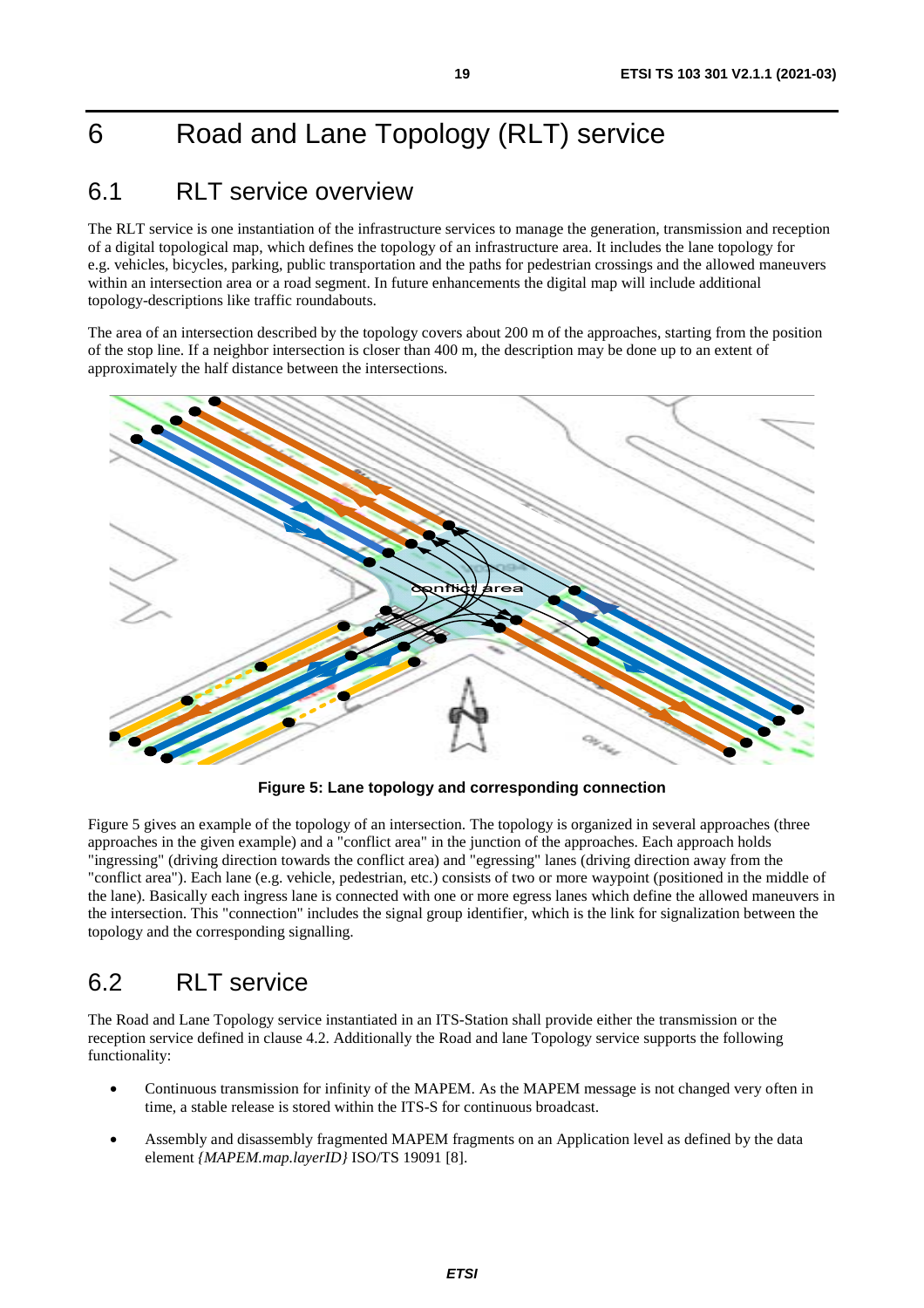# <span id="page-19-0"></span>6.3 RLT service message and version

The RLT service uses the message MAPEM as defined in [Annex A](#page-39-0). The header of MAPEM is defined in the data dictionary ETSI TS 102 894-2 [\[2](#page-5-0)]. The data elements of MAPEM payload are defined in ISO/TS 19091 [\[8](#page-5-0)], Annex G.

The *protocolVersion* (defined in *header*) of MAPEM message based on the present document is set to value "2".

# 6.4 RLT service dissemination

### 6.4.1 RLT service identification

The RLT service uses MAPEM which represents the topology/geometry of a set of lanes. E.g. considering an intersection MAPEM defines the topology of the lanes or parts of the topology of the lanes identified by the intersection reference identifier. The MAPEM does not change very often in time. The same MAPEM is retransmitted with the same content, unless the Application indicates to transmit a new MAPEM:

If the size of the MAPEM exceeds the allowed message length (e.g.  $MTU$ ), the RLT service fragments the message which will be transmitted in different messages. Each fragment is identified by the "layerID " as defined in ISO/TS 19091 [\[8](#page-5-0)], Annex G.

### 6.4.2 RLT service trigger, update, repetition and termination

The application triggers the Road and lane Topology service for the transmission of the MAPEM. The application provides all data content included in the MAPEM payload. The RLT service constructs a MAPEM and delivers it to the ITS Networking & Transport Layer for dissemination.

As the MAPEM content is only changed, e.g. if the road and lane topology is changed, the MAPEM remains stable in time. The MAPEM is re-broadcasted continuously.

The MAPEM transmission may be terminated if the ITS-S application requests the termination.

### 6.4.3 RLT service communication requirements

#### 6.4.3.1 RLT service communication overview

The RLT service uses MAPEM to define all the road topological details. It uses the lane "connection" (between ingress and egress lanes) which includes the signal-group identifier which is the link to SPATEM signalling information. MAPEM shall be transmitted continuously together with the SPATEM to inform the traffic participant (driver, pedestrian, etc.) about the status of allowed maneuvers within the intersection conflict area. Due to potential different communication paths to the end users, the MAPEM may be disseminated using different access technologies for short range and long range communication.

#### 6.4.3.2 RLT service communication requirements for short range access technologies

Table 8 provides the requirements for the broadcast communication. The structure of the requirements is in accordance with ISO/TS 17423 [\[i.2](#page-6-0)].

The ITS station management uses the communication requirements to select suitable ITS-S communication protocol stacks. Some examples of communication parameter settings that fulfil these requirements are specified in clause [11](#page-35-0).

**Table 8: RLT service communication requirements for short range access technologies** 

| Requirement            | Value                   | <b>Comment</b>             |
|------------------------|-------------------------|----------------------------|
|                        | Operational parameters  |                            |
| CSP_LogicalChannelType | <b>ISFCH</b>            |                            |
| <b>CSP SessionCont</b> | In.a.                   | No continuous connectivity |
| CSP_AvgADUrate         | 255, 1 second (default) |                            |
| CSP_FlowType           | In.a.                   |                            |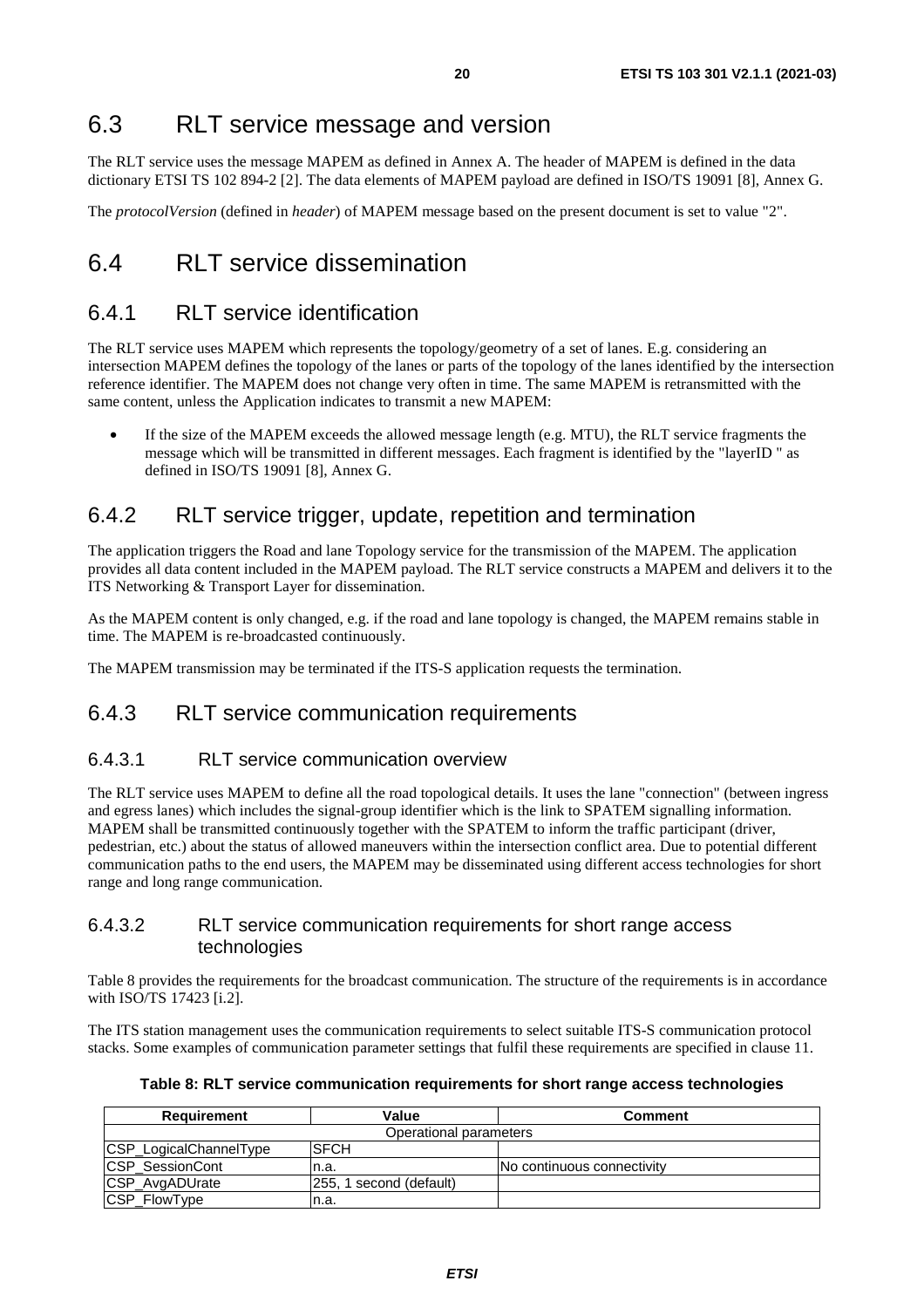<span id="page-20-0"></span>

| <b>Requirement</b>                       | Value                                                                                            | <b>Comment</b>                                                                                                                                                                                                                                              |
|------------------------------------------|--------------------------------------------------------------------------------------------------|-------------------------------------------------------------------------------------------------------------------------------------------------------------------------------------------------------------------------------------------------------------|
| CSP_MaxPrio                              | 253                                                                                              |                                                                                                                                                                                                                                                             |
| CSP_PortNo                               | 2 0 0 3                                                                                          | Port Number of the transport protocol (see ETSI)<br>TS 103 248 [15])                                                                                                                                                                                        |
| CSP_ExpFlowLifetime                      | n.a.                                                                                             |                                                                                                                                                                                                                                                             |
|                                          | Destination communication service parameters                                                     |                                                                                                                                                                                                                                                             |
| CSP_DestinationType                      | 1: broadcast transmission<br>16: geocast transmission to<br>an area given by<br>geo-coordinates. | If the MDA is within direct communication range of<br>the sending ITS-S, destination type 1 shall be<br>used. If the MDA exceeds the direct<br>communication range or is not within the direct<br>communication range, destination type 16 shall be<br>used |
| CSP DestinationDomain                    | site-local                                                                                       |                                                                                                                                                                                                                                                             |
| CSP CommDistance                         | 400 m radius (default value)                                                                     |                                                                                                                                                                                                                                                             |
| CSP_Directivity                          | n.a.                                                                                             |                                                                                                                                                                                                                                                             |
|                                          | Performance communication service parameters                                                     |                                                                                                                                                                                                                                                             |
| CSP_Resilience                           | <b>High</b>                                                                                      | Repeated transmission of the same message                                                                                                                                                                                                                   |
| CSP_MinThP                               | n.a.                                                                                             |                                                                                                                                                                                                                                                             |
| CSP MaxLat                               | ms100 (8)                                                                                        | Response within less than 100 ms                                                                                                                                                                                                                            |
| CSP MaxADU                               | Max message size allowed<br>by access technology                                                 |                                                                                                                                                                                                                                                             |
|                                          | Security communication service parameters                                                        |                                                                                                                                                                                                                                                             |
| CSP_DataConfidentiality                  | n.a.                                                                                             |                                                                                                                                                                                                                                                             |
| CSP_DataIntegrity                        | required                                                                                         |                                                                                                                                                                                                                                                             |
| CSP_NonRepudiation                       | required                                                                                         |                                                                                                                                                                                                                                                             |
| CSP_SourceAuthentication                 | required                                                                                         |                                                                                                                                                                                                                                                             |
| Protocol communication service parameter |                                                                                                  |                                                                                                                                                                                                                                                             |
| Protocol-Req                             | n.a.                                                                                             |                                                                                                                                                                                                                                                             |

#### **RLT Application Identifier (AID)**

The ITS AID of the RLT service is allocated in ETSI TS 102 965 [\[14](#page-6-0)].

#### **RLT service security parameters**

For security against misuse of keys it is necessary to change the pseudonym identity regularly. The default time for is given in Table 9. For special cases like offline working traffic light controllers where manually driven provision of pseudonym identity keys is necessary, longer periods of e.g. half a year are allowed and shall be agreed with the operator.

#### **Table 9: RLT services security parameters**

|                               | RL<br>service security parameters |  |
|-------------------------------|-----------------------------------|--|
| Authorization ticket validity | ' months (default value)          |  |

#### **RLT Service Specific Permissions (SSP)**

The interpretation of the SSP octet scheme is defined as depicted in Figure 6.

0 1 2 0 1 2 3 4 5 6 7 0 1 2 3 4 5 6 7 0 1 2 3 4 5 6 7 Octet 0 Octet 1 Octet 2

#### **Figure 6: Format for the Octets**

The SSP for the RLT service shall correspond to the octet scheme of Table 10.

#### **Table 10: Octet Scheme for RLT service SSPs**

| Octet # | <b>Description</b>            | Value           |
|---------|-------------------------------|-----------------|
| IО      | cop<br>version control<br>oor |                 |
|         | Service-specific parameter    | Table 11<br>see |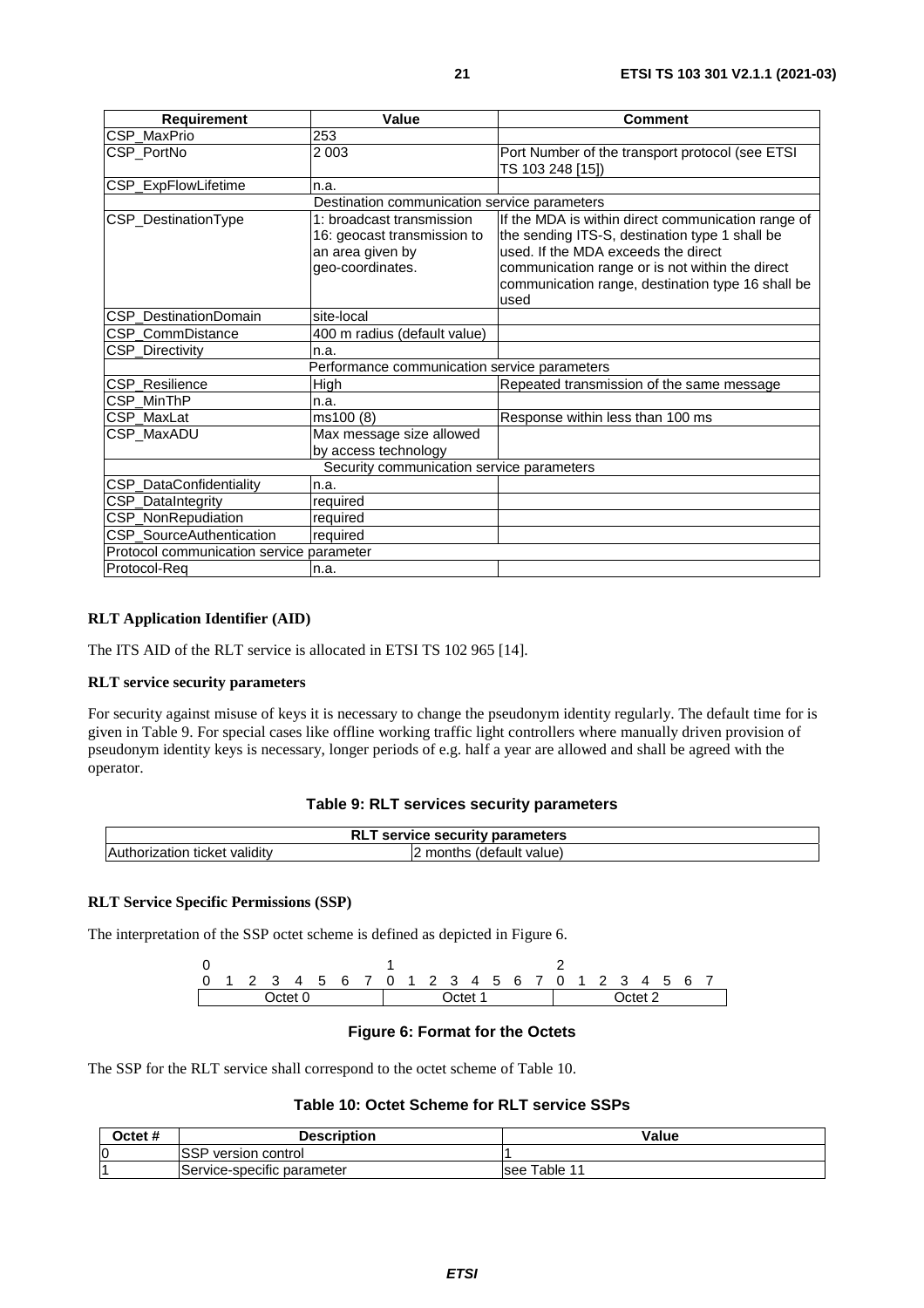<span id="page-21-0"></span>The Service-specific parameter shall be as defined in Table 11.

| Octet<br><b>Position</b>                                               | <b>Bit</b><br><b>RLT service SSP data Item</b><br><b>Bit Value</b><br><b>Position</b> |                                                 |                                    |  |  |
|------------------------------------------------------------------------|---------------------------------------------------------------------------------------|-------------------------------------------------|------------------------------------|--|--|
|                                                                        | 0(80h)                                                                                | Intersections geometry list allowed to transmit | 0: certificate not allowed to sign |  |  |
| {MAPEM.map.intersections}<br>(MSBit)<br>1: certificate allowed to sign |                                                                                       |                                                 |                                    |  |  |
|                                                                        | (40h)                                                                                 | Road geometry list allowed to transmit          | 0: certificate not allowed to sign |  |  |
|                                                                        |                                                                                       | {MAPEM.map.roadSegments}                        | 1: certificate allowed to sign     |  |  |
| NOTE:                                                                  | All other bits of the SSP are not used and set to 0.                                  |                                                 |                                    |  |  |

**Table 11: RLT service communication profile** 

#### 6.4.3.3 RLT service dissemination parameters for long range communication

This clause provides the requirements for the long range unicast communication (e.g. usage of cellular network) in accordance with ISO/TS 17423 [\[i.2](#page-6-0)].

|  |  |  | Table 12: RLT service communication requirements for long range access technologies |  |  |  |  |
|--|--|--|-------------------------------------------------------------------------------------|--|--|--|--|
|--|--|--|-------------------------------------------------------------------------------------|--|--|--|--|

| <b>Requirement</b>                        | Value                                        | <b>Comment</b>                                                      |  |  |  |
|-------------------------------------------|----------------------------------------------|---------------------------------------------------------------------|--|--|--|
|                                           | Operational communication service parameters |                                                                     |  |  |  |
| CSP_LogicalChannelType                    | <b>SFCH</b>                                  | Safety channel                                                      |  |  |  |
| CSP_SessionCont                           | n.a.                                         |                                                                     |  |  |  |
| CSP_AvgADUrate                            | n.a.                                         |                                                                     |  |  |  |
| CSP_FlowType                              | n.a.                                         |                                                                     |  |  |  |
| CSP MaxPrio                               | n.a.                                         |                                                                     |  |  |  |
| CSP_PortNo                                | 2 0 0 3                                      | Port Number of the transport protocol (see ETSI<br>TS 103 248 [15]) |  |  |  |
| CSP_ExpFlowLifetime                       | n.a.                                         |                                                                     |  |  |  |
|                                           | Destination communication service parameters |                                                                     |  |  |  |
| CSP_DestinationType                       | 4: unicast                                   |                                                                     |  |  |  |
| CSP DestinationDomain                     | global                                       |                                                                     |  |  |  |
| CSP CommDistance                          | n.a.                                         |                                                                     |  |  |  |
| CSP_Directivity                           | n.a.                                         |                                                                     |  |  |  |
|                                           | Performance communication service parameters |                                                                     |  |  |  |
| CSP_Resilience                            | required                                     |                                                                     |  |  |  |
| CSP_MinThP                                | n.a.                                         |                                                                     |  |  |  |
| CSP_MaxLat                                | n.a.                                         |                                                                     |  |  |  |
| CSP_MaxADU                                | Max message size allowed                     |                                                                     |  |  |  |
|                                           | by access technology                         |                                                                     |  |  |  |
| Security communication service parameters |                                              |                                                                     |  |  |  |
| CSP_DataConfidentiality                   | n.a.                                         |                                                                     |  |  |  |
| CSP_DataIntegrity                         | required                                     |                                                                     |  |  |  |
| <b>CSP_NonRepudiation</b>                 | required                                     |                                                                     |  |  |  |
| CSP_SourceAuthentication                  | required                                     |                                                                     |  |  |  |
| Protocol communication service parameter  |                                              |                                                                     |  |  |  |
| Protocol-Req                              | n.a.                                         |                                                                     |  |  |  |

# 7 Infrastructure to Vehicle Information (IVI) service

# 7.1 IVI service overview

IVI service is one instantiation of the infrastructure services to manage the generation, transmission and reception of the IVIM messages. An IVIM supports mandatory and advisory road signage such as contextual speeds and road works warnings. IVIM either provides information of physical road signs such as static or variable road signs, virtual signs or road works.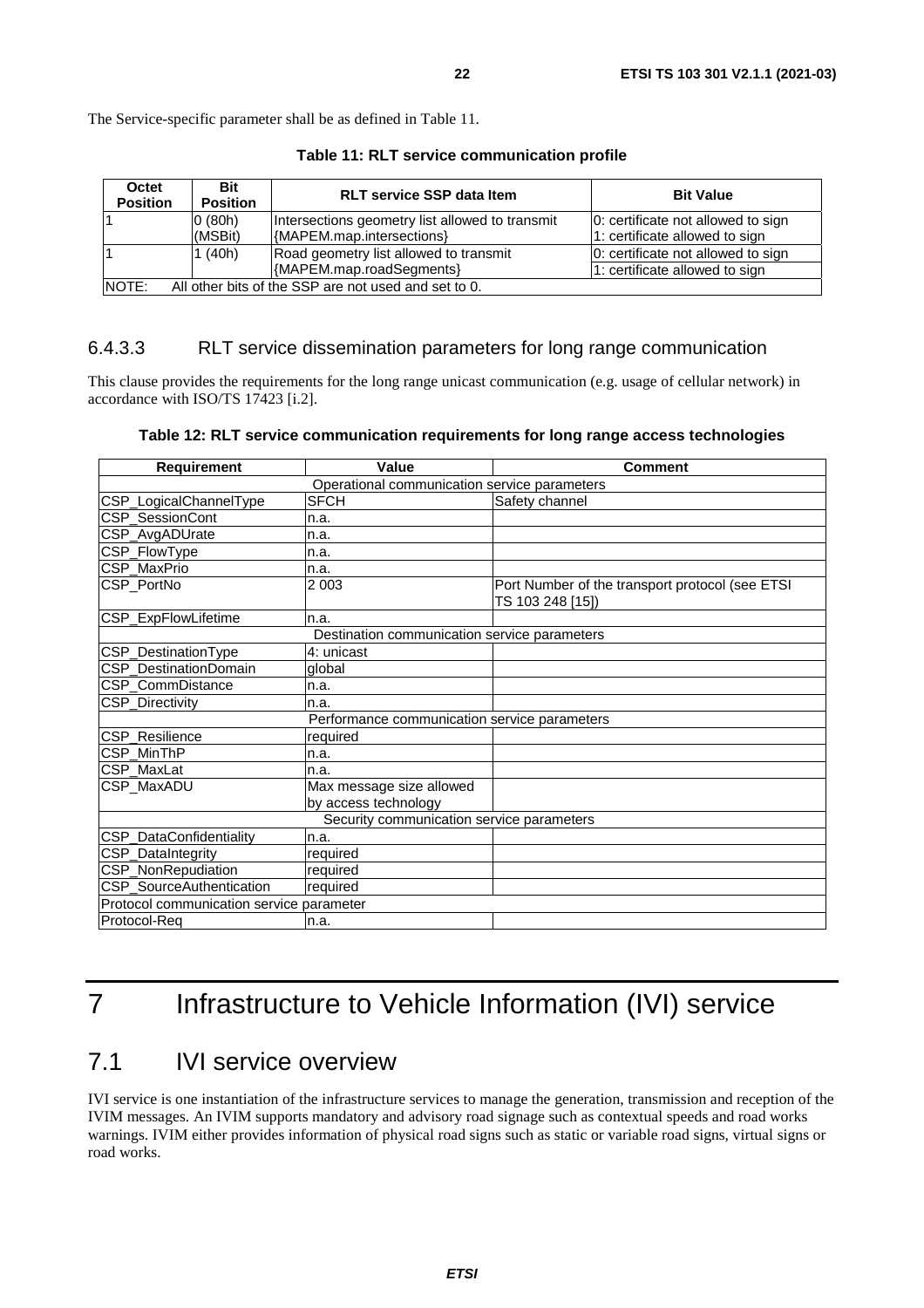## <span id="page-22-0"></span>7.2 IVI service

The IVI service instantiated in an ITS-Station shall provide either the transmission or the reception service defined in clause [4.2](#page-9-0).

The present document introduces an updated version if the IVI dictionary. But these changes are fully backward compatible, since these changes only relate to ASN.1 extension fields. Thus an ITS station conforming to ETSI TS 103 301 (V1.3.1) [\[19](#page-6-0)] can still decode a Release 2 IVIM - of course without recognizing the newly added content.

# 7.3 IVI service message and version

The IVI service uses the IVIM as defined in [Annex A](#page-39-0). The header of the IVIM is defined in the data dictionary ETSI TS 102 894-2 [\[2](#page-5-0)]. The data elements of the IVIM message payload are defined in ISO/TS 19321 [\[7](#page-5-0)].

The *protocolVersion* (defined in the header) of IVIM message based on the present document is set to value "2".

# 7.4 IVI service dissemination

### 7.4.1 IVI service identification

The IVIM identification is enabled by the parameter *{IVIM.ivi.mandatory.iviIdentificationNumber}*. Each time a new IVIM is generated upon an application request, a new *iviIdentificationNumber* (as defined in ISO/TS 19321 [\[7](#page-5-0)]) value shall be assigned by the IVI service.

When a iviIdentificationNumber is set, it shall be set to an recently unused value. In one possible implementation, the *iviIdentificationNumber* is randomly set to a recently unused value within the range as specified in ISO/TS 19321 [\[7](#page-5-0)].

An *iviIdentificationNumber* is linked to the organization providing the IVI service (e.g. the Service Provider, as defined in ISO/TS 17427-1 [\[10](#page-5-0)]). It enables the receiving ITS-S to differentiate IVIM messages transmitted from different service providers.

### 7.4.2 IVI service trigger, update, repetition and termination

IVI service trigger refers to the process of the generation and transmission of an IVIM when the IVI service of the sending ITS-S receives an application request. The IVI service shall then generate a new message with status *{IVIM.ivi.mandatory.iviStatus}* set to "*new*".

An IVIM content is updated e.g. by the service provider. The ITS-S application provides the update information to the IVI service at the sending ITS-S. The IVI service shall then generate an update IVIM with the *iviStatus* set to *update*.

An "*update"* is also used to change or add the end time to the IVIM. In some applications this corresponds to ending the service (logical end message).The parameter "*timestamp" {IVIM.ivi.mandatory.timeStamp}* is the identifier for i*viStatus* (*update*) in relation to a specific *iviIdentificationNumber*. The *timeStamp* represents the time stamp of the generation (if *IviStatus set to new*) or last change of information content (if *iviStatus set to update*) by the Service Provider.

The *iviIdentificationNumber* shall remain unchanged for *iviSStatus* set to update.

In between two consequent *iviStatus* updates, an IVIM shall be repeated by the IVI service of the sending ITS-S at a pre-defined repetition interval, in order that new ITS-S entering the MDA during the event validity duration may also receive the IVIM. This process is referred to as IVI service repetition. The IVI service repetition shall be activated under the request from the ITS-S application.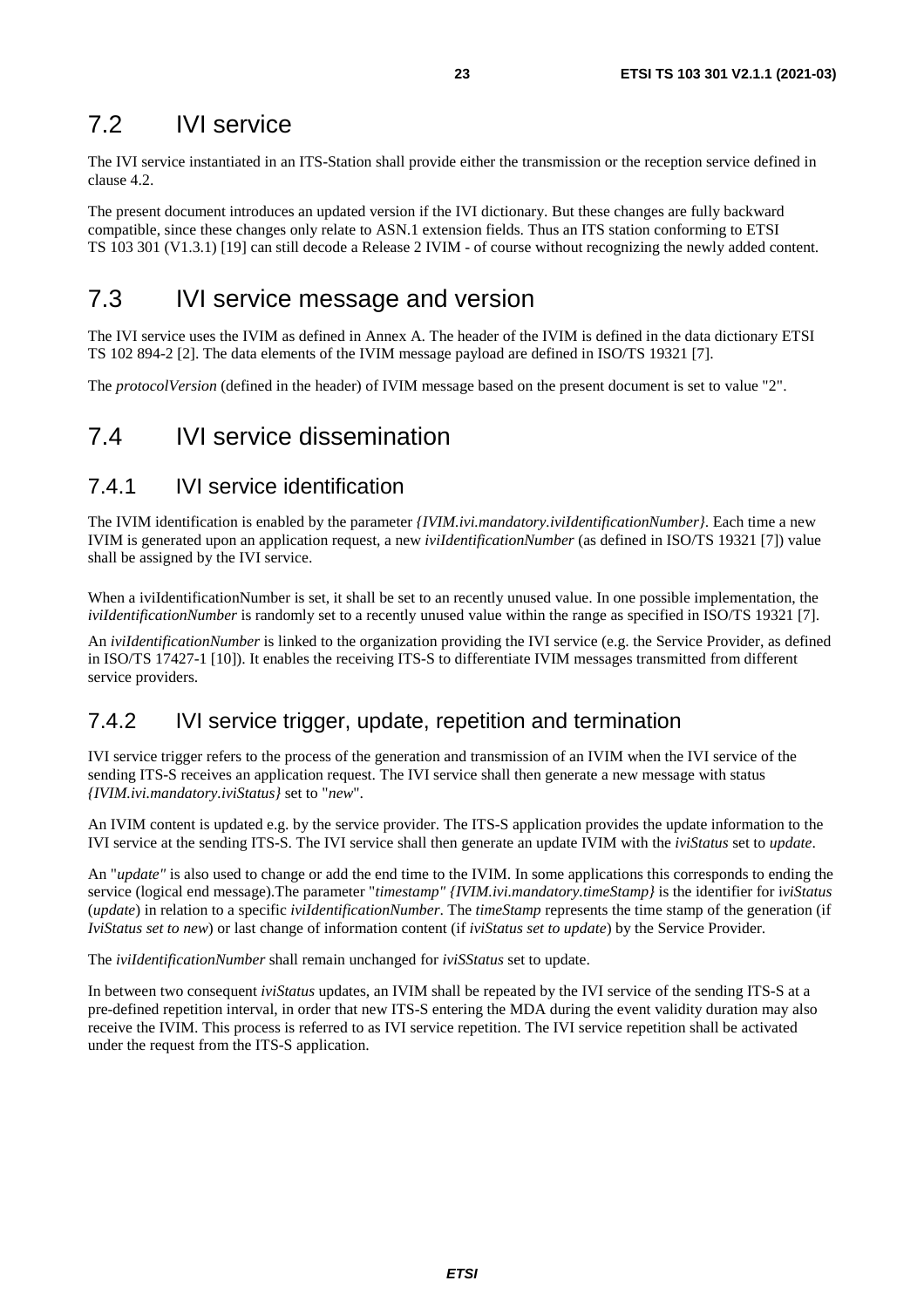<span id="page-23-0"></span>The IVI service termination indicates the end of the validity of the IVI service. An IVI service termination is either the ending of transmission, an application cancelation or an application negation: a Cancellation of the IVI service can only be provided by the organization that originally provided the IVI service; a Negation of the IVI service can be provided by other organizations. Termination of IVI service is achieved in the following ways:

- Ending of transmission by the ITS-S originally sending the IVIM:
	- The IVI service shall stop the IVIM transmission repetition automatically at the end of the repetition interval.
- IVI service cancellation by the Service Provider originating the IVIM:
	- In this case, the IVI service shall generate a cancellation IVIM with the *iviStatus* set to *cancellation*. For the generation of a cancellation IVIM, the *iviIdentificationNumber* shall be set to the *iviIdentificationNumber* of the message for which the IVI service negation refers to; the service provider identification *{IVIM.ivi.mandatory.serviceProviderId}* shall be set to the value of the originating Service Provider. The time stamp *{IVIM.ivi.mandatory.TimeStamp}* shall be set to the value of the latest received IVI of the same "iviIdentificationNumber".
- IVIM negation by another organization:
	- In this case, the IVI service of the sending ITS-S shall generate a negation IVIM, i.e. an IVIM with i*viStatus* set to *negation*. For the generation of a negation IVIM, the *iviIdentificationNumber* shall be set to the *iviIdentificationNumber* of the event for which the IVIM negation refers to; the *serviceProviderId* shall be set to the value of the originating Service Provider. The *timeStamp* shall be set to the value of the latest received IVIM of the same *iviIdentificationNumber*.

Once a cancellation IVIM or a negation IVIM is verified to be trustworthy by the receiving ITS-S, all information related to the previously received IVIM concerning the same *iviIdentificationNumber* may be considered as not valid any more, the IVI service may notify ITS-S applications of the event termination.

A cancellation IVIM or negation IVIM shall be transmitted at least once by the originating ITS-S per application request. It may be repeated by the IVI service of the originating ITS-S.

### 7.4.3 IVI service communication requirements

#### 7.4.3.1 IVI service communication parameters for short-range communication

An IVIM shall be transmitted if applicable, e.g. when it is applicable in time (e.g. a speed limitation only valid between 8:00 and 20:00) and due to the context as determined by the sending ITS-S (e.g. a speed limitation applicable in case of fog).

An IVIM shall be disseminated to reach as many ITS-S as possible, located in the MDA. The MDA is provided by the ITS Application to the IVI service and is typically defined in a way that every receiving ITS-S has received at least once the IVIM before entering the DAZ (or if null the RZ) of the IVI.

The IVI service shall provide the MDA as destination area in the format compliant to the one as specified in ETSI EN 302 931 [\[9](#page-5-0)] to the ITS Networking & Transport Layer.

Table 13 provides the requirements for the broadcast communication. The structure of the requirements is in accordance with ISO/TS 17423 [\[i.2](#page-6-0)].

The ITS station management uses the communication requirements to select suitable ITS-S communication protocol stacks. Some examples of communication parameter settings profiles that fulfil these requirements are specified in clause [11](#page-35-0).

| Table 13: IVI service communication requirements for short range access technologies |  |  |  |  |  |  |  |  |
|--------------------------------------------------------------------------------------|--|--|--|--|--|--|--|--|
|--------------------------------------------------------------------------------------|--|--|--|--|--|--|--|--|

| Requirement            | Value                   | Comment |
|------------------------|-------------------------|---------|
|                        | Operational parameters  |         |
| CSP_LogicalChannelType | <b>ISFCH</b>            |         |
| <b>CSP SessionCont</b> | In.a                    |         |
| CSP_AvgADUrate         | 255, 1 second (default) |         |
| CSP_FlowType           | n.a.                    |         |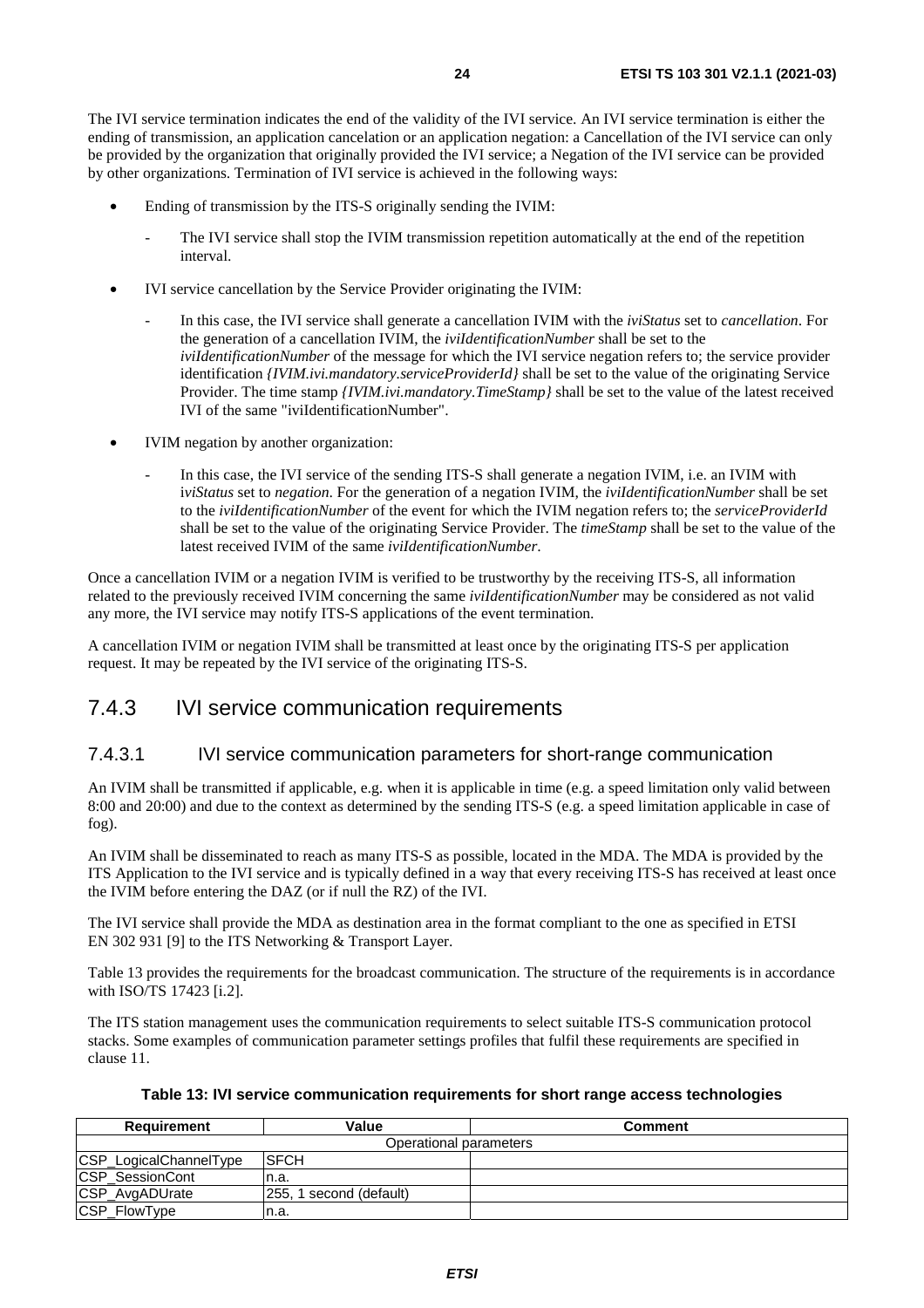| Requirement                                  | Value                                                                                         | <b>Comment</b>                                                                                                                                                                                                                                           |  |  |  |
|----------------------------------------------|-----------------------------------------------------------------------------------------------|----------------------------------------------------------------------------------------------------------------------------------------------------------------------------------------------------------------------------------------------------------|--|--|--|
| CSP_MaxPrio                                  | 254                                                                                           |                                                                                                                                                                                                                                                          |  |  |  |
| CSP PortNo                                   | 2006                                                                                          | Port Number of the transport protocol (see ETSI)<br>TS 103 248 [15])                                                                                                                                                                                     |  |  |  |
| CSP_ExpFlowLifetime                          | n.a.                                                                                          |                                                                                                                                                                                                                                                          |  |  |  |
|                                              | Destination communication service parameters                                                  |                                                                                                                                                                                                                                                          |  |  |  |
| CSP_DestinationType                          | 1: broadcast transmission<br>16: geocast transmission to an<br>area given by geo-coordinates. | If the MDA is within direct communication range of the<br>sending ITS-S, destination type 1 shall be used. If the MDA<br>exceeds the direct communication range or is not within<br>the direct communication range, destination type 16 shall<br>be used |  |  |  |
| CSP_DestinationDomain                        | site-local                                                                                    |                                                                                                                                                                                                                                                          |  |  |  |
| CSP_CommDistance                             | 400 m radius (default value)                                                                  |                                                                                                                                                                                                                                                          |  |  |  |
| CSP_Directivity                              | n.a.                                                                                          |                                                                                                                                                                                                                                                          |  |  |  |
| Performance communication service parameters |                                                                                               |                                                                                                                                                                                                                                                          |  |  |  |
| CSP_Resilience                               | High                                                                                          | Repeated transmission of the same message                                                                                                                                                                                                                |  |  |  |
| CSP_MinThP                                   | n.a.                                                                                          |                                                                                                                                                                                                                                                          |  |  |  |
| CSP MaxLat                                   | ms100 (8)                                                                                     | Response within less than 100 ms                                                                                                                                                                                                                         |  |  |  |
| CSP MaxADU                                   | Max message size allowed by<br>access technology                                              |                                                                                                                                                                                                                                                          |  |  |  |
| Security communication service parameters    |                                                                                               |                                                                                                                                                                                                                                                          |  |  |  |
| CSP_DataConfidentiality                      | n.a.                                                                                          |                                                                                                                                                                                                                                                          |  |  |  |
| CSP_DataIntegrity                            | required                                                                                      |                                                                                                                                                                                                                                                          |  |  |  |
| CSP_NonRepudiation                           | required                                                                                      |                                                                                                                                                                                                                                                          |  |  |  |
| CSP_SourceAuthentication                     | required                                                                                      |                                                                                                                                                                                                                                                          |  |  |  |
|                                              | Protocol communication service parameter                                                      |                                                                                                                                                                                                                                                          |  |  |  |
| Protocol-Req                                 | n.a.                                                                                          |                                                                                                                                                                                                                                                          |  |  |  |

#### **IVI Application Identifier (AID)**

The ITS AID of the IVI service is allocated in ETSI TS 102 965 [\[14](#page-6-0)].

#### **IVI Service Specific Permissions (SSP)**

The IVIM contains the identification of the organization originating the IVIM, e.g. the Service Provider that originated it. An R-ITS-S is only allowed to send out IVIM for a defined Service Provider.

The SSP for the IVIM is defined by a variable number of octets and shall correspond to the octet scheme of Table 14. For each octet, the Most Significant Bit (MSB) shall be the leftmost bit. The transmission order shall always be the MSB first. The interpretation of the SSP octet scheme is defined as depicted in Figure 7.



#### **Figure 7: Format for the Octets**

#### **Table 14: Octet Scheme for IVI SSPs**

| Octet #  | <b>Component</b>                                                                                                                                                                                                                                                                                                                                                                                                             | Value                                                                                                                                                                                            |  |  |  |
|----------|------------------------------------------------------------------------------------------------------------------------------------------------------------------------------------------------------------------------------------------------------------------------------------------------------------------------------------------------------------------------------------------------------------------------------|--------------------------------------------------------------------------------------------------------------------------------------------------------------------------------------------------|--|--|--|
| 10       | <b>ISSP version control</b>                                                                                                                                                                                                                                                                                                                                                                                                  |                                                                                                                                                                                                  |  |  |  |
| 1 to $3$ | IserviceProviderId                                                                                                                                                                                                                                                                                                                                                                                                           | Ildentification of the Service Provider for which the R-ITS-S is allowed to send out<br>IVIM and to which the Service-specific parameter apply, using the DE Provider<br> from ISO/TS 19321 [7]. |  |  |  |
| 4 to 5   | Service-specific parameter   see Table 15.                                                                                                                                                                                                                                                                                                                                                                                   |                                                                                                                                                                                                  |  |  |  |
| NOTE:    | For Release 2 the SSP encoding has not been changed (no bytes added), only the semantics of three<br>previously unused bits has been defined. Release 1 receivers are able to decode the SSPs and are free to<br>ignore the meaning of those previously unused bits.<br>This is a behavior recommended also in SAE J2945/5 [i.10]. Release 2 receivers shall interpret those bits in<br>relation to the new message content. |                                                                                                                                                                                                  |  |  |  |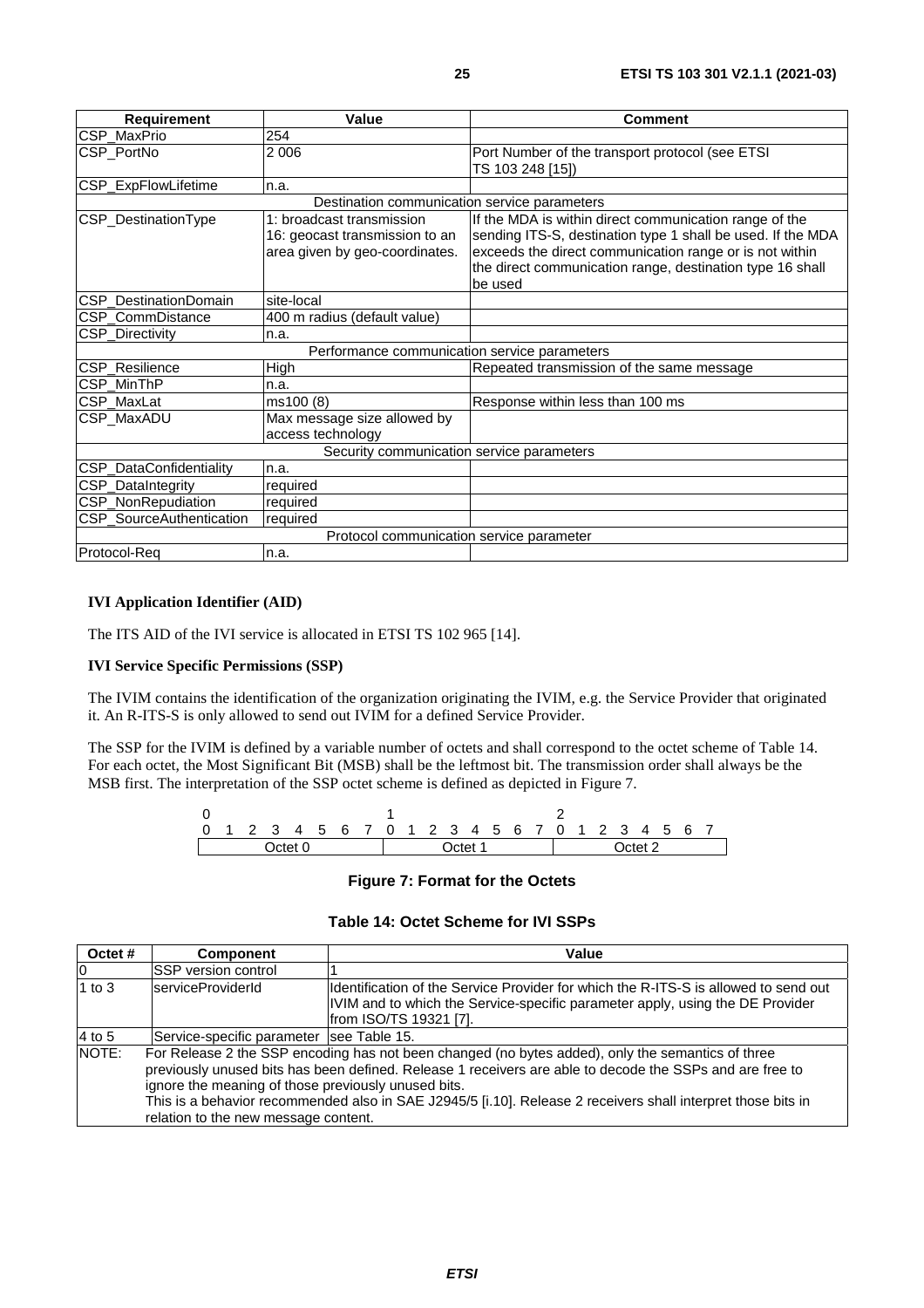<span id="page-25-0"></span>The Service-specific parameter shall be as defined in Table 15.

#### **Table 15: IVI service SSPs**

| <b>Octet</b><br><b>Position</b> | <b>Bit</b><br><b>Position</b> | <b>IVIM data Item</b>                                                                                                                                                                                                                                       | <b>Bit Value</b>                                                                                                                                                                                                                                             |  |  |  |  |
|---------------------------------|-------------------------------|-------------------------------------------------------------------------------------------------------------------------------------------------------------------------------------------------------------------------------------------------------------|--------------------------------------------------------------------------------------------------------------------------------------------------------------------------------------------------------------------------------------------------------------|--|--|--|--|
| 4                               | 0(80h)<br>(MSBit)             | Vienna Convention Code for road sign<br>{IVIM.ivi.optional.gic.GicPart.<br>roadSignCodes.RSCode.code.                                                                                                                                                       | 1: The sending ITS-S is authorized to sign "General<br>IVI container" using the Vienna convention road<br>signs                                                                                                                                              |  |  |  |  |
| $\overline{4}$                  | 1(40h)                        | viennaConvention}<br>ISO/TS 14823 [i.3] traffic sign pictogram<br>(danger warning)<br>{IVIM.ivi.optional.gic.GicPart.<br>roadSignCodes.RSCode.code.<br>iso14823.pictogramCode.<br>serviceCategoryCode.<br>trafficSignPictogram.dangerWarning}               | 0: The sending ITS-S is not authorized<br>1: The sending ITS-S is authorized to sign the<br>"General IVI container" using the ISO/TS 14823 [i.3]<br>road signs with traffic sign pictogram set to<br>dangerWarning<br>0: The sending ITS-S is not authorized |  |  |  |  |
| 4                               | 2(20h)                        | ISO/TS 14823 [i.3] traffic sign pictogram<br>(regulatory)<br>{IVIM.ivi.optional.gic.GicPart.<br>roadSignCodes.RSCode.code.<br>iso14823.pictogramCode.<br>serviceCategoryCode.<br>trafficSignPictogram.regulatory}                                           | 1: The sending ITS-S is authorized to sign the<br>"General IVI container" using the ISO/TS 14823 [i.3]<br>road signs with traffic sign pictogram set to<br>regulatory<br>0: The sending ITS-S is not authorized                                              |  |  |  |  |
| $\overline{4}$                  | 3(10h)                        | ISO/TS 14823 [i.3] traffic sign pictogram<br>(informative)<br>{IVIM.ivi.optional.gic.GicPart.<br>roadSignCodes.RSCode.code.<br>iso14823.pictogramCode.<br>serviceCategoryCode.<br>trafficSignPictogram.informative}                                         | 1: The sending ITS-S is authorized to sign the<br>"General IVI container" using the ISO/TS 14823 [i.3]<br>road signs with traffic sign pictogram set to<br>informative<br>0: The sending ITS-S is not authorized                                             |  |  |  |  |
| $\overline{4}$                  | 4 (08h)                       | ISO/TS 14823 [i.3] public facilities<br>pictogram<br>{IVIM.ivi.optional.gic.GicPart.<br>roadSignCodes.RSCode.code.<br>iso14823.pictogramCode.<br>serviceCategoryCode.<br>publicFacilitiesPictogram}                                                         | 1: The sending ITS-S is authorized to sign the<br>"General IVI container" using the ISO/TS 14823 [i.3]<br>road signs with public facilities pictogram<br>0: The sending ITS-S is not authorized                                                              |  |  |  |  |
| $\overline{4}$                  | 5(04h)                        | ISO/TS 14823 [i.3] ambient or road<br>conditions pictogram (ambient condition)<br>{IVIM.ivi.optional.gic.GicPart.<br>roadSignCodes.RSCode.code.<br>iso14823.pictogramCode.<br>serviceCategoryCode.<br>ambientOrRoadContitionPictogram.ambi<br>entCondition} | 1: The sending ITS-S is authorized to sign the<br>"General IVI container" using the ISO/TS 14823 [i.3]<br>road signs with ambient and road conditions set to<br>ambientCondition<br>0: The sending ITS-S is not authorized.                                  |  |  |  |  |
| $\overline{4}$                  | 6(02h)                        | ISO/TS 14823 [i.3] ambient or road<br>conditions pictogram (road condition)<br>{IVIM.ivi.optional.gic.GicPart.<br>roadSignCodes.RSCode.code.<br>iso14823.pictogramCode.<br>serviceCategoryCode.<br>ambientOrRoadContitionPictogram.<br>roadCondition}       | 1: The sending ITS-S is authorized to sign the<br>'General IVI container" using the ISO/TS 14823 [i.3]<br>road signs with ambient and road conditions set to<br>roadCondition<br>0: The sending ITS-S is not authorized.                                     |  |  |  |  |
| $\overline{4}$                  | 7(01h)<br>(LSBit)             | <b>ITIS</b> codes<br>{IVIM.ivi.optional.gic.GicPart.<br>roadSignCodes.RSCode.code.<br>itisCodes}                                                                                                                                                            | 1: The sending ITS-S is authorized to sign the<br>"General IVI container" using the ITIS codes<br>0: The sending ITS-S is not authorized                                                                                                                     |  |  |  |  |
| 5                               | 0(80h)<br>(MSBit)             | Lane status<br>{IVIM.ivi.optional.gic.GicPart.<br>laneStatus}                                                                                                                                                                                               | 1: The sending ITS-S is authorized to sign the<br>"General IVI container" using the laneStatus<br>0: The sending ITS-S is not authorized                                                                                                                     |  |  |  |  |
| 5                               | 1(40h)                        | Road configuration container<br>{IVIM.ivi.optional.rcc}                                                                                                                                                                                                     | 1: The sending ITS-S is authorized to sign the<br>"Road Configuration Container"<br>0: The sending ITS-S is not authorized                                                                                                                                   |  |  |  |  |
| 5                               | 2 (20h)                       | Text container<br>{IVIM.ivi.optional.tc}                                                                                                                                                                                                                    | 1: The sending ITS-S is authorized to sign the "Text<br>Container"<br>0: The sending ITS-S is not authorized                                                                                                                                                 |  |  |  |  |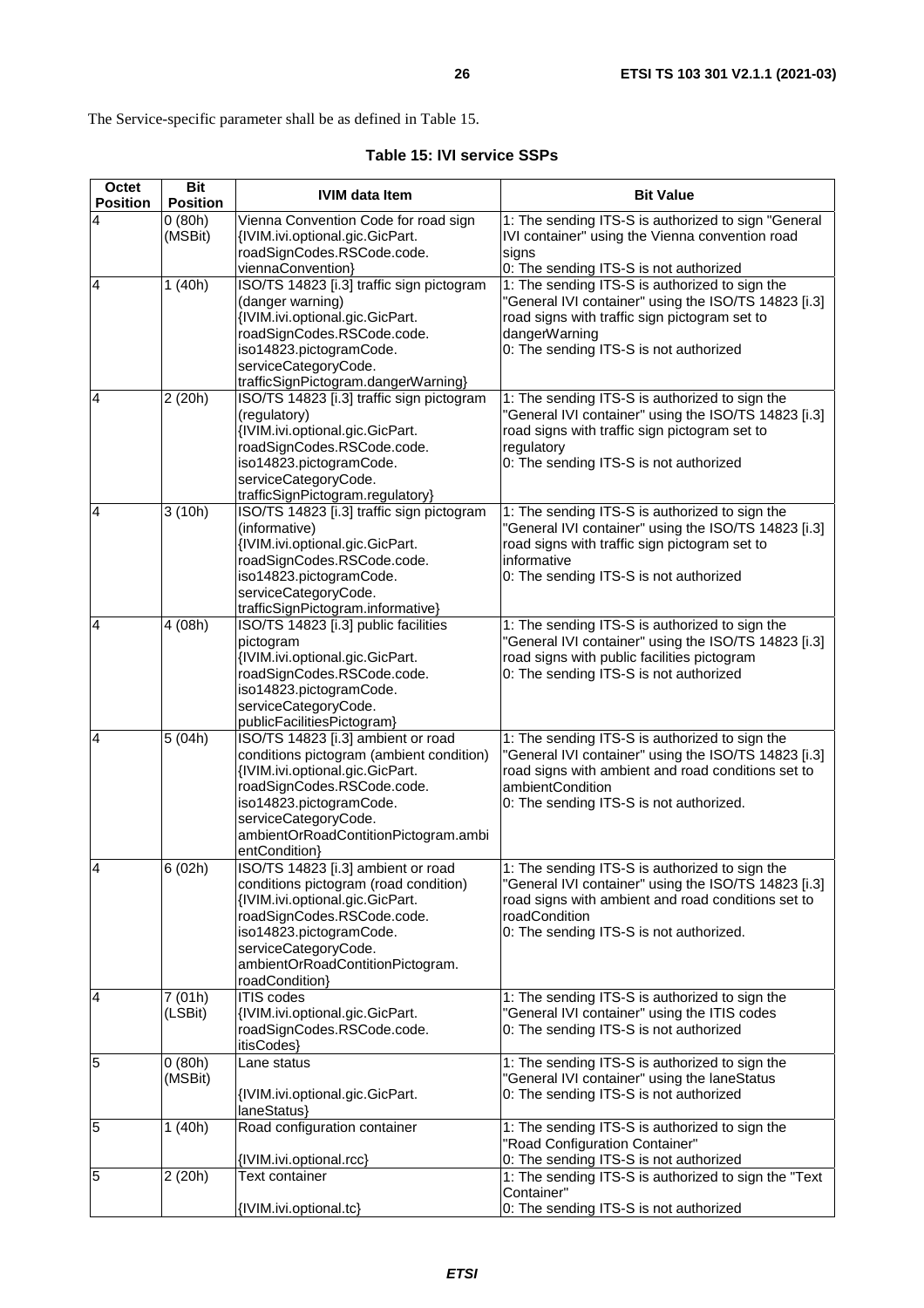<span id="page-26-0"></span>

| Octet<br><b>Position</b> | <b>Bit</b><br><b>Position</b> | <b>IVIM data Item</b>                                | <b>Bit Value</b>                                    |
|--------------------------|-------------------------------|------------------------------------------------------|-----------------------------------------------------|
| 5                        | 3(10h)                        | Layout Container                                     | 1: The sending ITS-S is authorized to sign the      |
|                          |                               |                                                      | "Layout Container"                                  |
|                          |                               | {IVIM.ivi.optional.lac}                              | 0: The sending ITS-S is not authorized              |
| 5                        | 4(08h)                        | <b>IVI Status (negation)</b>                         | 1: The sending ITS-S is authorized to sign use the  |
|                          |                               |                                                      | iviStatus set to negation                           |
|                          |                               | {IVIM.ivi.mandatory.iviStatus}                       | 0: The sending ITS-S is not authorized              |
| 5                        | 5(04h)                        | <b>Automated Vehicle Container</b>                   | 1: The sending ITS-S is authorized to sign the      |
|                          |                               | {IVIM.ivi.optional.avc}                              | "Automated Vehicle Container"                       |
|                          |                               |                                                      | 0: The sending ITS-S is not authorized              |
| 5                        | 6(02h)                        | <b>Map Location Container</b>                        | 1: The sending ITS-S is authorized to sign the "Map |
|                          |                               | {IVIM.ivi.optional.mlc}                              | Location Container"                                 |
|                          |                               |                                                      | 0: The sending ITS-S is not authorized              |
| 5                        | 7(01h)                        | Road Surface Container                               | 1: The sending ITS-S is authorized to sign the      |
|                          |                               | {IVIM.ivi.optional.rsc}                              | "Road Surface Container"                            |
|                          |                               |                                                      | 0: The sending ITS-S is not authorized              |
| NOTE:                    |                               | All other bits of the SSP are not used and set to 0. |                                                     |

### 7.4.3.2 IVI service dissemination parameters for long-range communication

This clause provides the requirements for the long range unicast communication (e.g. usage of cellular network) in accordance with ISO/TS 17423 [\[i.2](#page-6-0)].

| Requirement                                  | Value                                        | <b>Comment</b>                                                      |  |  |  |  |  |  |
|----------------------------------------------|----------------------------------------------|---------------------------------------------------------------------|--|--|--|--|--|--|
| Operational parameters                       |                                              |                                                                     |  |  |  |  |  |  |
| CSP_LogicalChannelType                       | <b>SCH</b>                                   | Safety channel                                                      |  |  |  |  |  |  |
| <b>CSP SessionCont</b>                       | n.a.                                         | No continuous connectivity                                          |  |  |  |  |  |  |
| CSP_AvgADUrate                               | n.a.                                         |                                                                     |  |  |  |  |  |  |
| CSP_FlowType                                 | n.a.                                         |                                                                     |  |  |  |  |  |  |
| CSP_MaxPrio                                  | n.a.                                         |                                                                     |  |  |  |  |  |  |
| CSP_PortNo                                   | 2 0 0 6                                      | Port Number of the transport protocol (see ETSI<br>TS 103 248 [15]) |  |  |  |  |  |  |
| CSP_ExpFlowLifetime                          | n.a.                                         |                                                                     |  |  |  |  |  |  |
| Destination communication service parameters |                                              |                                                                     |  |  |  |  |  |  |
| CSP_DestinationType                          | 4: Unicast                                   |                                                                     |  |  |  |  |  |  |
| CSP DestinationDomain                        | Global                                       |                                                                     |  |  |  |  |  |  |
| CSP_CommDistance                             | n.a.                                         |                                                                     |  |  |  |  |  |  |
| <b>CSP Directivity</b>                       | n.a.                                         |                                                                     |  |  |  |  |  |  |
|                                              | Performance communication service parameters |                                                                     |  |  |  |  |  |  |
| <b>CSP_Resilience</b>                        | n.a.                                         |                                                                     |  |  |  |  |  |  |
| CSP MinThP                                   | n.a.                                         |                                                                     |  |  |  |  |  |  |
| CSP_MaxLat                                   | sec (16)                                     | Response within less than 10 s                                      |  |  |  |  |  |  |
| <b>CSP MaxADU</b>                            | Max message size allowed                     |                                                                     |  |  |  |  |  |  |
|                                              | by access technology                         |                                                                     |  |  |  |  |  |  |
|                                              | Security communication service parameters    |                                                                     |  |  |  |  |  |  |
| CSP_DataConfidentiality                      | In.a.                                        | [i.2]                                                               |  |  |  |  |  |  |
| CSP_DataIntegrity                            | required                                     |                                                                     |  |  |  |  |  |  |
| CSP_NonRepudiation                           | required                                     |                                                                     |  |  |  |  |  |  |
| CSP_SourceAuthentication                     | required                                     |                                                                     |  |  |  |  |  |  |
|                                              | Protocol communication service parameter     |                                                                     |  |  |  |  |  |  |
| Protocol-Reg                                 | n.a.                                         |                                                                     |  |  |  |  |  |  |

#### **Table 16: IVI service communication requirements for long range access technologies**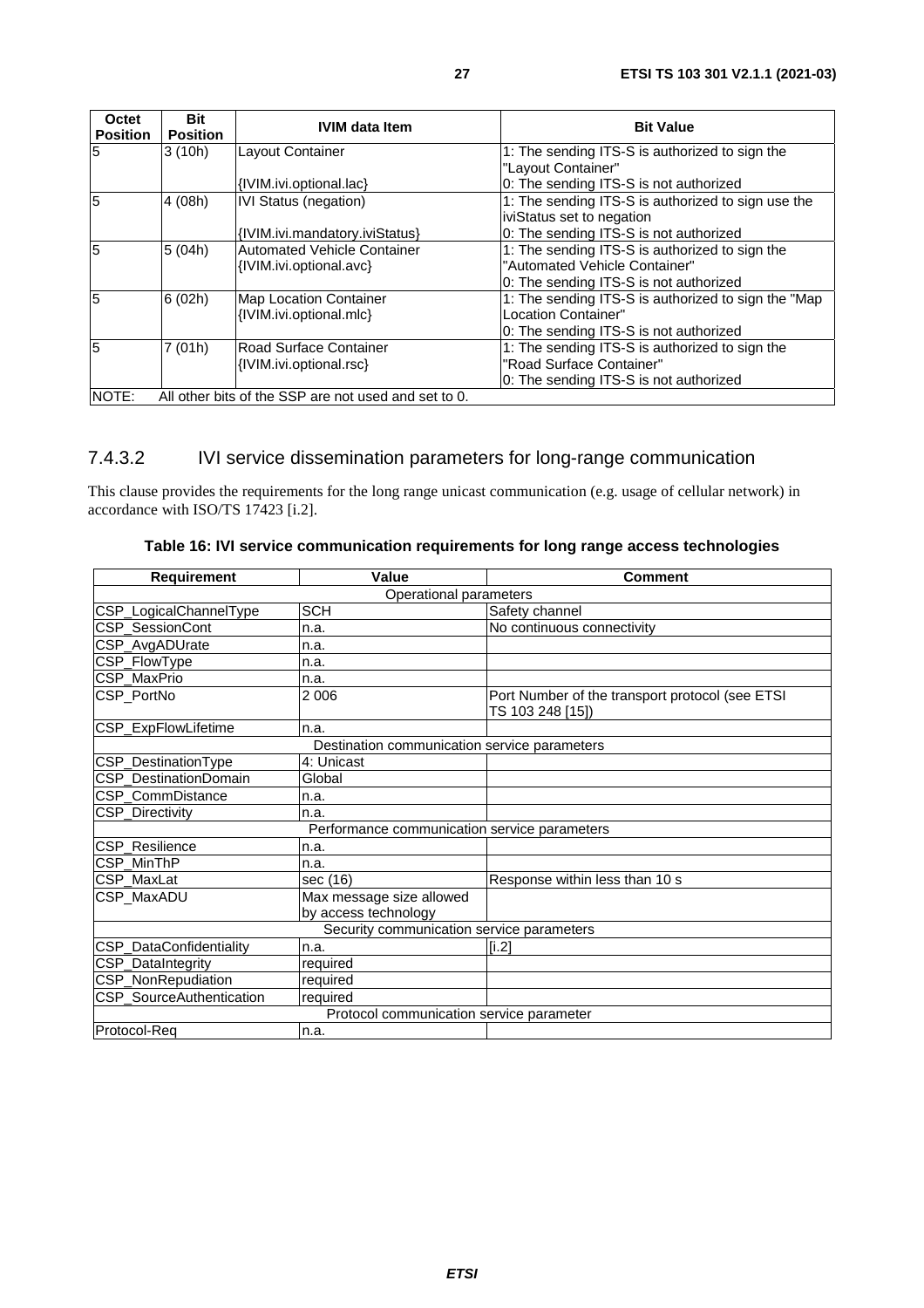# <span id="page-27-0"></span>8 Traffic Light Control (TLC) service

# 8.1 TLC service overview

The Traffic Light Control service is one instantiation of the infrastructure services to manage the generation, transmission of SREM messages and SSEM messages. The TLC service supports prioritization of e.g. public transport and public safety vehicles (ambulance, fire brigade, etc.) to traverse a signalized road infrastructure (e.g. intersection) as fast as possible or using a higher priority than ordinary traffic participants. The corresponding SREM is sent by an ITS-S (e.g. vehicle) to the traffic infrastructure environment (e.g. R-ITS-S, TCC). In a signalized environment (e.g. intersection) the SREM is sent for requesting traffic light signal priority (public transport) signal pre-emption (public safety). The service may not only be requested for the approaching signalized environment but also for a sequence of e.g. intersections along a defined traffic route. In response to the request the infrastructure (e.g. R-ITS-S/TLC or TCC) will acknowledge with a SSEM notifying if the request has been granted, cancelled or changed in priority due to a more relevant signal request (e.g. ambulance).



**Figure 8: Traffic Light Control service example** 

Figure 8 gives an example of a bus requesting traffic light signal priority (using SREM) for the defined bus route to the Traffic Control Center (TCC). The request is sent via the ITS-S Station connected to the Traffic Controller or by other communication facilities. Multiple requests, related to different intersections, are possible to transmit using one SREM only. Depending on prioritization needs, a single request to the approaching Traffic Controller is also possible. The Traffic light controller analyses the request and returns a SSEM as feedback. Alternatively if the SREM request has been forwarded by the traffic controller to the TCC the SSEM reply will be generated by the TCC and distributed via the R-ITS-S of the corresponding TLC.

# 8.2 TLC service

The TLC service shall provide the communication service defined in clause [4.2](#page-9-0) and support additionally the following functionality:

• Generation of SREM with a single request or sequence of signal requests (e.g. related to several signalized intersections).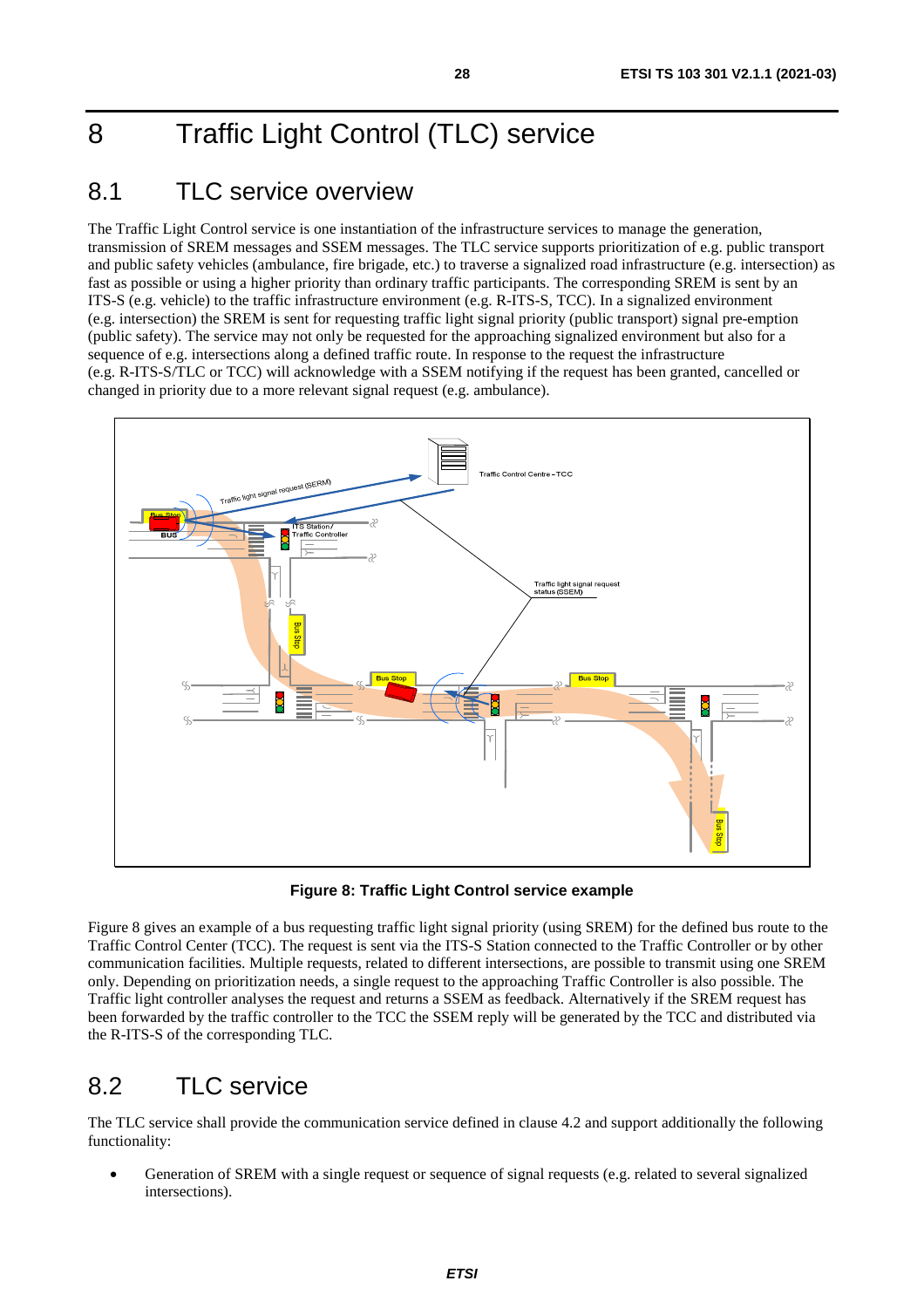- <span id="page-28-0"></span>Generation of SSEM with a signal status response.
- Single or continuous transmission of SREM and SSEM.
- Reception of SREM and SSEM.

## 8.3 TLC service message and version

The Signal Control service uses the SREM and the SSEM as defined in [Annex A](#page-39-0). The header of the SREM and the SSEM are defined in the data dictionary ETSI TS 102 894-2 [\[2](#page-5-0)]. The data elements of the SREM and the SSEM payload are defined in ISO/TS 19091 [\[8](#page-5-0)].

The *protocolVersion* (defined in the header) of SREM based on the present document is set to value "2".

The *protocolVersion* (defined in the header) of SSEM based on the present document is set to value "2".

## 8.4 TLC service dissemination

### 8.4.1 TLC service identification

The SREM is identified by a request identification which is unique. Additionally a sequence number identifies a sequence of requests. If the request or one of the requests with the same request identification has changed, the sequence number will be incremented. For having a clear relation between an SREM request and the SSEM status response, the request identification is used in both messages.

The SSEM is a reply to a SREM. It uses the request identification of the SREM for identification.

### 8.4.2 TLC service trigger, update, repetition and termination

#### **SREM**

The SREM is transmitted based on the needs of the vehicle operator and triggered by applications. The application provides all data included in SREM. The traffic light control service shall construct a SREM payload and deliver it to the N&T (Networking and Transport) layer for dissemination.

The SREM may be repeated (depending on data content and on implementation).

The SREM transmission may be terminated, if one of the following conditions is reached:

- Application requests the termination of SREM transmission.
- Application does not provide update for SREM at the expiry of the current SREM content.

#### **SSEM**

An ITS-S forwards the request to the local traffic controller (TLC) or to the Traffic Control Center (TCC) for further operation. Based on the decision of the TLC or the TCC the ITS-S application generates a SSEM to inform the requestor and adjacent traffic participants (e.g. vehicles, pedestrians) about the status of the request.

The SSEM is transmitted by the infrastructure equipment (ITS-S road side unit) as response to a SREM. Based on changes or incoming SREM with higher priority requests (e.g. public safety "overrules" a Bus request) a revised SSEM will be transmitted to reflect the new status.

The application provides all data included in SSEM payload. The Traffic Light Control service shall construct a SSEM payload and deliver it to the Networking and Transport Layer for dissemination.

The SSEM may be repeated (depending on data content and on implementation).

The SSEM transmission may be terminated, if one of the following conditions is reached:

• Application requests the termination of SSEM transmission.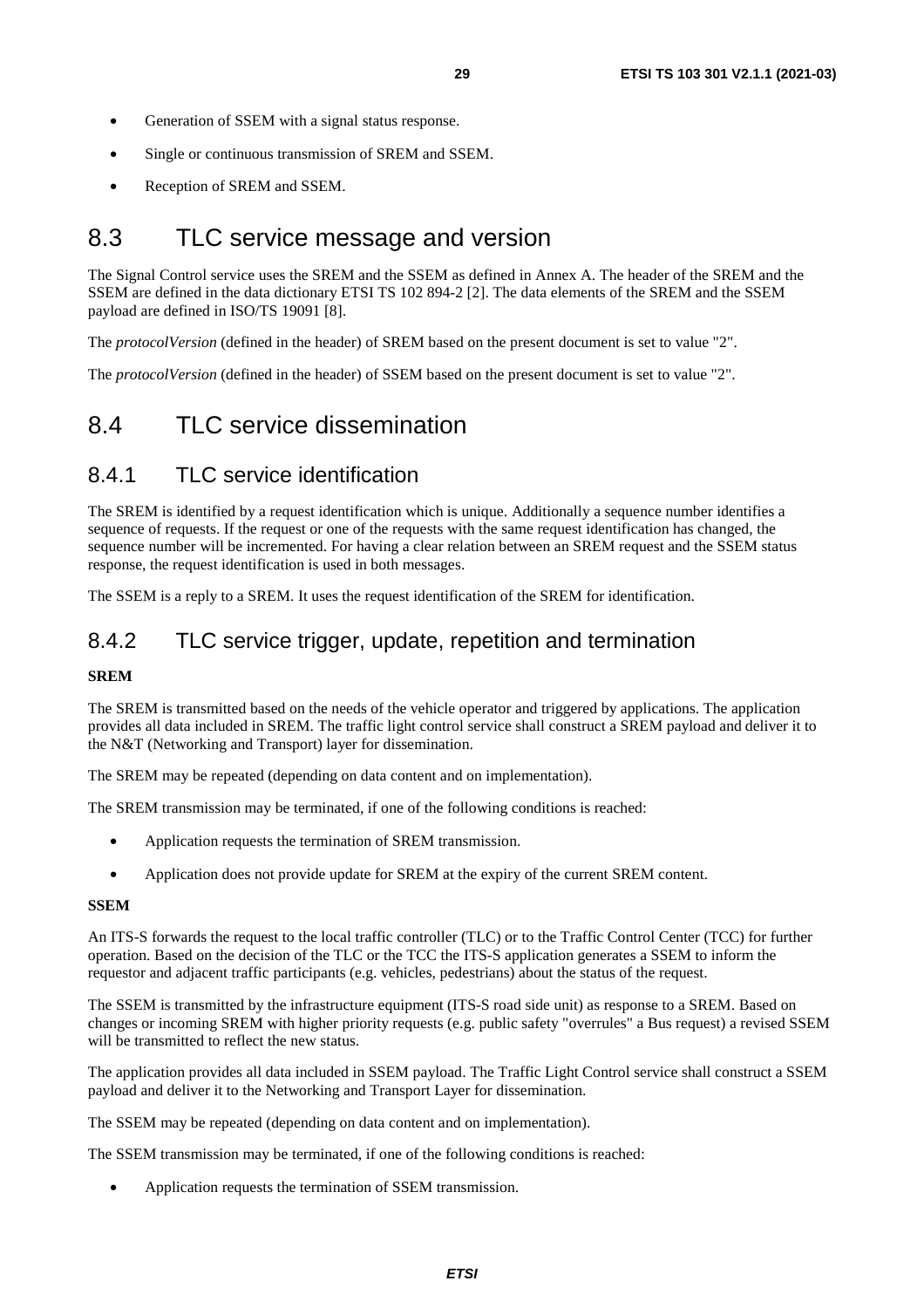<span id="page-29-0"></span>• Application does not provide update for SSEM at the expiry of the current SSEM content.

### 8.4.3 TLC service communication parameters

#### 8.4.3.1 TLC service communication overview

The SREM is transmitted on demand (e.g. bus driver) or automatically by an application (e.g. in the bus) based on external conditions (e.g. position, reception of a specific SPATEM, etc.) It is transmitted once or continuously depending on the needs of the implementation. The SSEM is sent as response to a SREM. Both messages may use short range or wide area communication.

#### 8.4.3.2 TLC service communication parameters for short range access technologies

Table 17 provides the requirements for the broadcast communication. The structure of the requirements is in accordance with ISO/TS 17423 [\[i.2](#page-6-0)].

The ITS station management uses the communication requirements to select suitable ITS-S communication protocol stacks. Some examples of communication parameter settings that fulfil these requirements are specified in clause [11](#page-35-0).

#### **Table 17: TLC service communication profile for short range access technologies**

| <b>Requirement</b>                           | Value                                        | <b>Comment</b>                                                           |  |  |  |  |  |  |  |
|----------------------------------------------|----------------------------------------------|--------------------------------------------------------------------------|--|--|--|--|--|--|--|
|                                              | Operational parameters                       |                                                                          |  |  |  |  |  |  |  |
| CSP_LogicalChannelType                       | <b>SFCH</b>                                  |                                                                          |  |  |  |  |  |  |  |
| CSP_SessionCont                              | n.a.                                         | No continuous connectivity                                               |  |  |  |  |  |  |  |
| CSP_AvgADUrate                               | 0                                            | No average transmission                                                  |  |  |  |  |  |  |  |
| CSP_FlowType                                 | n.a.                                         |                                                                          |  |  |  |  |  |  |  |
| CSP_MaxPrio                                  | 254                                          |                                                                          |  |  |  |  |  |  |  |
| CSP PortNo                                   | 2 0 0 7                                      | SREM port number of the transport protocol (see ETSI<br>TS 103 248 [15]) |  |  |  |  |  |  |  |
|                                              | 2 0 0 8                                      | SSEM port number of the transport protocol (see ETSI<br>TS 103 248 [15]) |  |  |  |  |  |  |  |
| CSP_ExpFlowLifetime                          | n.a.                                         |                                                                          |  |  |  |  |  |  |  |
| Destination communication service parameters |                                              |                                                                          |  |  |  |  |  |  |  |
| CSP_DestinationType                          | 1: broadcast transmission                    | If the MDA is within direct communication range of the                   |  |  |  |  |  |  |  |
|                                              | 16: geocast transmission to                  | sending ITS-S, destination type 1 shall be used. If the MDA              |  |  |  |  |  |  |  |
|                                              | an area given by                             | exceeds the direct communication range or is not within                  |  |  |  |  |  |  |  |
|                                              | geo-coordinates.                             | the direct communication range, destination type 16 shall                |  |  |  |  |  |  |  |
|                                              |                                              | be used                                                                  |  |  |  |  |  |  |  |
| CSP DestinationDomain                        | site-local                                   |                                                                          |  |  |  |  |  |  |  |
| CSP_CommDistance                             | 400 m radius (default value)                 | Short range communication is used                                        |  |  |  |  |  |  |  |
| CSP_Directivity                              | n.a.                                         |                                                                          |  |  |  |  |  |  |  |
|                                              | Performance communication service parameters |                                                                          |  |  |  |  |  |  |  |
| CSP_Resilience                               | High                                         | Repeated transmission of the same message                                |  |  |  |  |  |  |  |
| CSP MinThP                                   | n.a.                                         |                                                                          |  |  |  |  |  |  |  |
| CSP_MaxLat                                   | ms100 (8)                                    | Response within less than 100 ms                                         |  |  |  |  |  |  |  |
| CSP_MaxADU                                   | Max message size allowed                     |                                                                          |  |  |  |  |  |  |  |
|                                              | by access technology                         |                                                                          |  |  |  |  |  |  |  |
|                                              | Security communication service parameters    |                                                                          |  |  |  |  |  |  |  |
| CSP_DataConfidentiality                      | n.a.                                         |                                                                          |  |  |  |  |  |  |  |
| CSP_DataIntegrity                            | required                                     |                                                                          |  |  |  |  |  |  |  |
| CSP_NonRepudiation                           | required                                     |                                                                          |  |  |  |  |  |  |  |
| CSP_SourceAuthentication                     | required                                     |                                                                          |  |  |  |  |  |  |  |
|                                              | Protocol communication service parameter     |                                                                          |  |  |  |  |  |  |  |
| Protocol-Req                                 | n.a.                                         |                                                                          |  |  |  |  |  |  |  |

#### **TLC Application Identifier for SREM and SSEM (AID)**

The ITS AIDs are allocated in ETSI TS 102 965 [\[14](#page-6-0)]:

- TLC Request Service (SREM)
- TLC Status Service (SSEM)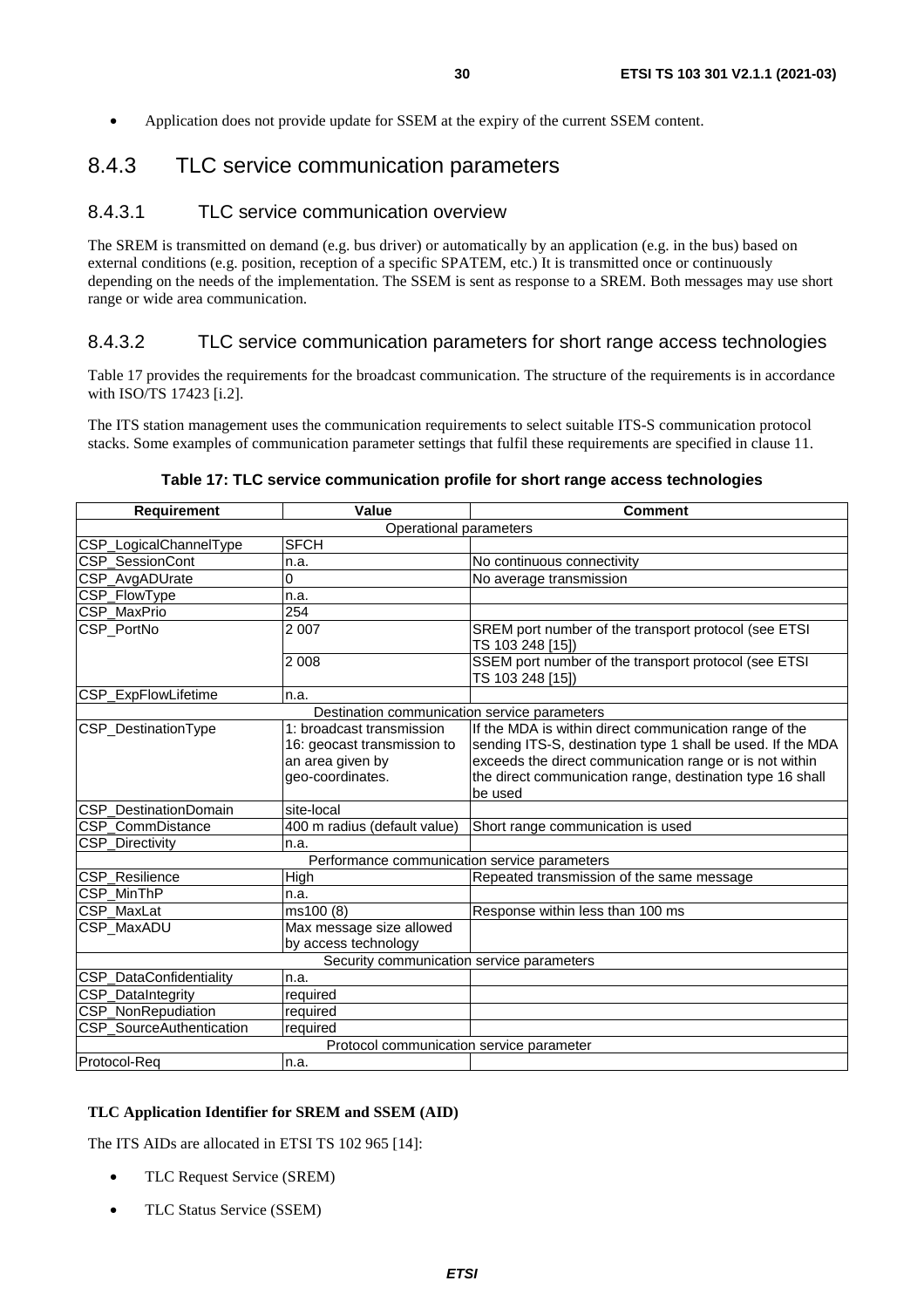#### **TLC service security parameters**

For security against misuse of keys also for fix installations it is necessary to change the pseudonym identity regularly. The default time for is given in [Table 4.](#page-16-0) For special cases like offline working traffic light controllers where manually driven provision of pseudonym identity keys is necessary, longer periods of e.g. half a year are allowed and should be agreed with the operator.

#### **Table 18: TLC service security parameters**

| service security parameters :  |                           |  |  |  |  |
|--------------------------------|---------------------------|--|--|--|--|
| ticket validitv<br>thorization | (default value)<br>months |  |  |  |  |

#### **TLC Service Specific Permissions (SSP)**

The interpretation of SSP octet scheme is defined as depicted in Figure 9.

|  |  |         |  | 0 1 2 3 4 5 6 7 0 1 2 3 4 5 6 7 0 1 2 3 4 5 6 7 |         |  |  |  |  |  |         |  |  |  |  |
|--|--|---------|--|-------------------------------------------------|---------|--|--|--|--|--|---------|--|--|--|--|
|  |  | Octet 0 |  |                                                 | Octet 1 |  |  |  |  |  | Octet 2 |  |  |  |  |

#### **Figure 9: Format for the Octets**

The SSP for the SREM shall correspond to the octet scheme of Table 19.

#### **Table 19: Octet scheme for TLC Request service (SREM) SSPs**

| Octet # | Description                      | <b>Value</b>    |
|---------|----------------------------------|-----------------|
| 0       | ICCD<br>' version control<br>πدب |                 |
| l1-3    | .<br>IService-specific parameter | Table 20<br>see |

The service-specific parameter for SREM shall be as defined in Table 20.

#### **Table 20: SSP Definitions for SREM**

| Octet<br><b>Position</b> | <b>Bit</b><br><b>Position</b> | <b>SREM data Item</b>                       | <b>Bit Value</b>                   |
|--------------------------|-------------------------------|---------------------------------------------|------------------------------------|
|                          | 0(80h)                        | Signal request                              | 0: certificate not allowed to sign |
|                          | (MSBit)                       | {SREM.srm.requests}                         | 1: certificate allowed to sign     |
| 1                        | 1 (40h)                       | Requestor role (public transport)           | 0: certificate not allowed to sign |
|                          |                               | {SREM.srm.requestor.type.role.              | 1: certificate allowed to sign     |
|                          |                               | publicTransport}                            |                                    |
| $\mathbf{1}$             | 2 (20h)                       | Requestor role (special transport)          | 0: certificate not allowed to sign |
|                          |                               | {SREM.srm.requestor.type.role.              | 1: certificate allowed to sign     |
|                          |                               | specialTransport}                           |                                    |
| 1                        | 3(10h)                        | Requestor role (dangerousGoods)             | 0: certificate not allowed to sign |
|                          |                               | {SREM.srm.requestor.type.role.              | 1: certificate allowed to sign     |
|                          |                               | dangerousGoods}                             |                                    |
| $\mathbf{1}$             | 4 (08h)                       | Requestor role (roadWork)                   | 0: certificate not allowed to sign |
|                          |                               | {SREM.srm.requestor.type.role.<br>roadWork} | 1: certificate allowed to sign     |
| 1                        | 5(04h)                        | Requestor role (roadRescue)                 | 0: certificate not allowed to sign |
|                          |                               | {SREM.srm.requestor.type.role.              | 1: certificate allowed to sign     |
|                          |                               | roadRescue}                                 |                                    |
| $\mathbf{1}$             | 6(02h)                        | Requestor role (emergency)                  | 0: certificate not allowed to sign |
|                          |                               | {SREM.srm.requestor.type.role.              | 1: certificate allowed to sign     |
|                          |                               | emergency}                                  |                                    |
| $\mathbf{1}$             | 7 (01h)                       | Requestor role (safetyCar)                  | 0: certificate not allowed to sign |
|                          |                               | {SREM.srm.requestor.type.role.              | 1: certificate allowed to sign     |
|                          |                               | safetyCar}                                  |                                    |
| $\overline{2}$           | 0(80h)                        | Requestor role (truck)                      | 0: certificate not allowed to sign |
|                          | (MSBit)                       | {SREM.srm.requestor.type.role.              | 1: certificate allowed to sign     |
|                          |                               | truck}                                      |                                    |
| $\overline{2}$           | 1 (40h)                       | Requestor role (motorcycle)                 | 0: certificate not allowed to sign |
|                          |                               |                                             | 1: certificate allowed to sign     |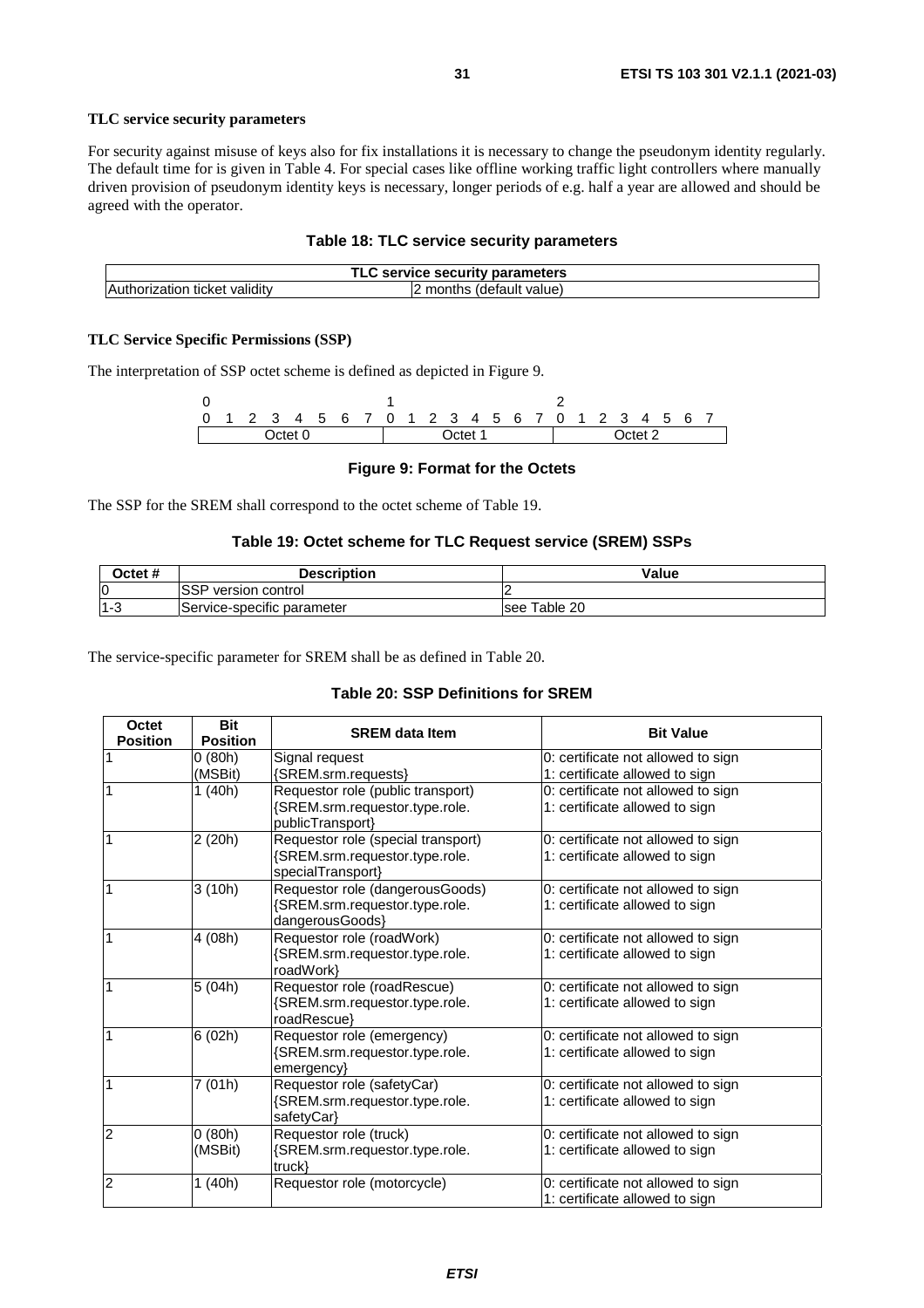<span id="page-31-0"></span>

| Octet<br><b>Position</b> | <b>Bit</b><br><b>Position</b> | <b>SREM data Item</b>                                                        | <b>Bit Value</b>                                                     |
|--------------------------|-------------------------------|------------------------------------------------------------------------------|----------------------------------------------------------------------|
|                          |                               | {SREM.srm.requestor.type.role.<br>motorcycle}                                |                                                                      |
| $\overline{c}$           | 2 (20h)                       | Requestor role (police)<br>{SREM.srm.requestor.type.role.<br>police}         | 0: certificate not allowed to sign<br>1: certificate allowed to sign |
| $\overline{2}$           | 3(10h)                        | Requestor role (fire)<br>{SREM.srm.requestor.type.role.<br>$fire\}$          | 0: certificate not allowed to sign<br>1: certificate allowed to sign |
| $\overline{2}$           | 4 (08h)                       | Requestor role (ambulance)<br>{SREM.srm.requestor.type.role.<br>ambulance}   | 0: certificate not allowed to sign<br>1: certificate allowed to sign |
| $\overline{2}$           | 5(04h)                        | Requestor role (dot)<br>{SREM.srm.requestor.type.role.<br>$dot\}$            | 0: certificate not allowed to sign<br>1: certificate allowed to sign |
| $\overline{2}$           | 6(02h)                        | Requestor role (transit)<br>{SREM.srm.requestor.type.role.<br>transit}       | 0: certificate not allowed to sign<br>1: certificate allowed to sign |
| $\overline{2}$           | 7(01h)                        | Requestor role (slowMoving)<br>{SREM.srm.requestor.type.role.<br>slowMoving} | 0: certificate not allowed to sign<br>1: certificate allowed to sign |
| 3                        | 0(80h)<br>(MSBit)             | Requestor role (cyclist)<br>{SREM.srm.requestor.type.role.<br>cyclist}       | 0: certificate not allowed to sign<br>1: certificate allowed to sign |
| 3                        | 1(40h)                        | Requestor role (pedestrian)<br>{SREM.srm.requestor.type.role.<br>pedestrian} | 0: certificate not allowed to sign<br>1: certificate allowed to sign |
| 3                        | 2(20h)                        | Requestor role (military)<br>{SREM.srm.requestor.type.role.<br>military}     | 0: certificate not allowed to sign<br>1: certificate allowed to sign |
| NOTE:                    |                               | All other bits of the SSP are not used and set to 0.                         |                                                                      |

The SSP for the SSEM shall correspond to the octet scheme of Table 21.

#### **Table 21: Octet scheme for TLC Status service (SSEM) SSPs**

| <b>Dctet</b> | <b>Description</b>       | Valu |
|--------------|--------------------------|------|
| lO           | control<br>versior<br>הר |      |

Despite the version no other fields are specified.

#### 8.4.3.3 TLC service communication parameters for long range communication

This clause provides the communication requirements for the long range unicast communication (e.g. usage of cellular network) in accordance with ISO/TS 17423 [\[i.2](#page-6-0)].

#### **Table 22: TLC service communication profile for long range access technologies**

| <b>Requirement</b>     | Value                                        | <b>Comment</b>                                                            |  |  |  |  |  |  |
|------------------------|----------------------------------------------|---------------------------------------------------------------------------|--|--|--|--|--|--|
| Operational parameters |                                              |                                                                           |  |  |  |  |  |  |
| CSP_LogicalChannelType | <b>SFCH</b>                                  | General purpose or Safety channel                                         |  |  |  |  |  |  |
| CSP_SessionCont        | n.a.                                         |                                                                           |  |  |  |  |  |  |
| CSP_AvgADUrate         | n.a.                                         | No repetition                                                             |  |  |  |  |  |  |
| CSP_FlowType           | n.a.                                         |                                                                           |  |  |  |  |  |  |
| CSP_MaxPrio            | n.a.                                         |                                                                           |  |  |  |  |  |  |
| CSP_PortNo             | 2 0 0 7                                      | SREM port number of the transport protocol (see ETSI)<br>TS 103 248 [15]) |  |  |  |  |  |  |
|                        | 2 0 0 8                                      | SSEM port number of the transport protocol (see ETSI<br>TS 103 248 [15])  |  |  |  |  |  |  |
| CSP_ExpFlowLifetime    | n.a.                                         |                                                                           |  |  |  |  |  |  |
|                        | Destination communication service parameters |                                                                           |  |  |  |  |  |  |
| CSP_DestinationType    | 4: unicast                                   |                                                                           |  |  |  |  |  |  |
| CSP_DestinationDomain  | global                                       |                                                                           |  |  |  |  |  |  |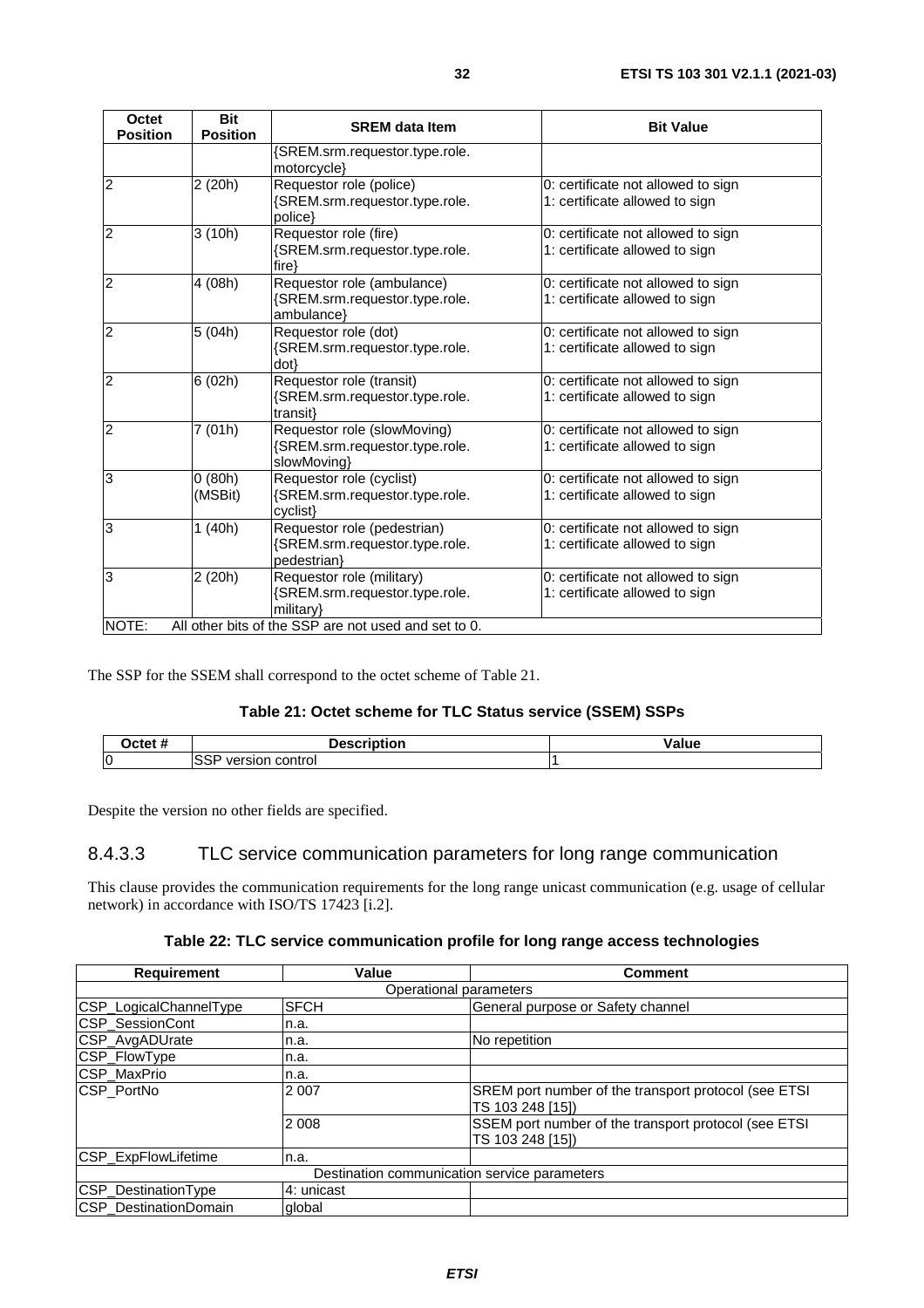<span id="page-32-0"></span>

| <b>Requirement</b>                       | Value                                        | <b>Comment</b> |
|------------------------------------------|----------------------------------------------|----------------|
| CSP_CommDistance                         | n.a.                                         |                |
| <b>CSP_Directivity</b>                   | n.a.                                         |                |
|                                          | Performance communication service parameters |                |
| CSP_Resilience                           | required                                     |                |
| CSP_MinThP                               | n.a.                                         |                |
| CSP_MaxLat                               | n.a.                                         |                |
| CSP_MaxADU                               | Max message size allowed                     |                |
|                                          | by access technology                         |                |
|                                          | Security communication service parameters    |                |
| CSP_DataConfidentiality                  | n.a.                                         |                |
| CSP_DataIntegrity                        | required                                     |                |
| CSP_NonRepudiation                       | required                                     |                |
| CSP_SourceAuthentication                 | required                                     |                |
| Protocol communication service parameter |                                              |                |
| Protocol-Reg                             | n.a.                                         |                |

# 9 GNSS Positioning Correction (GPC) service

### 9.1 GPC service overview

The GPS service uses positioning correction message for GNSS as defined by the RTCM (Radio Technical Commission For Maritime Services -<https://www.rtcm.org/>). The RTCMEM message enables several types of position corrections (e.g. GPS, GLONAS, RTK). The RTCM correction data is generated by road side equipment (stationary GNSS Base station) and used for correction in receiving mobile stations (rover).

# 9.2 GPC service

The GNSS positioning correction service instantiated in an ITS-Station shall provide the communication services defined in clause [4.2](#page-9-0).

### 9.3 GPC service message and version

The GPC service uses the message RTCMEM defined in [Annex A](#page-39-0). The header of RTCMEM is defined in the data dictionary ETSI TS 102 894-2 [\[2](#page-5-0)]. The data elements of RTCMEM payload are defined in the [Annex A](#page-39-0) of the present document.

The *protocolVersion* (defined in the header) of RTCMEM based on the present document is set to value "1".

## 9.4 GPC service dissemination

### 9.4.1 GPC service identification

The GPC service provides real-time information for GNSS positioning correction data, There is no additional identifier needed to distinguish a RTCMEM from a previous one.

### 9.4.2 GPC service trigger, update, repetition and termination

The application triggers the GPC service for the transmission of the RTCMEM. The application provides all data content included in the RTCMEM payload. The GPC service constructs a RTCMEM and delivers it to the ITS Networking & Transport Layer for dissemination. The RTCMEM is not repeated.

The RTCMEM transmission may be terminated if the ITS-S application requests the termination.

NOTE: To avoid packet collisions on air GPC should not be triggered or updated in a time synchronous manner.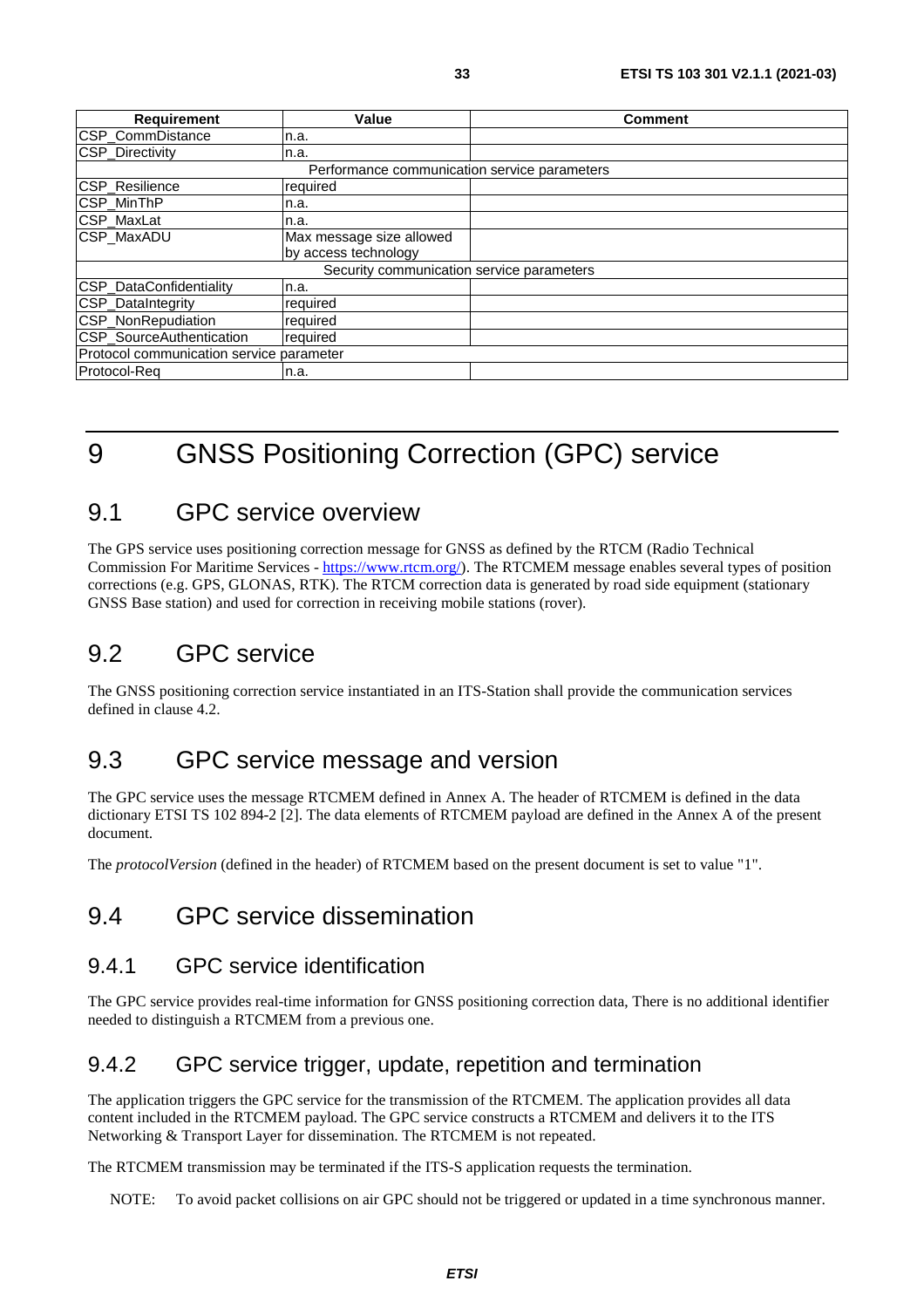### <span id="page-33-0"></span>9.4.3 GPC service communication requirements

#### 9.4.3.1 GPC service communication overview

The GPC service uses RTCMEM to disseminate the GNSS correction data. It transmits continuously in real-time the information relevant for enabling accurate positioning to the surrounding moving ITS stations. The goal is to support all traffic participants to execute safely location based maneuvers (e.g. for safe execution of maneuvers across a conflict area of an intersection).

#### 9.4.3.2 GPC service communication requirements for short range access technologies

[Table 8](#page-19-0) provides the requirements for the broadcast communication. The structure of the requirements is in accordance with ISO/TS 17423 [\[i.2](#page-6-0)].

The ITS station management uses the communication requirements to select suitable ITS-S communication protocol stacks. Some examples of communication parameter settings that fulfil these requirements are specified in clause [11](#page-35-0).

#### **Table 23: GPC service communication requirements for short range access technologies**

| <b>Requirement</b>                           | Value                                                                                            | <b>Comment</b>                                                                                                                                                                                                                                              |
|----------------------------------------------|--------------------------------------------------------------------------------------------------|-------------------------------------------------------------------------------------------------------------------------------------------------------------------------------------------------------------------------------------------------------------|
|                                              | Operational parameters                                                                           |                                                                                                                                                                                                                                                             |
| CSP_LogicalChannelType                       | <b>GPCH/SFCH</b>                                                                                 |                                                                                                                                                                                                                                                             |
| CSP_SessionCont                              | n.a.                                                                                             |                                                                                                                                                                                                                                                             |
| CSP_AvgADUrate                               | 255, 1 second (default)                                                                          |                                                                                                                                                                                                                                                             |
| CSP_FlowType                                 | n.a.                                                                                             |                                                                                                                                                                                                                                                             |
| CSP_MaxPrio                                  | 252                                                                                              |                                                                                                                                                                                                                                                             |
| CSP PortNo                                   | 2013                                                                                             | Port Number of the transport protocol (see ETSI<br>TS 103 248 [15])                                                                                                                                                                                         |
| CSP_ExpFlowLifetime                          | n.a.                                                                                             |                                                                                                                                                                                                                                                             |
|                                              | Destination communication service parameters                                                     |                                                                                                                                                                                                                                                             |
| CSP_DestinationType                          | 1: broadcast transmission<br>16: geocast transmission to<br>an area given by<br>geo-coordinates. | If the MDA is within direct communication range of<br>the sending ITS-S, destination type 1 shall be<br>used. If the MDA exceeds the direct<br>communication range or is not within the direct<br>communication range, destination type 16 shall be<br>used |
| CSP DestinationDomain                        | site-local                                                                                       |                                                                                                                                                                                                                                                             |
| CSP CommDistance                             | 400 m radius (default value)                                                                     |                                                                                                                                                                                                                                                             |
| CSP_Directivity                              | n.a.                                                                                             |                                                                                                                                                                                                                                                             |
| Performance communication service parameters |                                                                                                  |                                                                                                                                                                                                                                                             |
| <b>CSP Resilience</b>                        | High                                                                                             | Repeated transmission of the same message                                                                                                                                                                                                                   |
| CSP MinThP                                   | n.a.                                                                                             |                                                                                                                                                                                                                                                             |
| CSP MaxLat                                   | $\overline{ms100}$ (8)                                                                           | Response within less than 100 ms                                                                                                                                                                                                                            |
| <b>CSP MaxADU</b>                            | Max message size allowed<br>by access technology                                                 |                                                                                                                                                                                                                                                             |
|                                              | Security communication service parameters                                                        |                                                                                                                                                                                                                                                             |
| CSP_DataConfidentiality                      | n.a.                                                                                             |                                                                                                                                                                                                                                                             |
| CSP_DataIntegrity                            | required                                                                                         |                                                                                                                                                                                                                                                             |
| CSP_NonRepudiation                           | required                                                                                         |                                                                                                                                                                                                                                                             |
| CSP_SourceAuthentication                     | required                                                                                         |                                                                                                                                                                                                                                                             |
| Protocol communication service parameter     |                                                                                                  |                                                                                                                                                                                                                                                             |
| Protocol-Reg                                 | n.a.                                                                                             |                                                                                                                                                                                                                                                             |

#### **GPC Application Identifier (AID)**

The ITS AID of the GPC service is allocated ETSI TS 102 965 [\[14](#page-6-0)].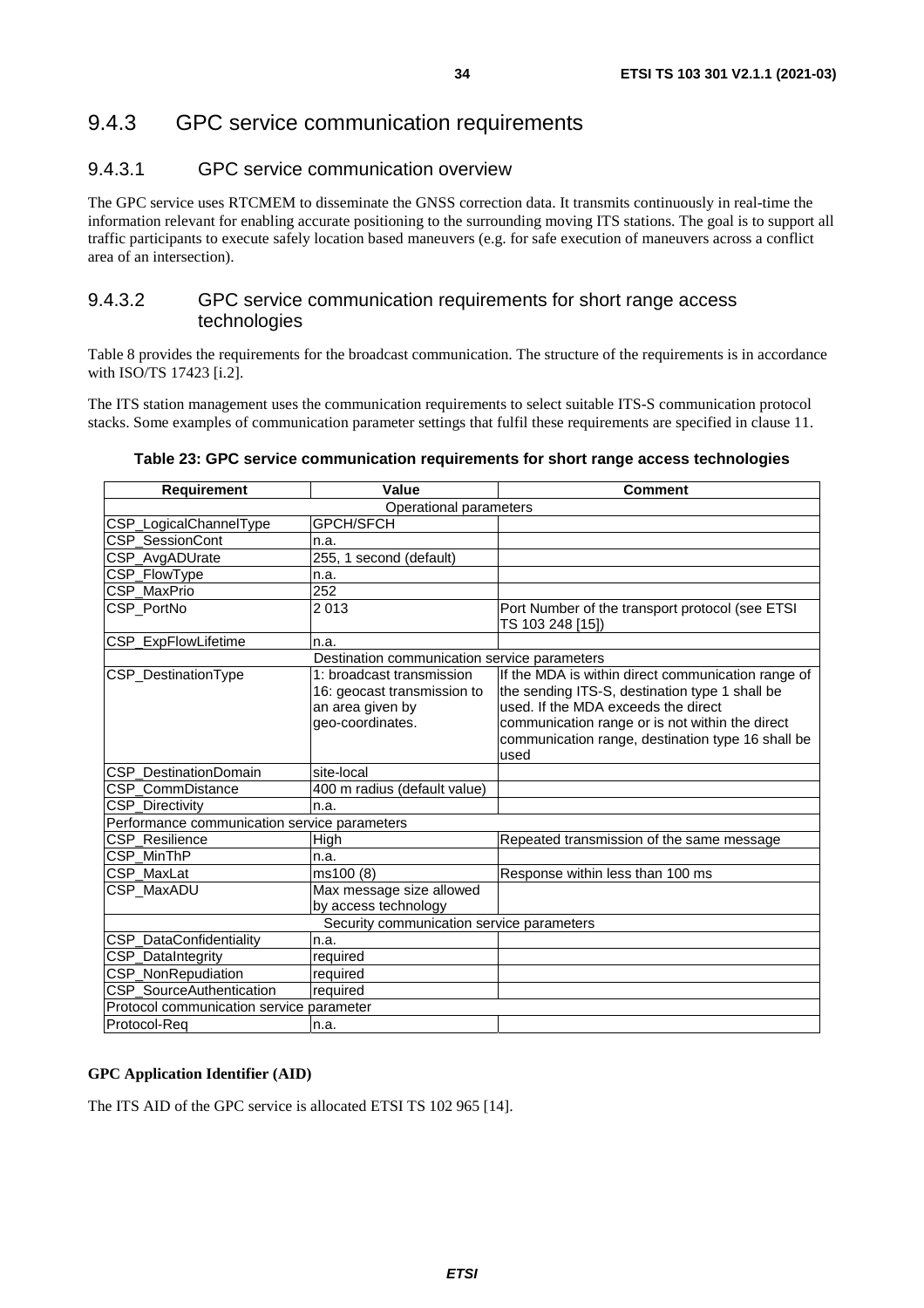#### <span id="page-34-0"></span>**GPC service security parameters**

For security against misuse of keys it is necessary to change the pseudonym identity regularly. The default time for is given in [Table 9](#page-20-0). For special cases like offline working traffic light controllers where manually driven provision of pseudonym identity keys is necessary, longer periods of e.g. half a year are allowed and shall be agreed with the operator.

#### **Table 24: GPC services security parameters**

| <b>GPC</b><br>C service security parameters |                           |  |
|---------------------------------------------|---------------------------|--|
| thorization<br>ticket validity              | (default value)<br>months |  |

#### **GPC service specific permissions (SSP)**

The interpretation of the SSP octet scheme is defined as depicted in [Figure 6](#page-20-0).

0 1 2 0 1 2 3 4 5 6 7 0 1 2 3 4 5 6 7 0 1 2 3 4 5 6 7 Octet 0 Octet 1 Octet 2

#### **Figure 10: Format for the Octets**

The SSP for the GPC service shall correspond to the octet scheme of [Table 10](#page-20-0).

#### **Table 25: Octet Scheme for GPC service SSPs**

| $\bigcap$ ctet $\bigcap$ | <b>Description</b>                                  | '/alue |
|--------------------------|-----------------------------------------------------|--------|
| lO                       | $\sim$ $\sim$ $\sim$<br>control<br>version (<br>ാാг |        |

No Service-specific parameter defined.

#### 9.4.3.3 GPC service dissemination parameters for long range communication

This clause provides the requirements for the long range unicast communication (e.g. usage of cellular network) in accordance with ISO/TS 17423 [\[i.2](#page-6-0)].

#### **Table 26: GPC service communication requirements for long range access technologies**

| <b>Requirement</b>      | Value                                        | <b>Comment</b>                                                      |
|-------------------------|----------------------------------------------|---------------------------------------------------------------------|
|                         | Operational communication service parameters |                                                                     |
| CSP_LogicalChannelType  | SFCH/GPCH                                    |                                                                     |
| CSP_SessionCont         | n.a.                                         |                                                                     |
| CSP_AvgADUrate          | n.a.                                         | No repetition                                                       |
| CSP_FlowType            | n.a.                                         |                                                                     |
| CSP_MaxPrio             | n.a.                                         |                                                                     |
| CSP_PortNo              | 2013                                         | Port Number of the transport protocol (see ETSI<br>TS 103 248 [15]) |
| CSP_ExpFlowLifetime     | n.a.                                         |                                                                     |
|                         | Destination communication service parameters |                                                                     |
| CSP_DestinationType     | 4: unicast                                   |                                                                     |
| CSP_DestinationDomain   | global                                       |                                                                     |
| CSP_CommDistance        | n.a.                                         |                                                                     |
| CSP_Directivity         | n.a.                                         |                                                                     |
|                         | Performance communication service parameters |                                                                     |
| CSP_Resilience          | required                                     |                                                                     |
| CSP_MinThP              | n.a.                                         |                                                                     |
| CSP_MaxLat              | n.a.                                         |                                                                     |
| <b>CSP MaxADU</b>       | Max message size allowed                     |                                                                     |
|                         | by access technology                         |                                                                     |
|                         | Security communication service parameters    |                                                                     |
| CSP_DataConfidentiality | n.a.                                         |                                                                     |
| CSP_DataIntegrity       | required                                     |                                                                     |
| CSP_NonRepudiation      | required                                     |                                                                     |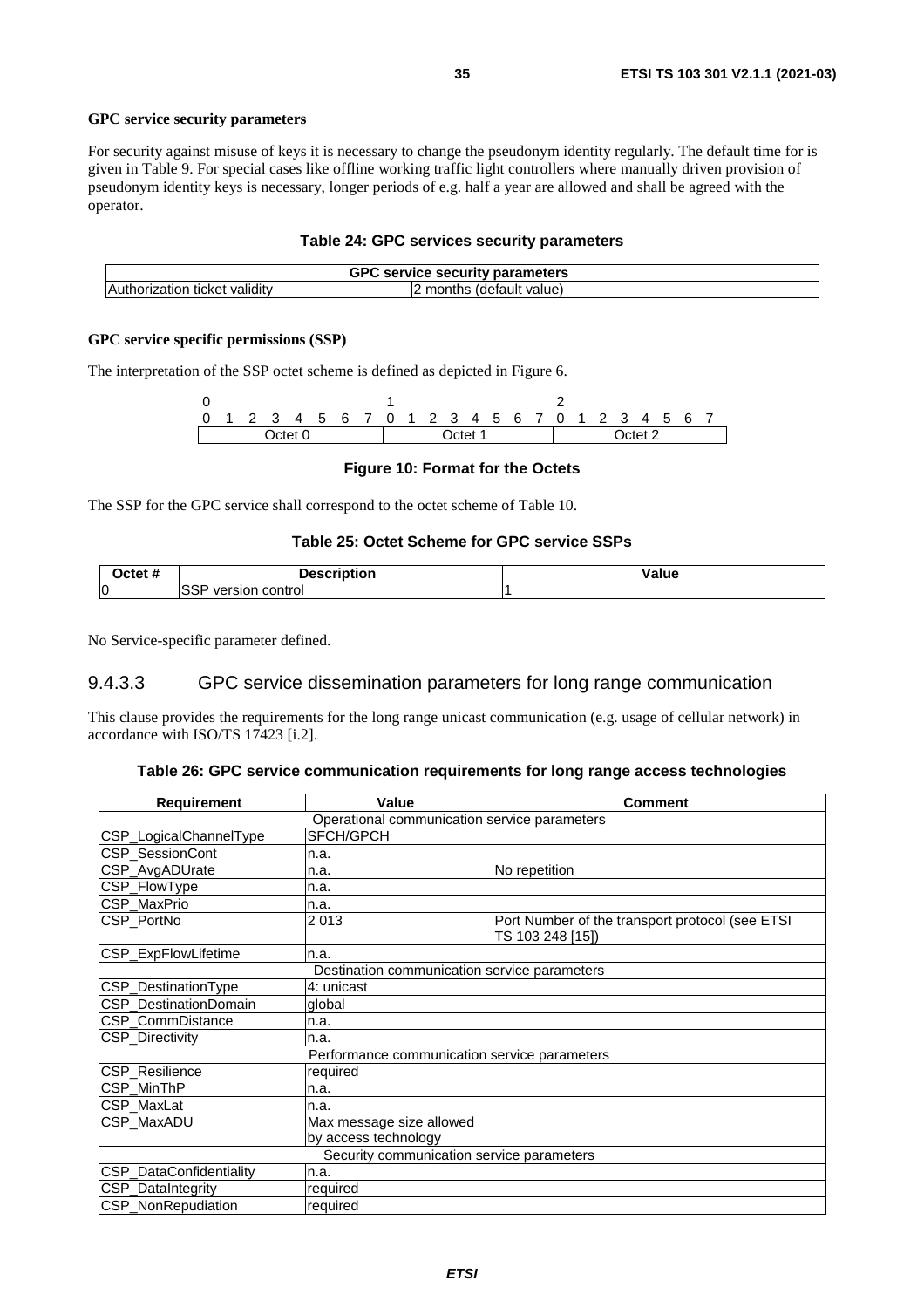<span id="page-35-0"></span>

| Requirement                              | Value    | Comment |
|------------------------------------------|----------|---------|
| <b>CSP_SourceAuthentication</b>          | required |         |
| Protocol communication service parameter |          |         |
| <b>Protocol-Reg</b>                      | n.a.     |         |

# 10 Basic services running on ITS infrastructure devices

### 10.1 Basic service overview

Infrastructure ITS devices (e.g. road side unit) will communicate to vehicles/pedestrians and are on the other side connected to traffic controllers, traffic control centers (urban, interurban) or work in a standalone operation mode. From the application point of view, they use the same services like all other ITS stations (e.g. DEN, CA) and implement, depending on their role, additional infrastructure related applications.

## 10.2 DEN service on ITS infrastructure devices

Infrastructure ITS devices shall be able to transmit and to receive DENMs and provide the DEN (Decentralized Environmental Notification) service as defined in ETSI EN 302 637-3 [\[13](#page-6-0)]. Due to the role of the infrastructure device additional applications may run using the DEN basic service:

- Generation and transmission of DENM based on information of the directly attached devices (e.g. traffic light controller, traffic warning trailer).
- Generation and transmission of DENM based on traffic data received from the backbone traffic control infrastructure (e.g. traffic control center).
- Forwarding of DENM generated by the backbone ITS infrastructure (e.g. TCC) to other ITS stations (e.g. via ITS-G5, LTE-V2X sidelink, WLAN, UDP-IP, TCP-IP data services).
- Forwarding of DENM received from other ITS stations to the backbone ITS infrastructure (e.g. TCC).

# 10.3 CA service on ITS infrastructure devices

Infrastructure ITS devices shall be able to transmit CAM's and provide the CA (Common Awareness) service as defined in ETSI EN 302 637-2 [\[12\]](#page-5-0). Due to the role of the infrastructure device additional applications may run using the CA basic service:

- Generation of CAM's for notification of protected communication zones (e.g. Tolling stations).
- Forwarding of CAM's received from other ITS stations to the backbone ITS infrastructure (this requires sufficient backbone channel capacity).
- Aggregation of CAM's (e.g. for purpose of acquisition of probe vehicle data) for minimizing backbone channel.

# 11 Communication Profiles

## 11.1 Introduction

The messages for infrastructure services as specified in the present document shall use one of the following communication profiles:

• CPS\_001 Transmission of ADU over ITS-G5.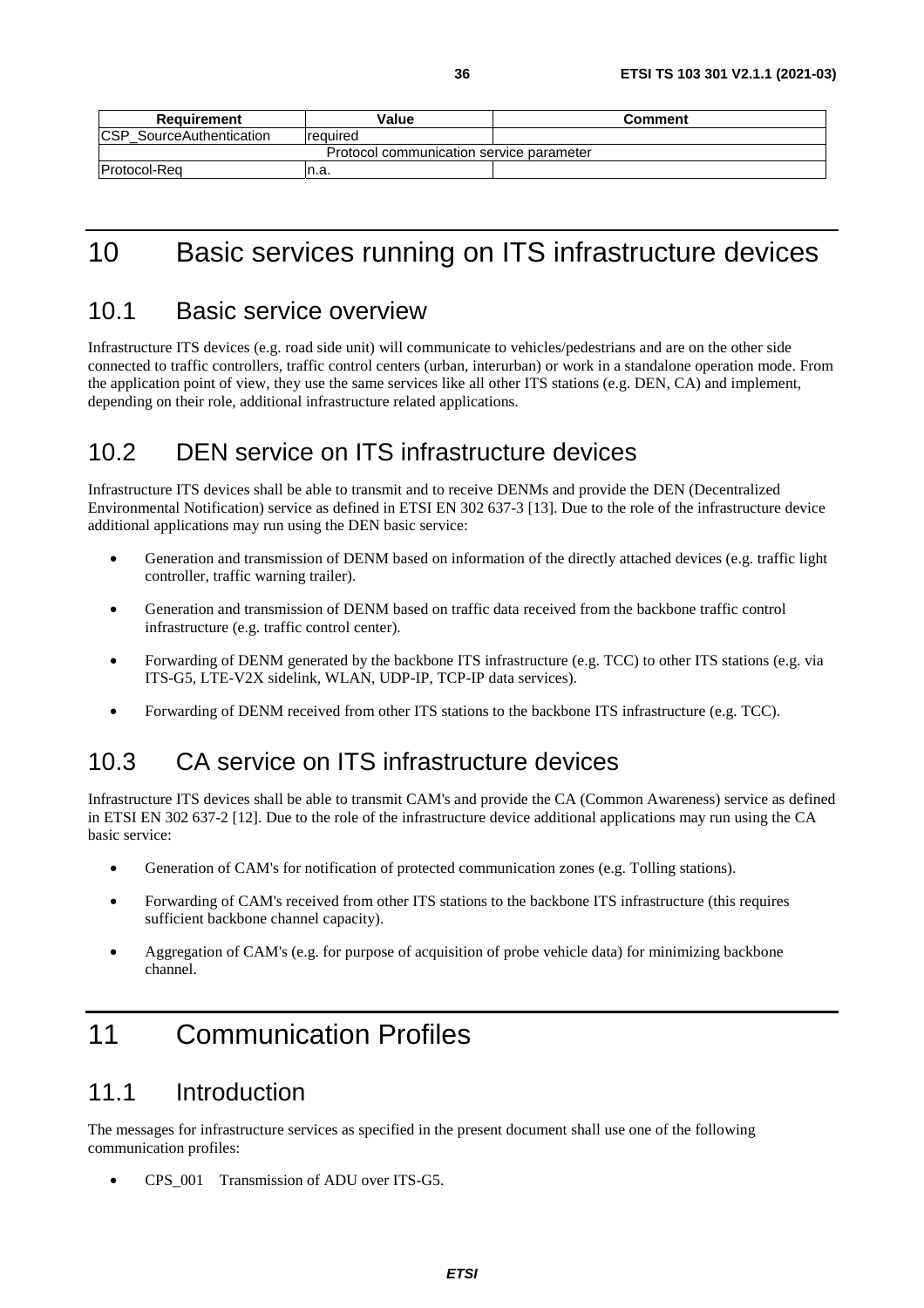- <span id="page-36-0"></span>• CPS\_002 Transmission of ADU over WLAN 2,4 GHz in infrastructure mode.
- CPS 003 Transmission of ADU over WLAN 5 GHz in infrastructure mode.
- CPS 004 Transmission of ADU over LTE-V2X sidelink.
- CPS\_005 Transmission of ADU using IP based data services.

Details of the profiles are described in clauses 11.2 to [11.7](#page-38-0).

## 11.2 Basic communication profile settings

The communication profiles defines in the following clauses 11.3 to [11.7](#page-38-0) use different communication access but shall all use the mandatory Geonetwork Protocol (ETSI EN 302 636-4-1 [\[3](#page-5-0)]) and the Basic Transport Protocol (ETSI EN 302 636-5-1 [\[4](#page-5-0)]). This assures interoperability, application security and authorization mechanism among different communication modes. The following communication parameters in Table 27 settings apply to the Geonetwork Protocol and the Basic Transport Protocol.

| <b>Parameter</b>                   | Single_Hop (SHB)                                         | <b>GBC</b>                                |
|------------------------------------|----------------------------------------------------------|-------------------------------------------|
| ISO/TS 17423 [i.2] DestinationType | broadcast (1)                                            | geoCast (16)                              |
| <b>BTP Type</b>                    |                                                          | 2 (BTP header type B)                     |
| <b>BTP Source port</b>             |                                                          | N/A                                       |
| <b>BTP Destination port</b>        |                                                          | As specified in ETSI TS 103 248 [15]      |
| <b>BTP Destination port info</b>   |                                                          | N/A                                       |
| GN Packet transport type           | <b>SHB</b>                                               | <b>GBC</b>                                |
|                                    | (Header Type: 5,                                         | (Header Type:4,                           |
|                                    | Header Sub-type: 0)                                      | Header Sub-type: 0,1, or 2)               |
|                                    |                                                          | The choice of sub-type is implementation- |
|                                    |                                                          | dependent based on the destination area   |
| <b>GN Destination address</b>      | N/A                                                      | Destination area                          |
| <b>GN Security profile</b>         | As specified in clause 12                                |                                           |
| GN Maximum packet lifetime         | As specified in clauses 5 to 8                           |                                           |
|                                    | for the corresponding infrastructure service             |                                           |
| <b>GN Repetition interval</b>      |                                                          |                                           |
| GN Maximum repetition time         | If applicable as specified in clauses 5 to 8             |                                           |
| GN Maximum hop limit               | N/A                                                      | Implementation dependent, based on the    |
|                                    |                                                          | destination area                          |
| <b>GN Traffic class</b>            | The traffic class is defined for each message in Table 1 |                                           |
| Length                             |                                                          | Length of Facilities layer data           |
| Data                               | Facilities layer data                                    |                                           |

#### **Table 27: Basic communication parameter settings**

# 11.3 CPS\_001

This profile defines the communication parameter settings for dissemination of an ADU using GeoNetworking/BTP over ITS G5. The ITS station shall implement the following protocols:

- Basic Transport Protocol (ETSI EN 302 636-5-1 [\[4](#page-5-0)]) using parameter as defined in clause 11.2.
- GeoNetworking protocol (ETSI EN [3](#page-5-0)02 636-4-1 [3]) using parameter as defined in clause 11.2.

Access layer specification for ITS Systems operating in the 5 GHz frequency band (ETSI EN 302 663 [\[16](#page-6-0)]).

Messages disseminated via the CPS\_001 communication profile use the traffic classes as defined in [Table 28.](#page-37-0)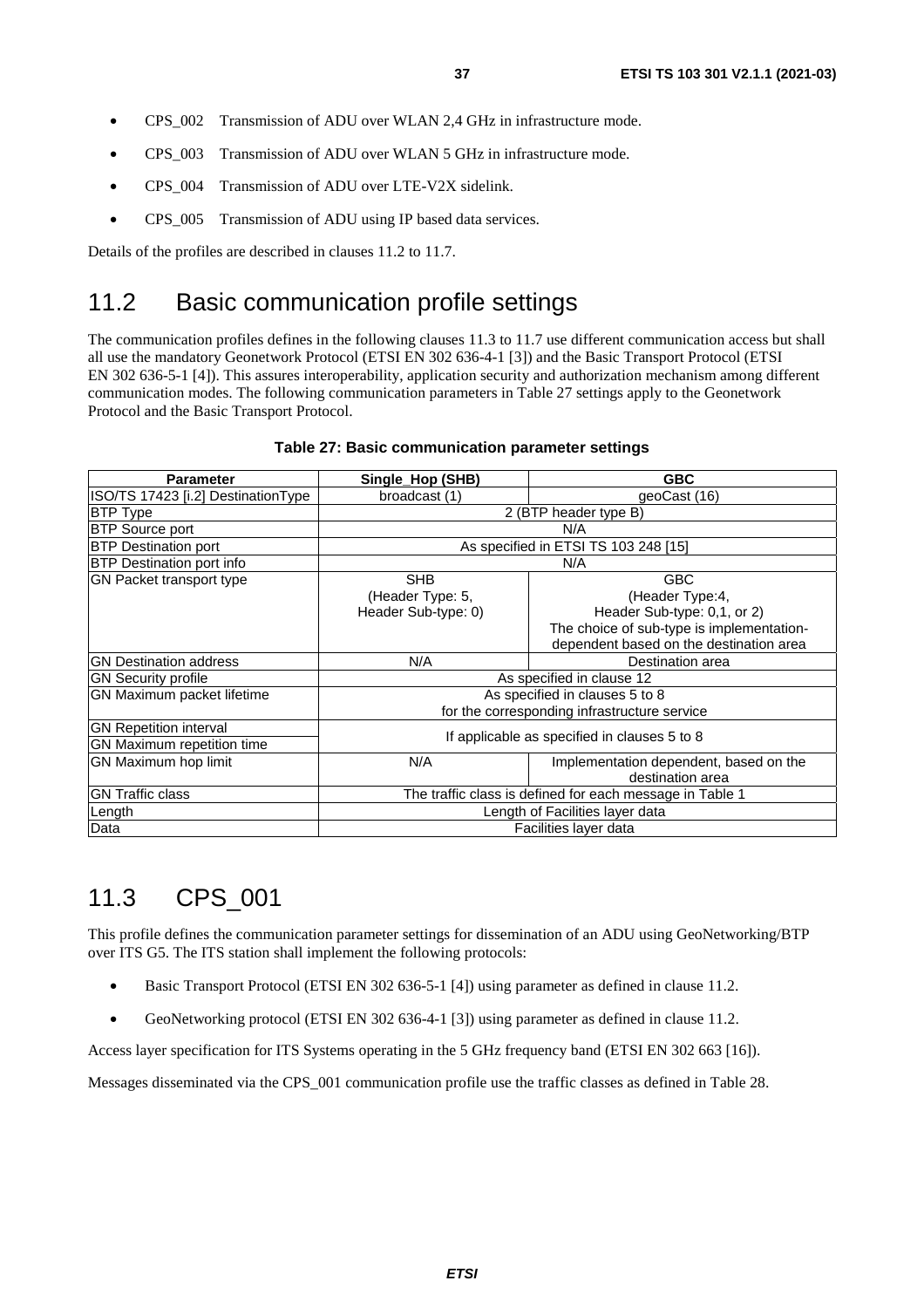#### **Table 28: Traffic classes for CPS\_001**

<span id="page-37-0"></span>

| <b>CSP MaxPrio</b>                                                                                          | TC ID |       |
|-------------------------------------------------------------------------------------------------------------|-------|-------|
| 255                                                                                                         |       | AC VO |
| 254                                                                                                         |       | AC VI |
| 253                                                                                                         |       | AC BE |
| 252                                                                                                         |       | AC BK |
| <b>NOTE:</b><br>For details on TC see ETSI TS 102 636-4-2 [18]. For details on AC see ETSI EN 302 663 [16]. |       |       |

# 11.4 CPS\_002

This profile defines the communication settings for dissemination of an ADU using GeoNetworking/BTP over WLAN in infrastructure mode in the 2,4 GHz frequency band (ISM). The ITS station shall implement the following protocols:

- Basic Transport Protocol (ETSI EN 302 636-5-1 [\[4](#page-5-0)]) using parameter as defined in clause [11.2](#page-36-0).
- GeoNetworking protocol (ETSI EN 302 636-4-1 [[3](#page-5-0)]) using parameter as defined in clause [11.2](#page-36-0).
- WLAN (IEEE 802.11TM-2016 [\[i.4](#page-6-0)]).
- Default Service Set Identifier SSID: CITSWLAN.
- Default Passphrase: CooperativeItsWlan.
- NOTE 1: IEEE 802.11g<sup>TM</sup> is backward compatible with IEEE 802.11b, meaning that IEEE 802.11g access points will work with IEEE 802.11b wireless network adapters and vice versa.

NOTE 2: The default SSID and Passphrase are used if no special values are defined for an installation.

Messages disseminated via the CPS 002 communication profile use the traffic classes as defined in Table 29.

| <b>CSP MaxPrio</b>                                                                                   | TC ID | АC    |
|------------------------------------------------------------------------------------------------------|-------|-------|
| 255                                                                                                  |       | AC VO |
| 254                                                                                                  |       | AC VI |
| 253                                                                                                  |       | AC BE |
| 252                                                                                                  |       | AC BK |
| NOTE:<br>For details on TC see ETSI TS 102 636-4-2 [18]. For details on AC see ETSI EN 302 663 [16]. |       |       |

#### **Table 29: Traffic classes for CPS\_002**

## 11.5 CPS\_003

This profile defines the communication settings for dissemination of an ADU using GeoNetworking/BTP over WLAN in infrastructure mode in the 5 GHz frequency band. The ITS station shall implement the following protocols:

- Basic Transport Protocol (ETSI EN 302 636-5-1 [\[4](#page-5-0)]) using parameter as defined in clause [11.2](#page-36-0).
- GeoNetworking protocol (ETSI EN 302 636-4-1 [[3](#page-5-0)]) using parameter as defined in clause [11.2](#page-36-0).
- WLAN (IEEE 802.11TM-2016 [\[i.4](#page-6-0)]).
- Default Service Set Identifier SSID: CITSWLAN.
- Default Passphrase: CooperativeItsWlan.

NOTE: The default SSID and Passphrase are used if no special values are defined for an installation.

Messages disseminated via the CPS\_003 communication profile use the traffic classes as defined in [Table 30.](#page-38-0)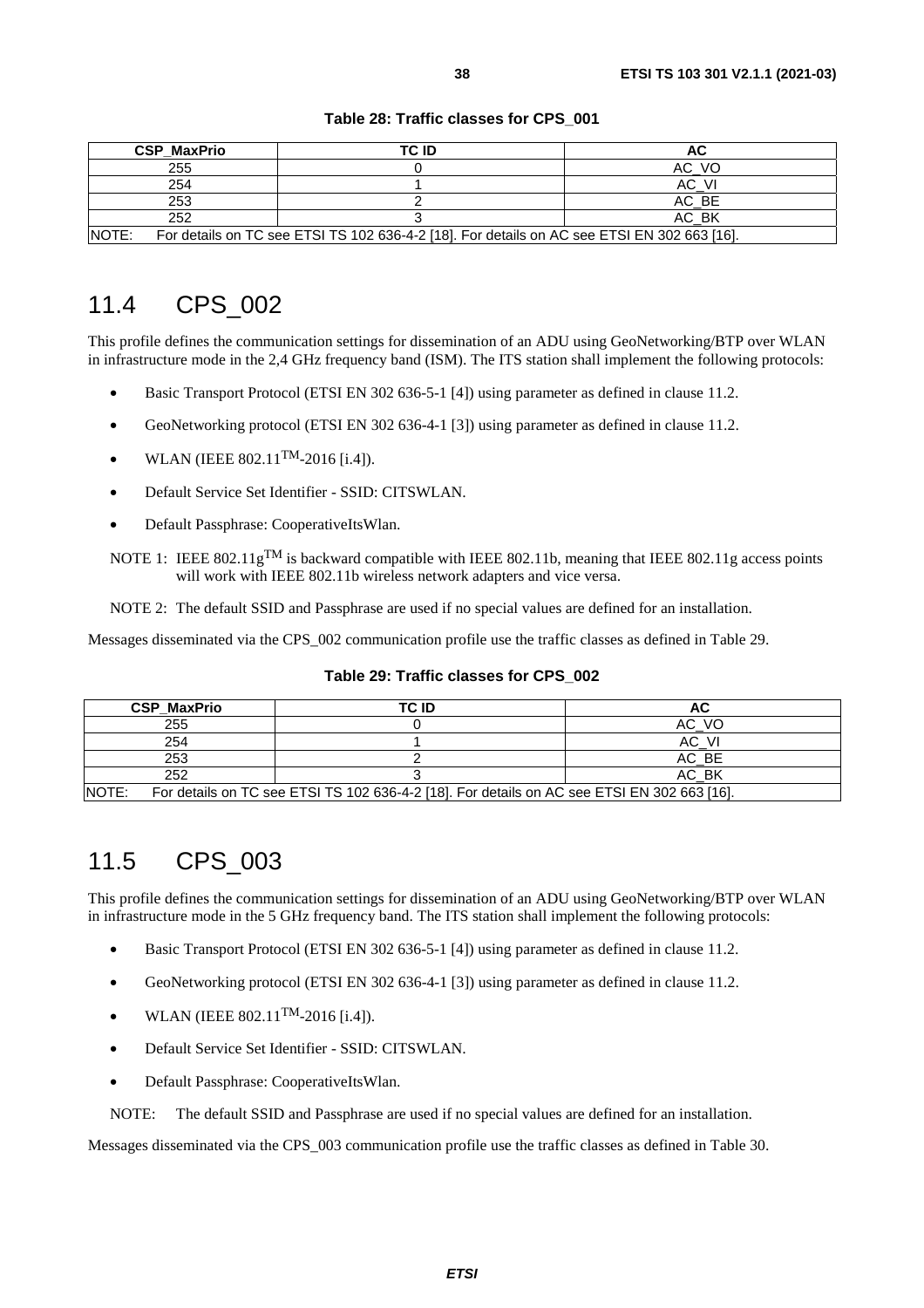#### **Table 30: Traffic classes for CPS\_003**

<span id="page-38-0"></span>

| <b>CSP MaxPrio</b>                                                                                   | TC ID |       |
|------------------------------------------------------------------------------------------------------|-------|-------|
| 255                                                                                                  |       | AC VO |
| 254                                                                                                  |       | AC VI |
| 253                                                                                                  |       | AC BE |
| 252                                                                                                  |       | AC BK |
| NOTE:<br>For details on TC see ETSI TS 102 636-4-2 [18]. For details on AC see ETSI EN 302 663 [16]. |       |       |

### 11.6 CPS\_004

This profile defines the communication parameter settings for dissemination of an ADU using GeoNetworking/BTP over LTE-V2X sidelink. The ITS station shall implement the following protocols:

- Basic Transport Protocol (ETSI EN 302 636-5-1 [\[4](#page-5-0)]) using parameter as defined in clause [11.2](#page-36-0).
- GeoNetworking protocol (ETSI EN 302 636-4-1 [[3](#page-5-0)]) using parameter as defined in clause [11.2](#page-36-0).
- LTE; E-UTRA and E-UTRAN (ETSI TS 136 300 [\[17](#page-6-0)]).

# 11.7 CPS\_005

This profile defines the communication settings for dissemination of an ADU using BTP/GeoNetworking encapsulated within UDP-IP/TCP-IP based data services (e.g. using cellular communication) interface. It applies tunnelling of GeoNetworking packets through UDP-IP/TCP-IP version 4/version 6. The ITS station shall implement the following protocols:

- Basic Transport Protocol (ETSI EN 302 636-5-1 [\[4](#page-5-0)]) using parameter as defined in clause [11.2](#page-36-0).
- GeoNetworking protocol (ETSI EN 302 636-4-1 [[3](#page-5-0)]) using parameter as defined in clause [11.2](#page-36-0).
- User Datagram Protocol UDP (IETF RFC 768 [\[i.8](#page-6-0)]).
- User Datagram Protocol TCP (IETF RFC 793 [\[i.9](#page-6-0)]).
- IP version 4/version 6 (IETF RFC 791 [\[i.7](#page-6-0)]).

Table 31 lists the communication parameter settings.

#### **Table 31: CPS\_005 Communication parameter settings**

| <b>Parameter</b>        | <b>IP</b> version 4                                                  | <b>IP</b> version 6                                     |
|-------------------------|----------------------------------------------------------------------|---------------------------------------------------------|
| Transport protocol type | UDP/TCP                                                              |                                                         |
| Source port             | Implementation dependent                                             |                                                         |
| Destination port        | 47 101                                                               |                                                         |
| Destination address     | IPv4 multicast or unicast address<br>dependent on network deployment | IPv6 link-local multicast address or<br>unicast address |

NOTE 1: Port number values were chosen based on the "IANA Service Name and Transport Protocol Port Number Registry" [\[i.6](#page-6-0)] [\(https://www.iana.org/assignments/service-names-port-numbers/service-names-port](https://www.iana.org/assignments/service-names-port-numbers/service-names-port-numbers.txt)[numbers.txt,](https://www.iana.org/assignments/service-names-port-numbers/service-names-port-numbers.txt) Last Updated 2016-04-07). According to this document, the port number values 47 101 - 47 556 are unassigned.

# 12 Security Profile

The Generic security profile as defined in ETSI TS 103 097 [\[6\]](#page-5-0) shall be applied to messages used by the TLM, RLT, IVI, TLC, GPC services. Additional HeaderField types are not allowed.

NOTE 2: The setting of other communication parameters related to IPv4 or IPv6 are implementation-dependent.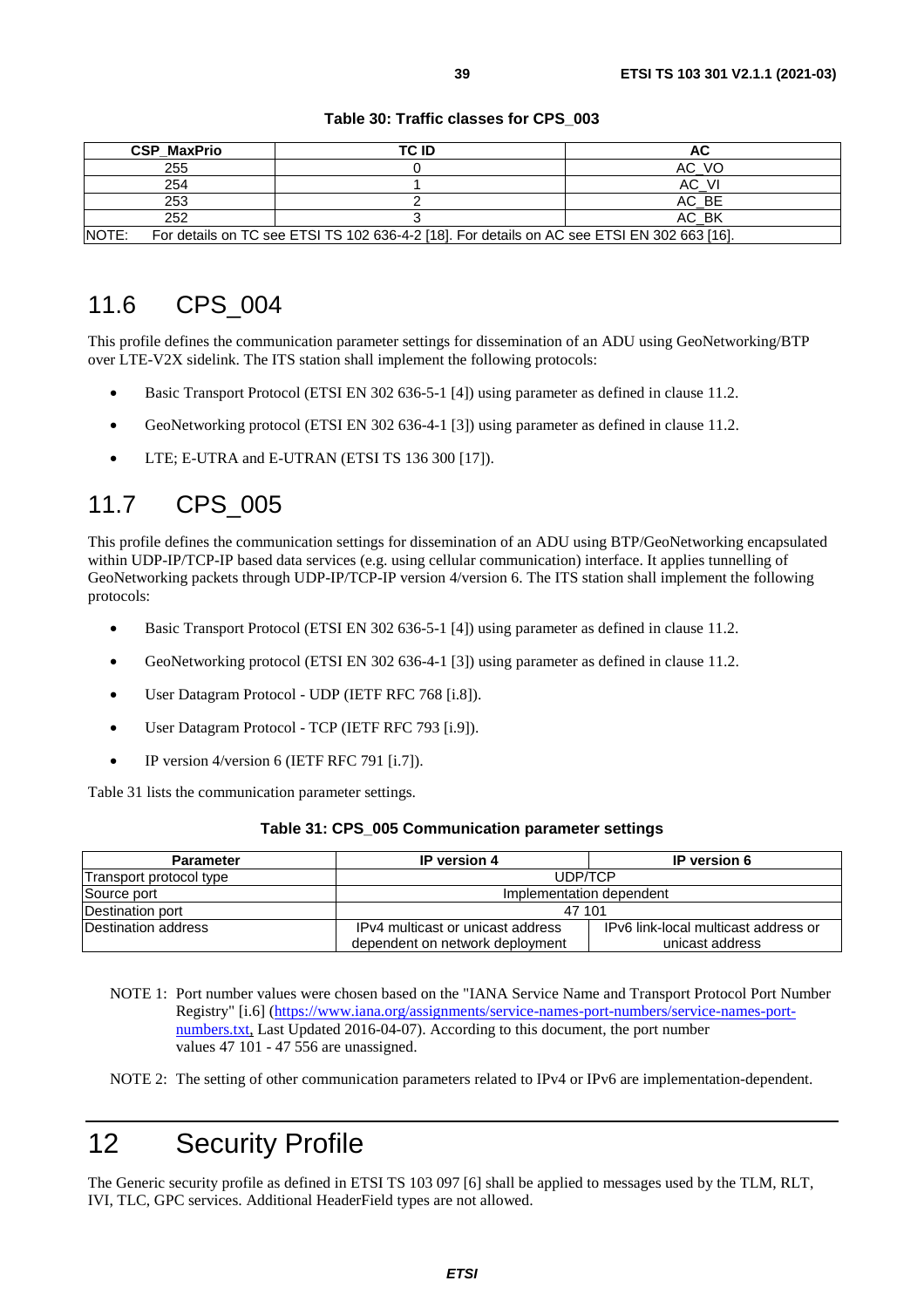# <span id="page-39-0"></span>Annex A (normative): ASN.1 specification of IS Messages

The ASN.1 specifications of the data types used in the present document can be found on the ETSI ASN.1 publication site via the URL:

[https://forge.etsi.org/rep/ITS/asn1/is\\_ts103301/blob/v2.1.1/](https://forge.etsi.org/rep/ITS/asn1/is_ts103301/blob/v2.1.1/)

#### **Table A.1: SHA-256 cryptographic hash digest TLM**

| Filename                     | SHA-256 cryptographic hash digest                                 |
|------------------------------|-------------------------------------------------------------------|
| ISPATEM-PDU-Descriptions.asn | lb98c34f961f77e3fd3fa25808c8b1b206b2cc210b20462441a3dd088c003c1e4 |

#### **Table A.2: SHA-256 cryptographic hash digests RLT**

| Filename                    | SHA-256 cryptographic hash digest                                |
|-----------------------------|------------------------------------------------------------------|
| IMAPEM-PDU-Descriptions.asn | 8aca1770f24383741c967182c1f4fcf8a9b11196c5abd69aafe6564f40970c93 |

#### **Table A.3: SHA-256 cryptographic hash digests IVI**

| <b>Hename</b>              | SHA-256 cryptographic hash digest                                 |
|----------------------------|-------------------------------------------------------------------|
| IIVIM-PDU-Descriptions.asn | lfcf850bc8863676e105840f490ca273c7862225fa03230518111e0b298e0a0c9 |

#### **Table A.4: SHA-256 cryptographic hash digests TLC**

| <b>Filename</b>            | SHA-256 cryptographic hash digest                                 |
|----------------------------|-------------------------------------------------------------------|
| ISREM-PDU-Descriptions.asn | l652bc65ced1c42c62d5c93d3959557b5457271c0c36419fcd78327d3b0081abf |
| ISSEM-PDU-Descriptions.asn | l802c6fe528fc9c64fb879d42da9427bf0a1c685f1a755ee2cdc255ede42f3b35 |

#### **Table A.5: SHA-256 cryptographic hash digests GPC**

| Filename                    | SHA-256 cryptographic hash digest                                 |
|-----------------------------|-------------------------------------------------------------------|
| RTCMEM-PDU-Descriptions.asn | l30f7df5e4a021b6022e1894f77e1a828d9a5948b0e75542e1f5b81f8526fca44 |